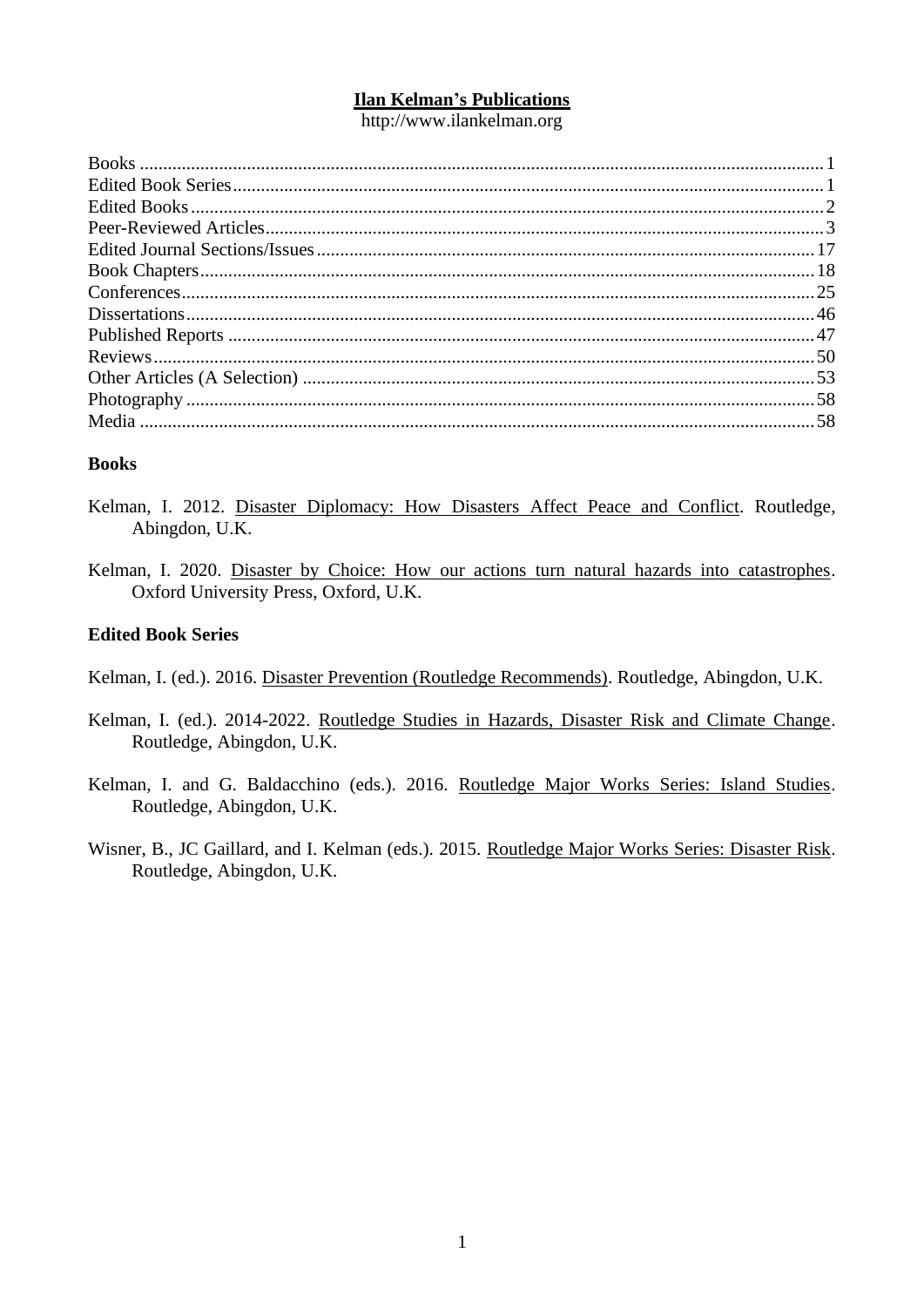### <span id="page-1-0"></span>**Edited Books**

- Kelman, I. (ed.). 2011. Municipalities Addressing Climate Change: A Case Study of Norway. Nova Publishers, Hauppauge, New York, U.S.A.
- Kelman, I. (ed.). 2017. Arcticness: Power and Voice from the North. UCL Press, London, U.K.
- Kelman, I. (ed.). 2022. Antarcticness: Imaginations and Inspirations. UCL Press, London, U.K.
- Kelman, I., J. Mercer, and JC Gaillard (eds.). 2017. Routledge Handbook of Disaster Risk Reduction Including Climate Change Adaptation. Routledge, Abingdon, U.K.
- Kelman, I. and L.M. Stough (eds.). 2015. Disability and Disaster: Explorations and Exchanges. Palgrave Macmillan, New York, U.S.A.
- Koh, K.L., I. Kelman, R. Kibugi, and R.-L.E. Osorio (eds.). 2015. Adaptation to Climate Change: ASEAN and Comparative Experiences. World Scientific, Singapore.
- Lamadrid, A. and I. Kelman (eds.). 2012. Climate Change Modeling for Local Adaptation in the Hindu Kush-Himalayan Region. Emerald Group Publishing Limited, Bingley, U.K.
- López-Carresi, A., M. Fordham, B. Wisner, I. Kelman, and JC Gaillard (eds.). 2014. Disaster Management: International Lessons in Risk Reduction, Response and Recovery. Routledge, Abingdon, U.K.
- Moncada, S., L. Briguglio, H. Bambrick, I. Kelman, C. Iorns, and L. Nurse (eds.). 2022. Small Island Developing States: Vulnerability and Resilience under Change. Springer, Cham, Switzerland.
- Sellheim, N., Y.V. Zaika, and I. Kelman (eds.). 2019. Arctic Triumph: Northern Innovation and Persistence. Springer, Basel, Switzerland.
- Wisner, B., JC Gaillard, and I. Kelman (eds.). 2012. Handbook of Hazards and Disaster Risk Reduction. Routledge, Abingdon, U.K.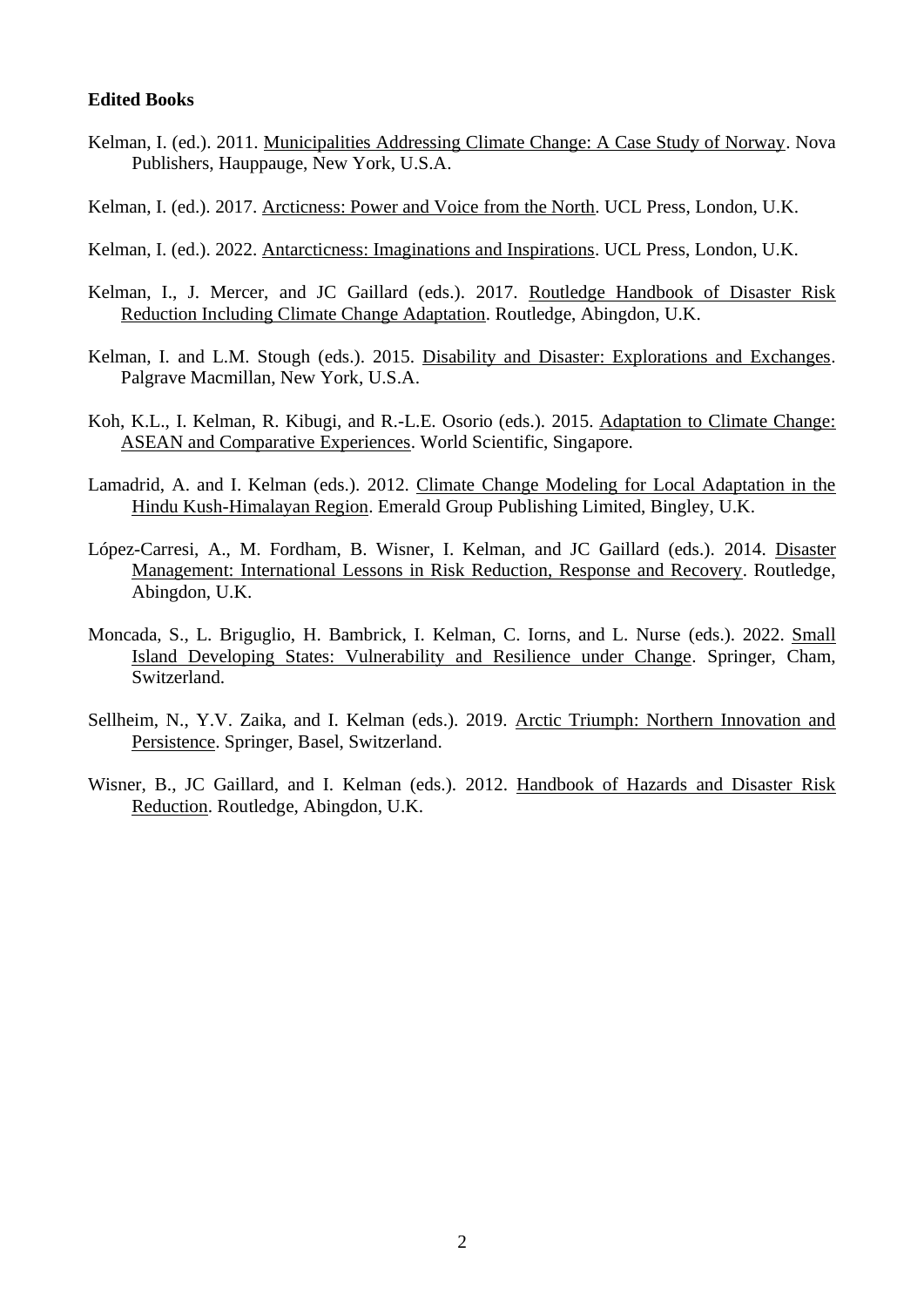### <span id="page-2-0"></span>**Peer-Reviewed Articles**

- Abubakar, I., R.W. Aldridge, D. Devakumar, M. Orcutt, R. Burns, M.L. Barreto, P. Dhavan, F.M. Fouad, N. Groce, Y. Guo, S. Hargreaves, M. Knipper, J.J. Miranda, N. Madise, B. Kumar, D. Mosca, T. McGovern, L. Rubenstein, P. Sammonds, S.M. Sawyer, K. Sheikh, S. Tollman, P. Spiegel, and C. Zimmerman, on behalf of the UCL–Lancet Commission on Migration and Health (contributing authors include M. Abbas, E. Acer, A. Ahmad, B. Ahmed, S. Abimbola, J.D. Beltrán, K. Blanchet, P. Bocquier, F. Samuels, O. Byrne, S. Haerizadeh, R. Issa, M. Collinson, C. Ginsburg, I. Kelman, A. McAlpine, N. Pocock, B. Olshansky, D. Ramos, K. Stavrianaki, M. White, and S. Zhou). 2018. "The UCL–Lancet Commission on Migration and Health: the health of a world on the move". The Lancet, vol. 392, no. 10164, pp. 2606-2654.
- Ahmed, B. and I. Kelman. 2018. "Measuring Community Vulnerability to Environmental Hazards: A Method for Combining Quantitative and Qualitative Data". Natural Hazards Review, vol. 19, no. 3, article 04018008.
- Ahmed, B., I. Kelman, H.K. Fehr, and M. Saha. 2016. "Community Resilience to Cyclone Disasters in Coastal Bangladesh". Sustainability, vol. 8, no. 8, article 805.
- Ahmed, B., I. Kelman, M. Kamruzzaman, H. Mohiuddin, M.M. Rahman, A. Das, M. Fordham, and M. Shamsudduha. 2019. "Indigenous people's responses to drought in northwest Bangladesh". Environmental Development, vol. 29, pp. 55-66.
- Ahmed, B., I. Kelman, D.R. Raja, M.R. Islam, S. Das, M. Shamsudduha, and M. Fordham. 2019. "Livelihood impacts of flash floods in Cox's Bazar District, Bangladesh". International Journal of Mass Emergencies and Disasters, vol. 37, no. 3, pp. 306-326.
- Alexander, D., JC Gaillard, I. Kelman, F. Marincioni, E. Penning-Rowsell, D. van Niekerk, and L.J. Vinnell. 2021. "Academic publishing in disaster risk reduction: past, present, and future". Disasters, vol. 45, no. 1, pp. 5-18.
- Ashmore, J., E. Babister, T. Corsellis, J. Fowler, I. Kelman, P. Manfield, A. McRobie, R. Spence, A. Vitale, R. Battilana, and K. Crawford. 2003. "Diversity and Adaptation of Shelters in Transitional Settlements for IDPs in Afghanistan". Disasters, vol. 27, no. 4 (December), pp. 273-287.
- Baarsch, F. and I. Kelman. 2016. "Insurance mechanisms for tropical cyclones and droughts in Pacific Small Island Developing States (SIDS)". Jàmbá: Journal of Disaster Risk Studies, vol. 8, no. 1, article 288.
- Baldacchino, G. and I. Kelman. 2014. "Critiquing the pursuit of island sustainability: Blue and Green, with hardly a colour in between". Shima, vol. 8, no. 2, pp. 1-21.
- Begg, C., I. Callsen, C. Kuhlicke, and I. Kelman. 2018. "The Role of Local Stakeholder Participation in Flood Defence Decisions in the UK and Germany". Journal of Flood Risk Management, vol. 11, no. 2, pp. 180-190.
- Belesova, K., I. Kelman, and R. Boyd. 2016. "Governance Through Economic Paradigms: Addressing Climate Change by Accounting for Health". Politics and Governance, vol. 4, no. 4, pp. 87-96.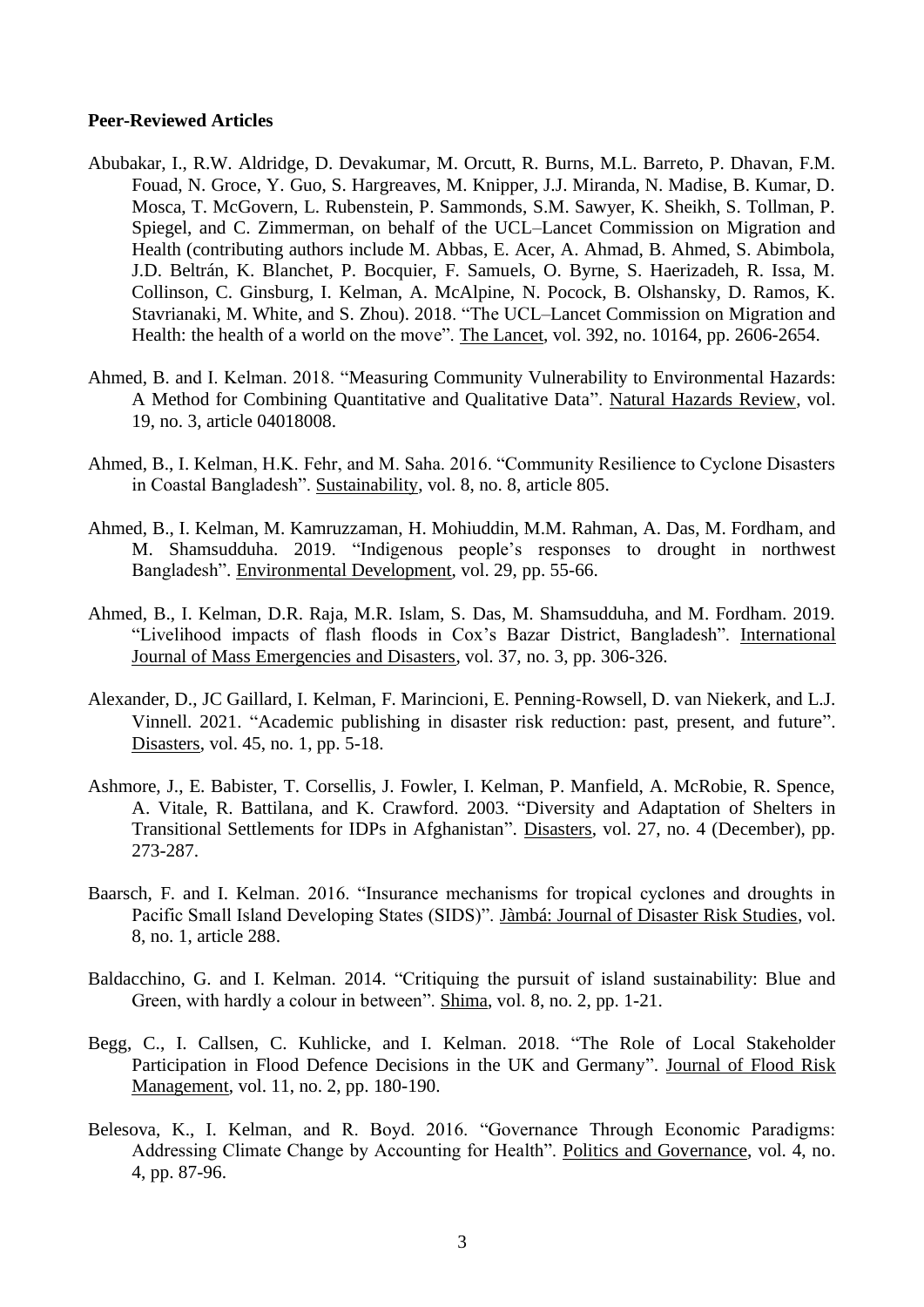- Charnley, G.E.C., I. Kelman, K.A.M. Gaythorpe, and K.A. Murray. 2020. "Understanding the risks for post-disaster infectious disease outbreaks: a systematic review protocol". BMJ Open, vol. 10, no. 9, article e039608.
- Charnley, G.E.C., I. Kelman, K.A.M. Gaythorpe, and K.A. Murray. 2021. "Traits and risk factors of post-disaster infectious disease outbreaks: a systematic review". Scientific Reports, vol. 11, article 5616.
- Charnley, G.E.C., I. Kelman, N. Green, W. Hinsley, K.A.M. Gaythorpe, and K.A. Murray. 2021. "Exploring relationships between drought and epidemic cholera in Africa using generalised linear models". BMC Infectious Diseases, vol. 21, article 1177.
- Charnley, G.E.C., I. Kelman, and K.A. Murray. 2022. "Drought-related cholera outbreaks in Africa and the implications for climate change: a narrative review". Pathogens and Global Health, in press.
- Dodds, R. and I. Kelman. 2008. "How Climate Change is Considered in Sustainable Tourism Policies: A Case of the Mediterranean Islands of Malta and Mallorca". Tourism Review International, vol. 12, no. 1, pp. 57-70.
- Dodds, R., I. Kelman, N. Thiesen, A. McDougall, J. Garcia, and T. Bessada. 2012. "Industry Perspectives on Carbon Offsetting Programs in Canada and the USA". Sustainability: Science, Practice, & Policy, vol. 8, no. 2, pp. 31-41.
- Duda, P.I., I. Kelman, and N. Glick. 2020. "Informal Disaster Governance". Politics and Governance, vol. 8, no. 4, pp. 375-385.
- Duží, B., D. Vikhrov, I. Kelman, R. Stojanov, and J. Jakubínský. 2015. "Household flood risk reduction in the Czech Republic". Mitigation and Adaptation Strategies for Global Change, vol. 20, no. 4, pp. 499-504.
- Duží, B., D. Vikhrov, I. Kelman, R. Stojanov, and D. Juřička. 2017. "Household Measures for River Flood Risk Reduction in the Czech Republic". Journal of Flood Risk Management, vol. 10, no. 2, pp. 253-266.
- Field, J. and I. Kelman. 2018. "The Impact on Disaster Governance of the Intersection of Environmental Hazards, Border Conflict and Disaster Responses in Ladakh, India". International Journal of Disaster Risk Reduction, vol. 31, pp. 650-658.
- Florido Ngu, F., I. Kelman, J. Chambers, and S. Ayeb-Karlsson. 2021. "Correlating heatwaves and relative humidity with suicide (fatal intentional self-harm)". Scientific Reports, vol. 11, article 22175.
- Foley, A. and I. Kelman. 2018. "EURO-CORDEX regional climate model simulation of precipitation on Scottish islands (1971-2000): Model performance and implications for decision-making in topographically complex regions". International Journal of Climatology, vol. 38, no. 2, pp. 1087-1095.
- Foley, A. and I. Kelman. 2020. "Precipitation responses to ENSO and IOD in the Maldives: Implications of large-scale modes of climate variability in weather-related preparedness". International Journal of Disaster Risk Reduction, vol. 50, article 101726.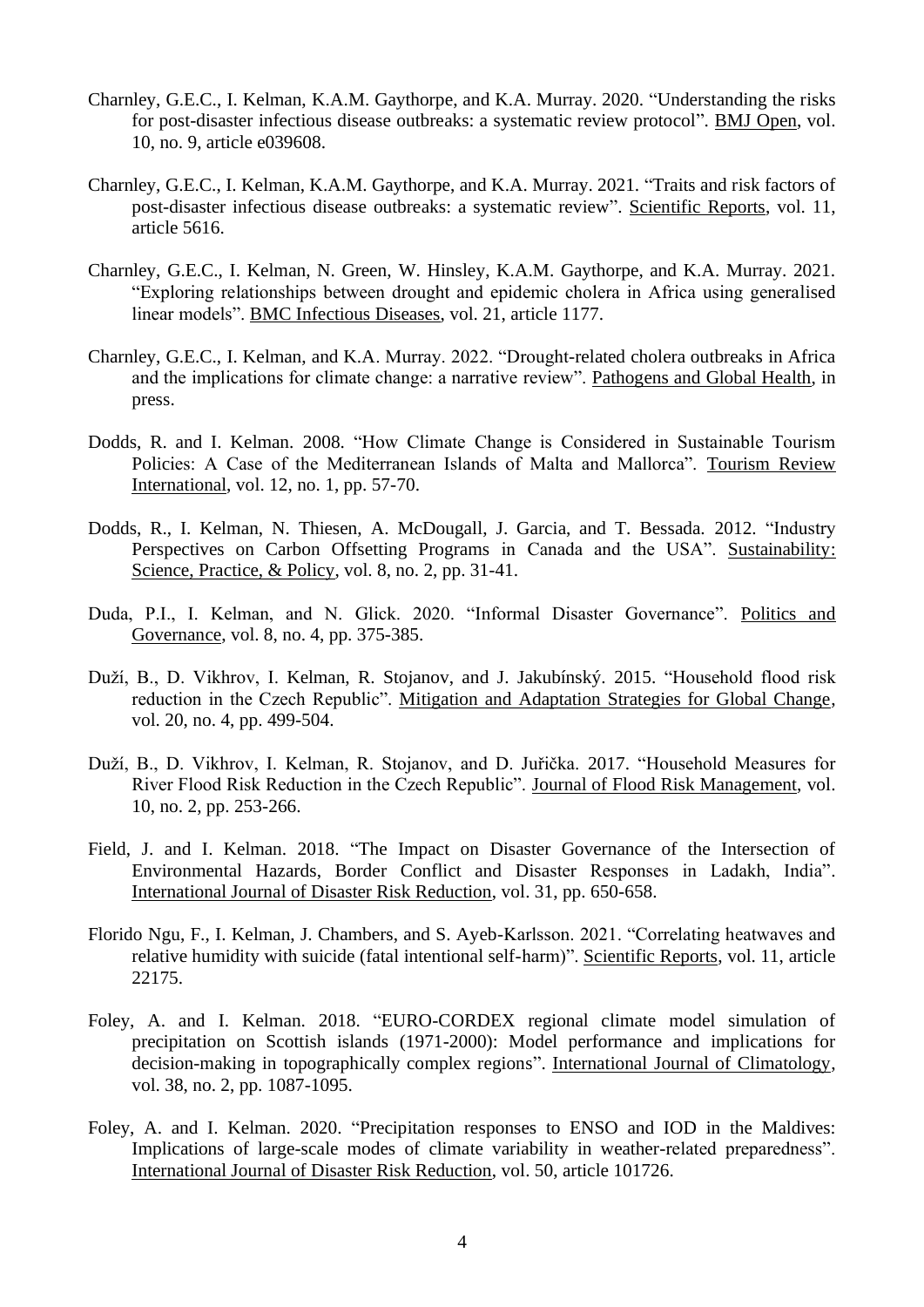- Gaillard, JC, E. Clavé, and I. Kelman. 2008. "Wave of peace? Tsunami disaster diplomacy in Aceh, Indonesia". Geoforum, vol. 39, no. 1, pp. 511-526.
- Gaillard, JC, I. Kelman, and M.F. Orillos. 2009. "US-Philippines Military Relations After the Mt Pinatubo Eruption in 1991: A Disaster Diplomacy Perspective". European Journal of East Asian Studies, vol. 8, no. 2, pp. 301-330.
- Gaillard, JC, B. Wisner, D. Benouar, T. Cannon, L. Creton-Cazanave, J. Dekens, M. Fordham, C. Gilbert, K. Hewitt, I. Kelman, A. Lavell, J. Morin, A. N'Diaye, P. O'Keefe, A. Oliver-Smith, C. Quesada, S. Revet, K. Sudmeier-Rieux, P. Texier, and C. Vallette. 2010. "Alternatives pour une reduction durable des risques de catastrophe (Alternatives for sustained disaster risk reduction)". Human Geography, vol. 3, no. 1, pp. 66-88.
- Ganapati, E., I. Kelman, and T. Koukis. 2010. "Analyzing Greek-Turkish Disaster-Related Cooperation: A Disaster Diplomacy Perspective". Cooperation and Conflict, vol. 45, no. 2, pp. 162-185.
- Glantz, M.H. and I. Kelman. 2013. "Thoughts on Dealing with Climate Change...As if the Future Matters". International Journal of Disaster Risk Science, vol. 4, no. 1, pp. 1-8.
- Grydehøj, A. and I. Kelman. 2016. "Island smart eco-cities: Innovation, secessionary enclaves, and the selling of sustainability". Urban Island Studies, vol. 2, pp. 1-24.
- Grydehøj, A. and I. Kelman. 2017. "The Eco-Island Trap: Climate Change Mitigation and Conspicuous Sustainability". Area, vol. 49, no. 1, pp. 106-113.
- Grydehøj, A. and I. Kelman. 2020. "Reflections on conspicuous sustainability: Creating Small Island Dependent States (SIDS) through Ostentatious Development Assistance (ODA)?" Geoforum, vol. 116, pp. 90-97.
- Grydehøj, A., I. Kelman, and S. Ping. 2020. "Island geographies of separation and cohesion: The Coronavirus (Covid-19) pandemic and the geopolitics of Kalaallit Nunaat (Greenland)". Tijdschrift voor economische en sociale geografie, vol. 111, no. 3, pp. 288-301.
- Hess, J.S., R. Dodds, and I. Kelman. 2021. "Assessing Accommodation Suppliers' Perceptions of Climate Change Adaptation Actions on Koh Phi Phi Island, Thailand". ASEAN Journal on Hospitality and Tourism, vol. 19, no. 1, pp. 1-14.
- Hess, J.S. and I. Kelman. 2017. "Tourism Industry Financing of Climate Change Adaptation: Exploring the Potential in Small Island Developing States". Climate, Disaster and Development Journal, vol. 2, no. 2, pp. 33-45.
- Hirano, S., E. Kayumba, A. Grafweg, and I. Kelman. 2011. "Developing Rwanda's schools infrastructure standards and guidelines". International Journal of Disaster Resilience in the Built Environment, vol. 2, no. 1, pp. 30-46.
- Jonkman, S.N. and I. Kelman. 2005. "An Analysis of the Causes and Circumstances of Flood Disaster Deaths". Disasters, vol. 29, no. 1 (March), pp. 75-97.
- Kamal, A.S.M.M., M. Shamsudduha, B. Ahmed, S.M.K. Hassan, M.S. Islam, I. Kelman, and M. Fordham. 2018. "Resilience to Flash Floods in Wetland Communities of Northeastern Bangladesh". International Journal of Disaster Risk Reduction, vol. 31, pp. 478-488.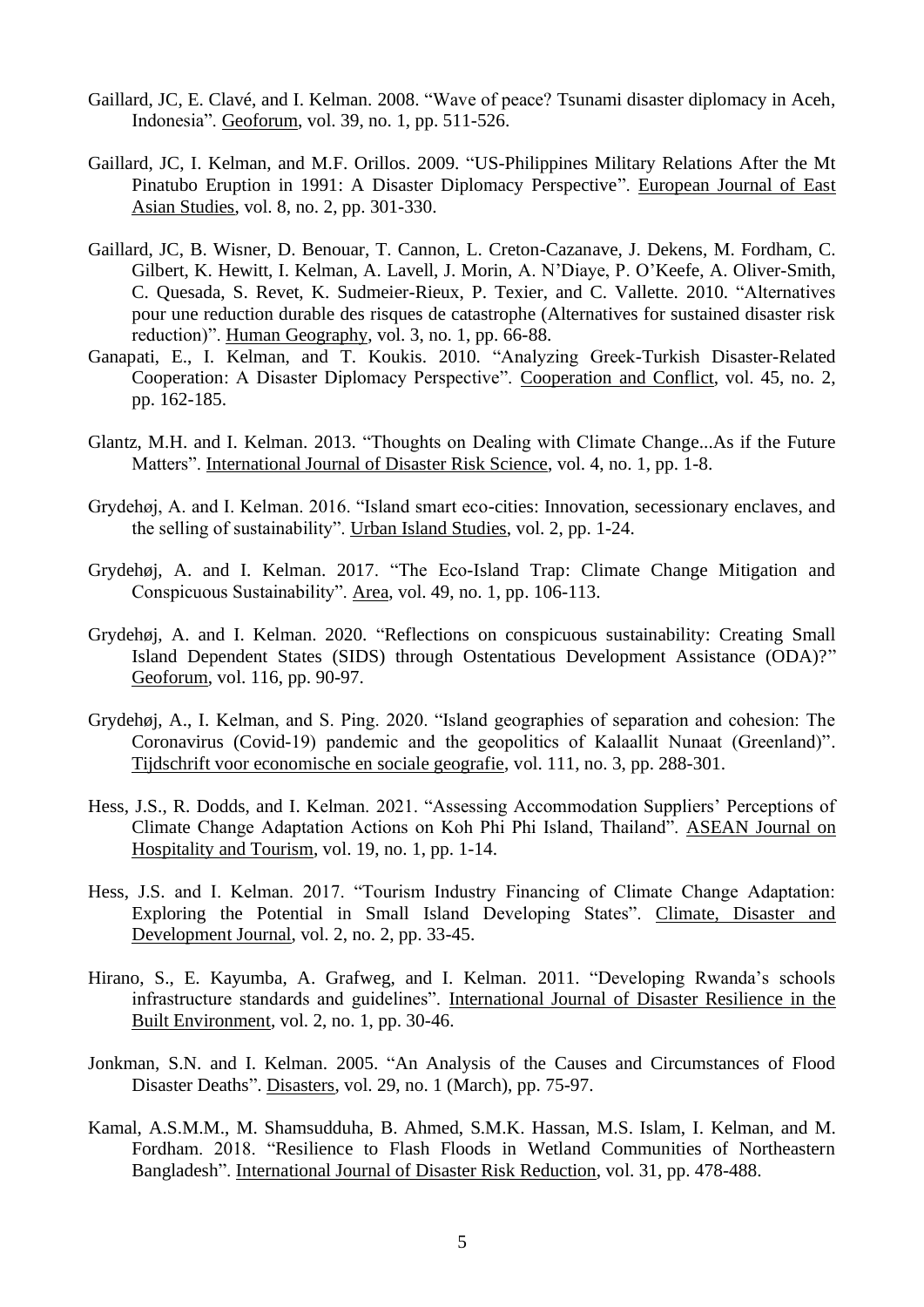- Kayastha, R., S. Mueller, P. Yadav, I. Kelman, A. Boscor, N. Saville, A. Arjyal, S. Baral, M. Fordham, G. Hearn, and P. Kostkova. 2021. "Do Women in Nepal Like Playing a Mobile Game? MANTRA: A Mobile Gamified App for Improving Healthcare Seeking Behavior in Rural Nepal". Frontiers in Public Health, vol. 9, article 645837.
- Kelman, I. 2001. "The Autumn 2000 Floods in England and Flood Management". Weather, vol. 56, no. 10 (October), pp. 346-348,353-360.
- Kelman, I. 2005. "Operational Ethics for Disaster Research". International Journal of Mass Emergencies and Disasters, vol. 23, no. 3 (November), pp. 141-158.
- Kelman, I. 2005. "Tsunami Diplomacy: Will the 26 December, 2004 Tsunami Bring Peace to the Affected Countries?" Sociological Research Online, vol. 10, issue 1, <http://www.socresonline.org.uk/10/1/kelman.html>
- Kelman, I. 2006. "Acting on Disaster Diplomacy". Journal of International Affairs, vol. 59, no. 2, pp. 215-240.
- Kelman, I. 2006. "Island Security and Disaster Diplomacy in the Context of Climate Change". Les Cahiers de la Sécurité, vol. 63, pp. 61-94.
- Kelman, I. 2006. "Warning for the 26 December 2004 Tsunamis". Disaster Prevention and Management, vol. 15, issue 1, pp. 178-189.
- Kelman, I. 2007. "Hurricane Katrina Disaster Diplomacy". Disasters, vol. 31, no. 3, pp. 288-309.
- Kelman, I. 2007. "Sustainable Livelihoods from Natural Heritage on Islands". Island Studies Journal, vol. 2, no. 1, pp. 101-114.
- Kelman, I. 2008. "Myths of Hurricane Katrina". Disaster Advances, vol. 1, no. 1, pp. 40-46.
- Kelman, I. 2008. "Relocalising Disaster Risk Reduction for Urban Resilience". Urban Design and Planning, vol. 161, no. DP4, pp. 197-204.
- Kelman, I. 2010. "Hearing local voices from Small Island Developing States for climate change". Local Environment, vol. 15, no. 7, pp. 605-619.
- Kelman, I. 2011. "Dealing with Climate Change on Small Island Developing States". Practicing Anthropology, vol. 33, no. 1, pp. 28-32.
- Kelman, I. 2014. "Climate Change and Other Catastrophes: Lessons from Island Vulnerability and Resilience". Moving Worlds, vol. 4, no. 2, pp. 127-140.
- Kelman, I. 2014. "No change from climate change: vulnerability and small island developing states". The Geographical Journal, vol. 180, no. 2, pp. 120-129.
- Kelman, I. 2015. "Climate Change and the Sendai Framework for Disaster Risk Reduction". International Journal of Disaster Risk Science, vol. 6, no. 2, pp. 117-127.
- Kelman, I. 2015. "Difficult decisions: Migration from Small Island Developing States under climate change". Earth's Future, vol. 3, no. 4, pp. 133-142.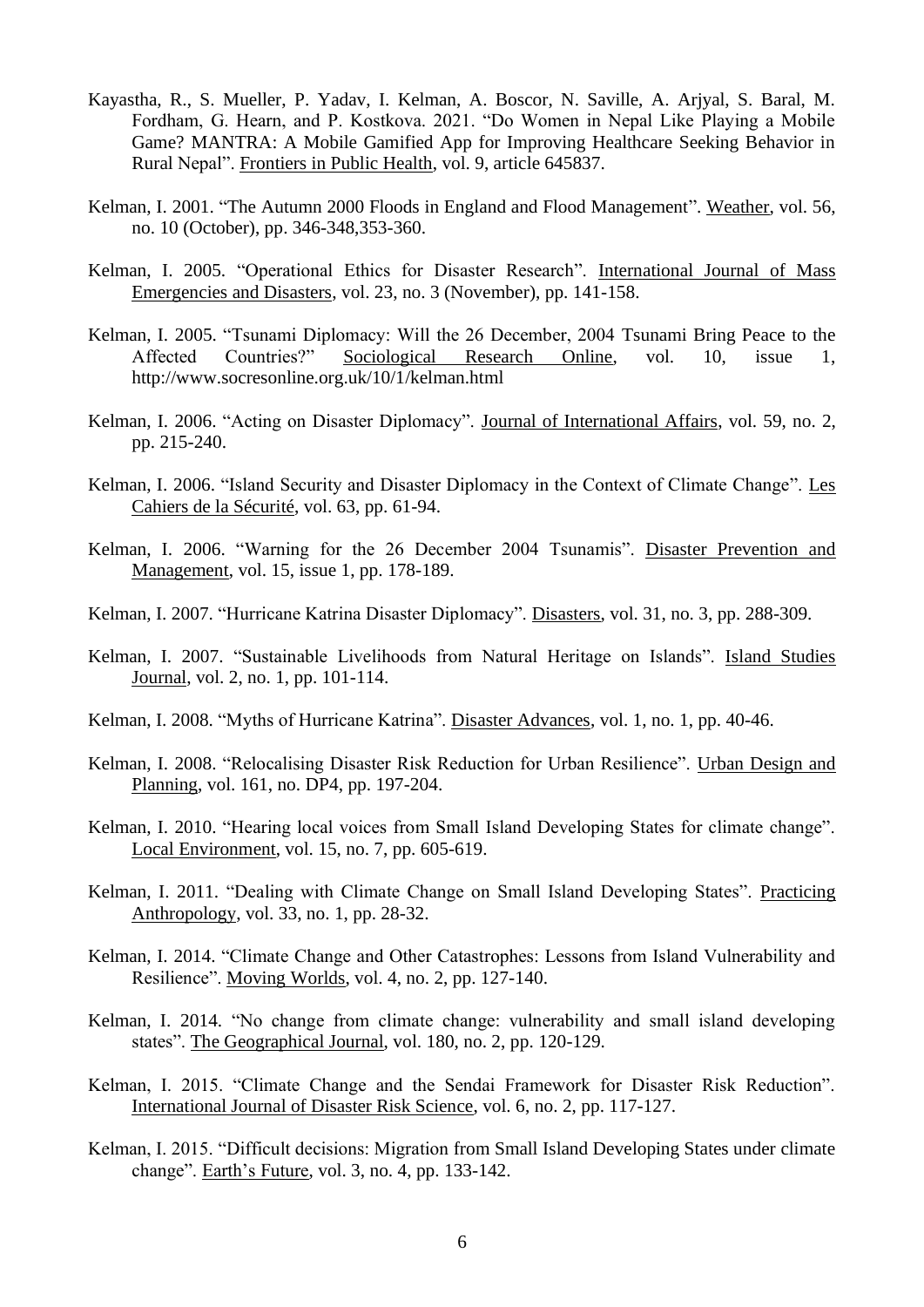- Kelman, I. 2015. "Disaster Risk Governance for Pacific Island Communities". The Asia-Pacific Journal, vol. 13, no. 48, article 1 (December 14, 2015), pp. 1-19.
- Kelman, I. 2016. "Catastrophe and Conflict: Disaster Diplomacy and Its Foreign Policy Implications". Brill Research Perspectives in Diplomacy and Foreign Policy, vol. 1, no. 1, pp. 1-76.
- Kelman, I. 2017. "Governmental duty of care for disaster-related science diplomacy". Disaster Prevention and Management, vol. 26, no. 4, pp. 412-423.
- Kelman, I. 2017. "How can island communities deal with environmental hazards and hazard drivers, including climate change?" Environmental Conservation, vol. 44, no. 3, pp. 244-253.
- Kelman, I. 2017. "Linking disaster risk reduction, climate change, and the sustainable development goals". Disaster Prevention and Management, vol. 26, no. 3, pp. 254-258.
- Kelman, I. 2018. "Connecting theories of cascading disasters and disaster diplomacy". International Journal of Disaster Risk Reduction, vol. 30, part B, pp. 172-179.
- Kelman, I. 2018. "Islandness within climate change narratives of small island developing states (SIDS)". Island Studies Journal, vol. 13, no. 1, pp. 149-166.
- Kelman, I. 2018. "Lost for Words amongst Disaster Risk Science Vocabulary?" International Journal of Disaster Risk Science, vol. 9, no. 3, pp 281-291.
- Kelman, I. 2019. "Axioms and Actions for Preventing Disasters". Progress in Disaster Science, vol. 2, article 100008.
- Kelman, I. 2019. "Do Health Interventions Support Peace through 'Disaster Diplomacy?'" Peace Review, vol. 31, no. 2, pp. 158-167.
- Kelman, I. 2019. "Imaginary Numbers of Climate Change Migrants?" Social Sciences, vol. 8, no. 5, article 131.
- Kelman, I. 2019. "Pacific island regional preparedness for El Niño". Environment, Development and Sustainability, vol. 21, no. 1, pp. 405-428.
- Kelman, I. 2020. "Arctic humanitarianism for post-disaster settlement and shelter". Disaster Prevention and Management, vol. 29, no. 4, pp. 471-480.
- Kelman, I. 2020. "COVID-19: What is the disaster?". Social Anthropology/Anthropologie Sociale, vol. 28, no. 2, pp. 296-297.
- Kelman, I. 2020. "Disaster vulnerability by demographics?" The Journal of Population and Sustainability, vol. 4, no. 2, 2020, pp. 17-30.
- Kelman, I. 2020. "Islands of vulnerability and resilience: Manufactured stereotypes?" Area, vol. 52, no. 1, pp. 6-13.
- Kelman, I. 2020. "Pandemic diplomacy: Peace in our time?" European Sociologist, vol. 45, no. 1, https://www.europeansociologist.org/issue-45-pandemic-impossibilities-vol-1/politicaleconomy-and-politics-%E2%80%93-pandemic-diplomacy-peace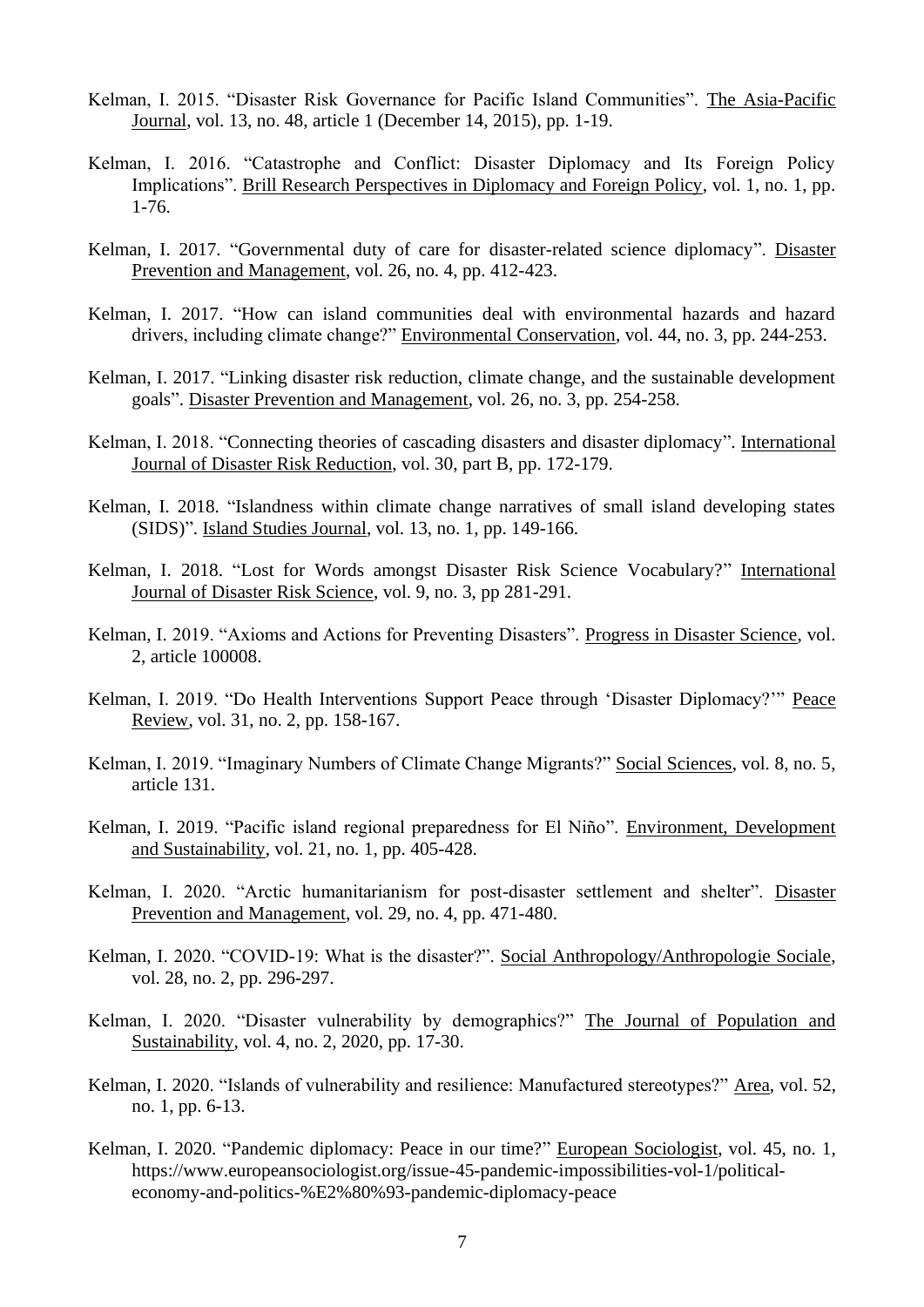- Kelman, I. 2021. "Categorising animals and habitats in disaster-related activities". Australian Journal of Emergency Management, vol. 36, no. 3, pp. 57-62.
- Kelman, I. 2021. "Critiques of island sustainability in tourism". Tourism Geographies, vol. 23, no. 3, pp. 397-414.
- Kelman, I. 2021. "Does Flooding Define the Aquapelago? Constructing Venice's flood disaster risk personality". Shima, vol. 15, no. 1, pp. 80-93.
- Kelman, I. 2021. "Ethically Researching Local Impacts of Environmental Change without Travel". Geosciences, vol. 11, no. 8, article 316.
- Kelman, I. 2021. "Words without meaning? Examining sustainable development terminology through small states and territories". Small States and Territories, vol. 4, no. 2, pp. 231-244.
- Kelman, I., B. Ahmed, M. Esraz-Ul-Zannat, M.M. Saroar, M. Fordham, and M. Shamsudduha. 2018. "Warning systems as social processes for Bangladesh cyclones". Disaster Prevention and Management, vol. 27, no. 4, pp. 370-379.
- Kelman, I., J. Ashmore, E. Leon, and S. D'Urzo. 2011. "From Research to Practice (and Vice Versa) for Post-disaster Settlement and Shelter". Environmental Hazards, vol. 10, no. 3, pp. 262-278.
- Kelman, I., S. Ayeb-Karlsson, K. Rose-Clarke, A. Prost, E. Ronneberg, N. Wheeler, and N. Watts. 2021. "A review of mental health and wellbeing under climate change in small island developing states (SIDS)". Environmental Research Letters, vol. 16, article 033007.
- Kelman, I., T.R. Burns, and N. Machado des Johansson. 2015. "Islander innovation: A research and action agenda on local responses to global issues". Journal of Marine and Island Cultures, vol. 4, no. 1, pp. 34-41.
- Kelman, I., M. Davies, T. Mitchell, I. Orr, and B. Conrich. 2006. "Island Disaster Para-Diplomacy in the Commonwealth". The Round Table: The Commonwealth Journal of International Affairs, vol. 95, no. 386, pp. 561-574.
- Kelman, I. and R. Dodds. 2009. "Developing a Code of Ethics for Disaster Tourism". International Journal of Mass Emergencies and Disasters, vol. 27, no. 3, pp. 272-296.
- Kelman, I., J.A. Field, K. Suri, and G.M. Bhat. 2018. "Disaster diplomacy in Jammu and Kashmir". International Journal of Disaster Risk Reduction, vol. 31, pp. 1132-1140.
- Kelman, I. and JC Gaillard. 2009. "Challenges and Opportunities of Disaster-Related Public Anthropology". Asian Journal of Environment and Disaster Management, vol. 1, no. 2, pp. 119-139.
- Kelman, I., JC Gaillard, J. Lewis, and J. Mercer. 2016. "Learning from the history of disaster vulnerability and resilience research and practice for climate change". Natural Hazards, vol. 82, no. S1, pp. S129-S143.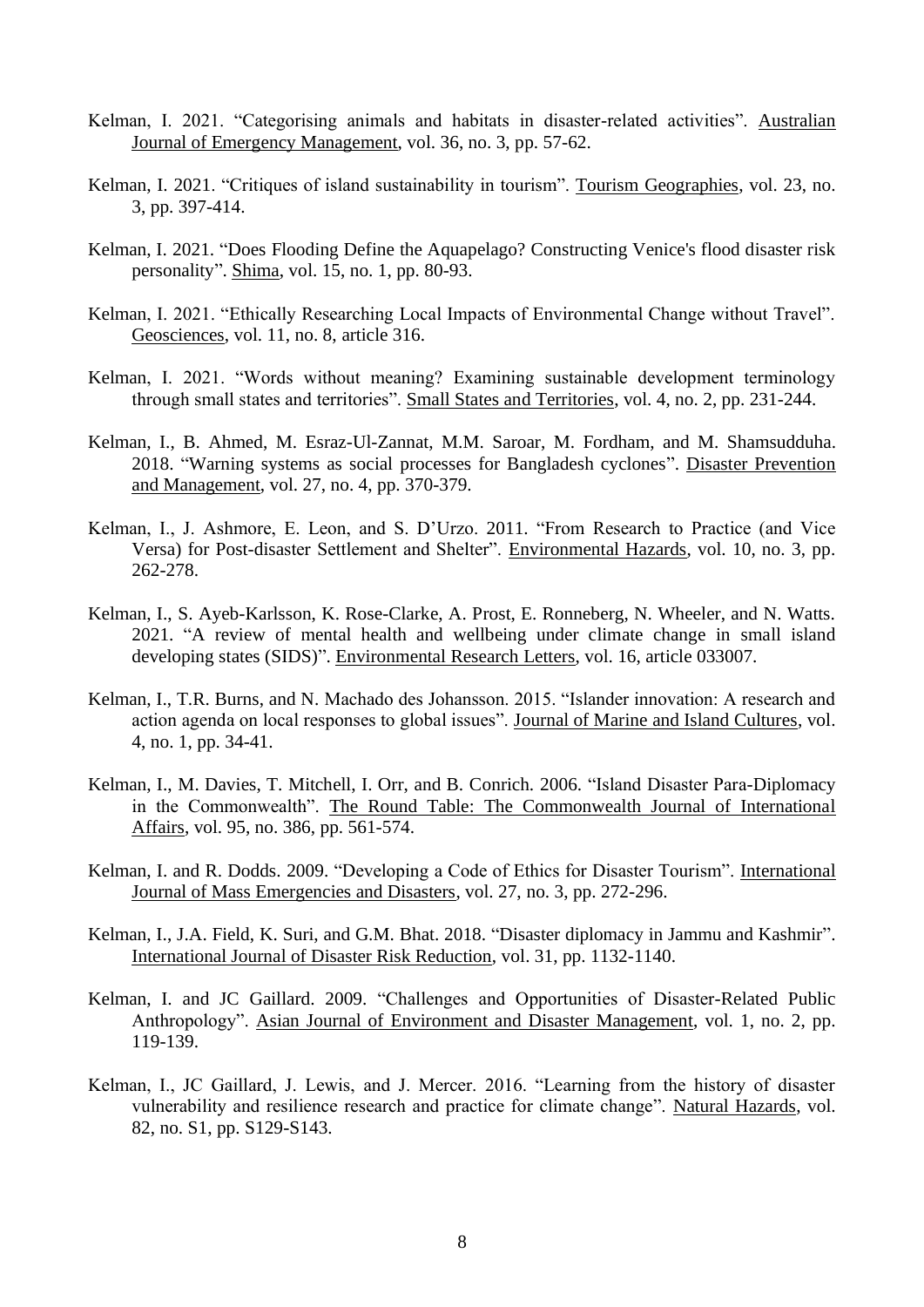- Kelman, I., JC Gaillard, and J. Mercer. 2015. "Climate Change's Role in Disaster Risk Reduction's Future: Beyond Vulnerability and Resilience". International Journal of Disaster Risk Science, vol. 6, no. 1, pp. 21-27.
- Kelman, I. and M. Harris. 2021. "Linking disaster risk reduction and healthcare in locations with limited accessibility: Challenges and opportunities of participatory research". International Journal of Environmental Research and Public Health, vol. 18, no. 1, article 248.
- Kelman, I. and E. Karnes. 2007. "Relocalising Disaster Risk Reduction in Boulder, Colorado". Australian Journal of Emergency Management, vol. 22, no. 1, pp. 18-25.
- Kelman, I., J. Lewis, JC Gaillard, and J. Mercer. 2015. "Island contributions to disaster research". Global Environment, vol. 8, pp. 16-37.
- Kelman, I., J. Lewis, JC Gaillard, and J. Mercer. 2011. "Participatory action research for dealing with disasters on islands". Island Studies Journal, vol. 6, no. 1, pp. 59-86.
- Kelman, I., J.D. Linnell, J. Thomassen, A. Follestad, and T. Risan. 2017. "Tourism livelihoods in Smøla, Norway". Journal of Marine and Island Cultures, vol. 6, no. 1, pp. 1-18.
- Kelman, I., J.S.P. Loe, E. Wilson Rowe, E. Wilson, N. Poussenkova, E. Nikitina, and D.B. Fjærtoft. 2016. "Local perceptions of corporate social responsibility for Arctic petroleum in the Barents region". Arctic Review on Law and Politics, vol. 7, no. 2, pp. 152-178.
- Kelman, I., T. Luthe, R. Wyss, S.H. Tørnblad, Y. Evers, M.M. Curran, R.J. Williams, and E.L. Berlow. 2016. "Social network analysis and qualitative interviews for assessing geographic characteristics of tourism business networks". PLOS ONE, vol. 11, no. 6, article e0156028.
- Kelman, I. and T.A. Mather. 2008. "Living with volcanoes: The sustainable livelihoods approach for volcano-related opportunities". Journal of Volcanology and Geothermal Research, vol. 172, no. 3-4, pp. 189-198.
- Kelman, I., J. Mercer, and JC Gaillard. 2012. "Indigenous knowledge and disaster risk reduction". Geography, vol. 97, no. 1, pp. 12-21.
- Kelman, I., J. Mercer, and J. West. 2009. "Combining different knowledges: community-based climate change adaptation in small island developing states". Participatory Learning and Action Notes, no. 60, pp. 41-53.
- Kelman, I. and M.W. Næss. 2019. "Climate Change and Migration for Scandinavian Saami: A Review of Possible Impacts". Climate, vol. 7, no. 4, article 47.
- Kelman, I., J. Orlowska, H. Upadhyay, R. Stojanov, C. Webersik, A.C. Simonelli, D. Procházka, and D. Němec. 2019. "Does climate change influence people's migration decisions in Maldives?" Climatic Change, vol. 153, no. 1, pp. 285-299.
- Kelman, I. and T. Rauken. 2012. "The paradigm of structural engineering approaches for river flood risk reduction in Norway". Area, vol. 44, no. 2, pp. 144-151.
- Kelman, I., T. Rauken, and G.K. Hovelsrud. 2012. "Local Business Perceptions of Weather Impacts on Tourism in Svalbard, Norway". The Northern Review, no. 35 (Spring 2012), pp. 96-124.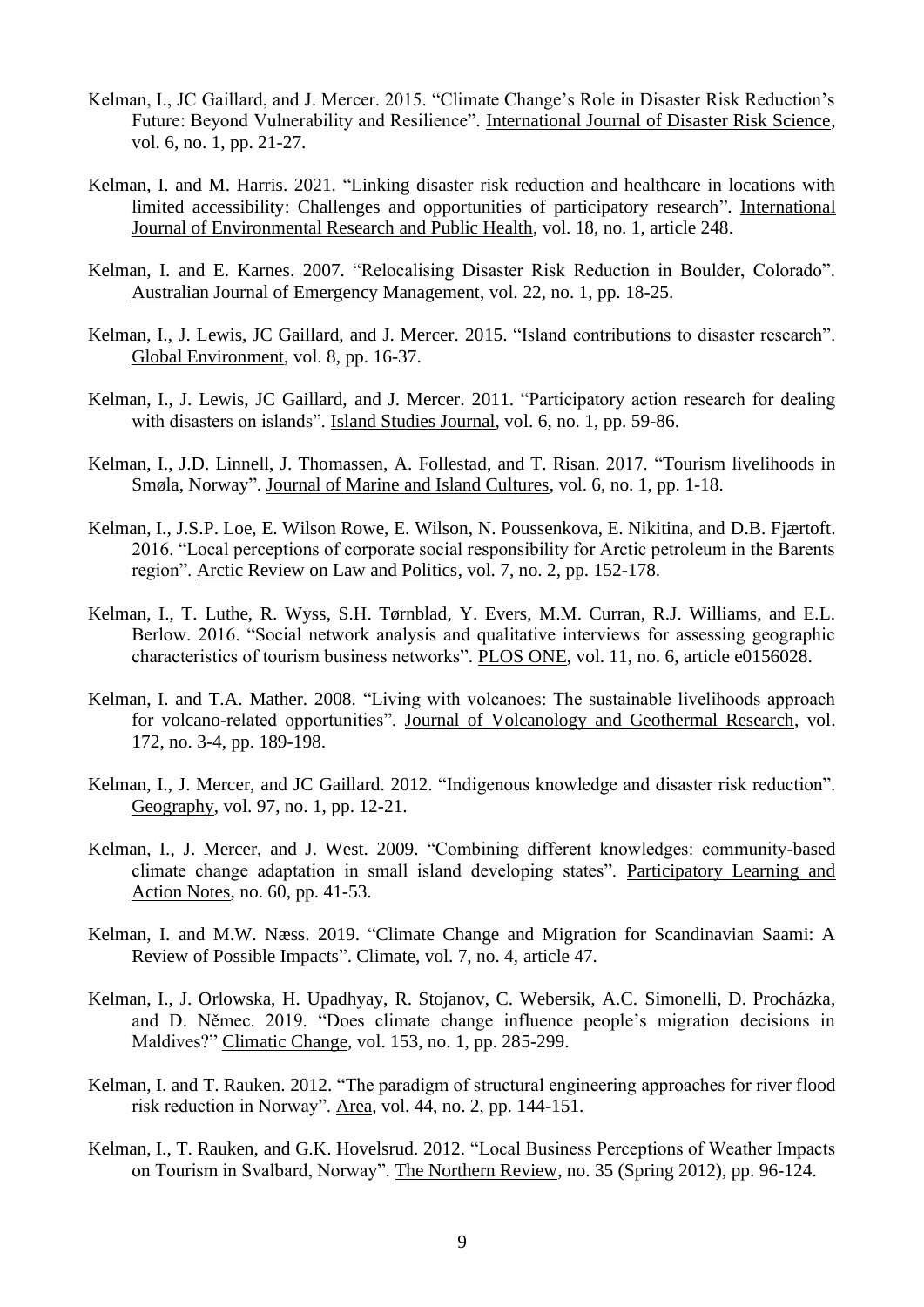- Kelman, I. and R. Spence. 2003. "A Flood Failure Flowchart for Buildings". Proceedings of the Institution of Civil Engineers—Municipal Engineer, vol. 156, issue ME3, pp. 207-214.
- Kelman, I. and R. Spence. 2003. "A Limit Analysis of Unreinforced Masonry Failing Under Flood Water Pressures". Masonry International, vol. 16, no. 2 (Summer/May), pp. 51-61.
- Kelman, I. and R. Spence. 2004. "An Overview of Flood Actions on Buildings". Engineering Geology, vol. 73, issues 3-4 (June), pp. 297-309.
- Kelman, I., R. Spence, J. Palmer, M. Petal, and K. Saito. 2008. "Tourists and disasters: lessons from the 26 December 2004 tsunamis". Journal of Coastal Conservation, vol. 12, no. 3, pp. 105- 113.
- Kelman, I. and R. Stojanov. 2021. "Islander migrations and the oceans: From hopes to fears?" Island Studies Journal, vol. 16, no. 1, pp. 23-42.
- Kelman, I., R. Stojanov, S. Khan, O.A. Gila, B. Duží, and D. Vikhrov. 2015. "Viewpoint paper. Islander mobilities: any change from climate change?" International Journal of Global Warming, vol. 8, no. 4, pp. 584-602.
- Kelman, I., A.K. Sydnes, P.I. Duda, E. Nikitina, and C. Webersik. 2020. "Norway-Russia Disaster Diplomacy for Svalbard". Safety Science, vol. 130, article 104896.
- Kelman, I., H. Upadhyay, A.C. Simonelli, A. Arnall, D. Mohan, Lingaraj G J, S. Nair, and C. Webersik. 2017. "Here and Now: Perceptions of Indian Ocean Islanders on the Climate Change and Migration Nexus". Geografiska Annaler: Series B, Human Geography, vol. 99, no. 3, pp. 284-303.
- Kelman, I. and J. West. 2009. "Climate Change and Small Island Developing States: A Critical Review". Ecological and Environmental Anthropology, vol. 5, no. 1, pp. 1-16.
- Kennedy, J., J. Ashmore, E. Babister, and I. Kelman. 2008. "The Meaning of 'Build Back Better': Evidence from Post-tsunami Aceh and Sri Lanka". Journal of Contingencies and Crisis Management, vol. 16, no. 1, pp. 24-36.
- Kobayashi, N., H. Nemoto, M. Seto, S. Sato, S. Kikuchi, N. Honda, T. Suzuki, K. Sato, J. Sugawara, K. Ito, R. Kayano, N. Ozaki, C.W. Beadling, I. Kelman, F. Imamura, H. Matsuoka, and H. Tomita. 2020. "Experiences of perinatal women and public healthcare providers in a community affected by the great east Japan earthquake and tsunami: Concerns that must be considered for the mental healthcare of perinatal women in postdisaster settings". International Journal of Disaster Risk Reduction, vol. 51, article 101767.
- Kontar, Y.Y., T. Beer, P.A. Berkman, J.C. Eichelberger, A. Ismail-Zadeh, I. Kelman, J.L. LaBrecque, A.E. Sztein, and Y. Zaika. 2018. "Disaster-related Science Diplomacy: Advancing Global Resilience through International Scientific Collaborations". Science & Diplomacy, vol. 7, no. 2, http://www.sciencediplomacy.org/article/2018/disaster-relatedscience-diplomacy-advancing-global-resilience-through-international
- Kontar, Y.Y., A. Ismail-Zadeh, P.A. Berkman, P.I. Duda, P. Gluckman, I. Kelman, and V. Murray. 2021. Knowledge Exchange Through Science Diplomacy to Assist Disaster Risk Reduction. Progress in Disaster Science, vol. 11, article 100188.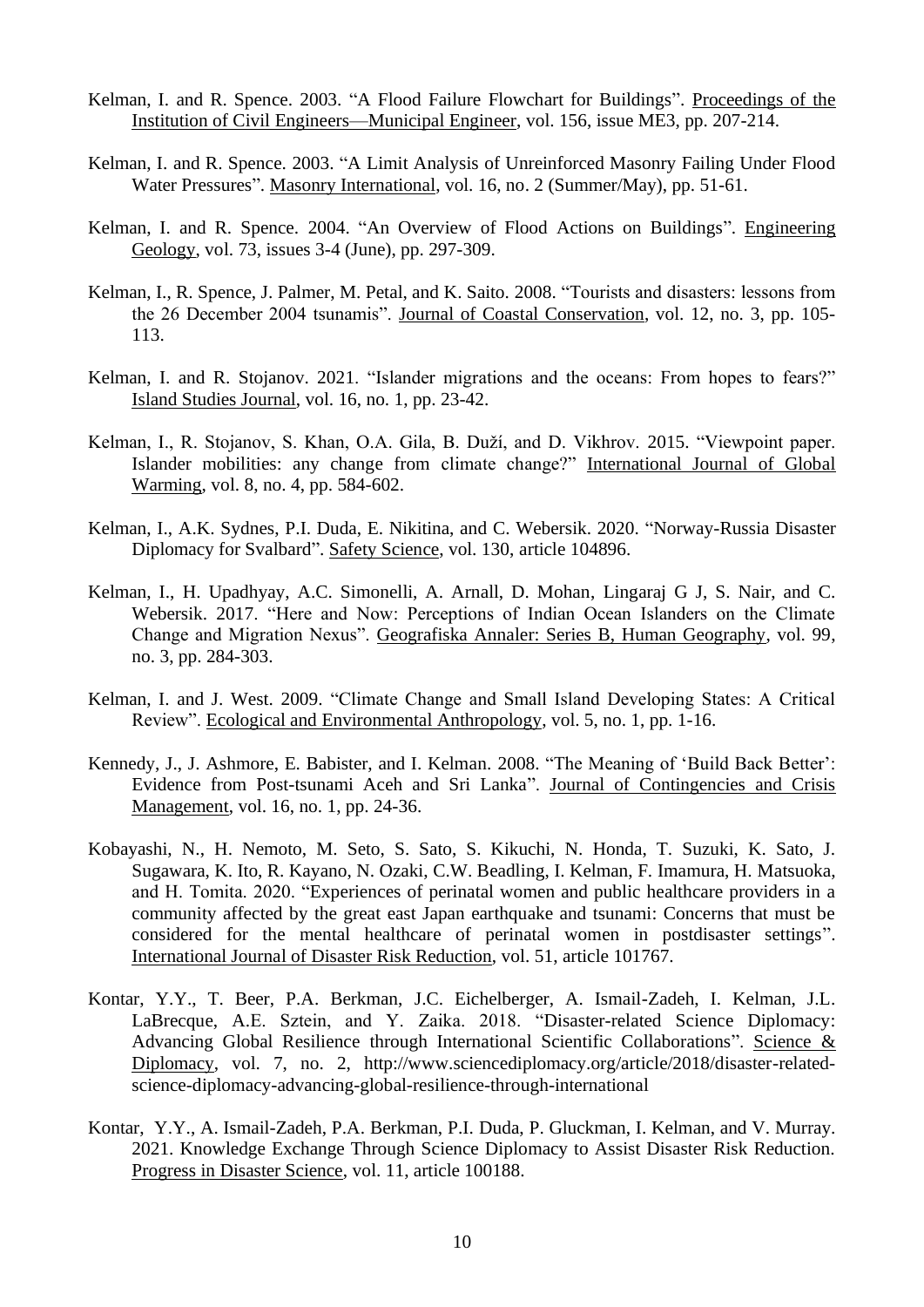- Koukis, T., I. Kelman, and N.E. Ganapati. 2016. "Greece-Turkey disaster diplomacy from disaster risk reduction". International Journal of Disaster Risk Reduction, vol. 17, pp. 24-32.
- Le Masson, V. and I. Kelman. 2010. "Entendre les préoccupations des populations des petits états insulaires en développement dans l'adaptation au changement climatique". VertigO, vol. 10, no. 3,<http://vertigo.revues.org/10572>
- Le Masson, V. and I. Kelman. 2011. "Disaster risk reduction on non-sovereign islands: La Réunion and Mayotte, France". Natural Hazards, vol. 56, no. 1, pp. 251-273.
- Leon, E., I. Kelman, J. Kennedy, and J. Ashmore. 2009. "Capacity Building Lessons From a Decade of Transitional Settlement and Shelter". International Journal of Strategic Property Management, vol. 13, no. 3, pp. 247-265.
- Lewis, J. and I. Kelman. 2009. "Housing, Flooding and Risk-Ecology: Thames Estuary South-Shoreland and North Kent". Journal of Architectural and Planning Research, vol. 26, no. 1, pp. 14-29.
- Lewis, J. and I. Kelman. 2010. "Places, people and perpetuity: Community capacities in ecologies of catastrophe". ACME: An International E-Journal for Critical Geographies, vol. 9, no. 2, pp. 191-220.
- Lewis, J. and I. Kelman. 2012. "The Good, The Bad and The Ugly: Disaster Risk Reduction (DRR) Versus Disaster Risk Creation (DRC)". PLoS Currents Disasters, 21 June 2012, [http://currents.plos.org/disasters/article/the-good-the-bad-and-the-ugly-disaster-risk](http://currents.plos.org/disasters/article/the-good-the-bad-and-the-ugly-disaster-risk-reduction-drr-versus-disaster-risk-creation-drc)[reduction-drr-versus-disaster-risk-creation-drc](http://currents.plos.org/disasters/article/the-good-the-bad-and-the-ugly-disaster-risk-reduction-drr-versus-disaster-risk-creation-drc)
- Lewis, J., I. Kelman, and S.A.V. Lewis. 2011. "Is 'fear itself' the only thing we have to fear? Explorations of psychology in perceptions of the vulnerability of others". The Australasian Journal of Disaster and Trauma Studies, vol. 2011-3, pp. 89-104.
- Loe, J.S.P. and I. Kelman. 2016. "Arctic petroleum's community impacts: Local perceptions from Hammerfest, Norway". Energy Research & Social Science, vol. 16, pp. 25-34.
- Loe, J.S.P., I. Kelman, D.B. Fjærtoft, and N. Poussenkova. 2017. "Arctic petroleum: Local CSRperceptions in the Nenets region". Social Responsibility Journal, vol. 13, no. 2, pp. 307-322.
- Mavrogenis, S. and I. Kelman. 2013. "Perceptions of Greece-Turkey Disaster Diplomacy: Europeanization and the Underdog Culture". Balkanistica, vol. 26, pp.73-104.
- McMichael, C., S. Dasgupta, S. Ayeb-Karlsson, and I. Kelman. 2020. "A Review of Estimating Population Exposure to Sea-Level Rise and the Relevance for Migration". Environmental Research Letters, vol. 15, article 123005.
- Mercer, J., D. Dominey-Howes, I. Kelman, and K. Lloyd. 2007. "The Potential for Combining Indigenous and Western Knowledge in Reducing Vulnerability to Environmental Hazards in Small Island Developing States". Environmental Hazards, vol. 7, no. 4, pp. 245-256.
- Mercer, J. and I. Kelman. 2010. "Living alongside a volcano in Baliau, Papua New Guinea". Disaster Prevention and Management, vol. 19, no. 4, pp. 412-422.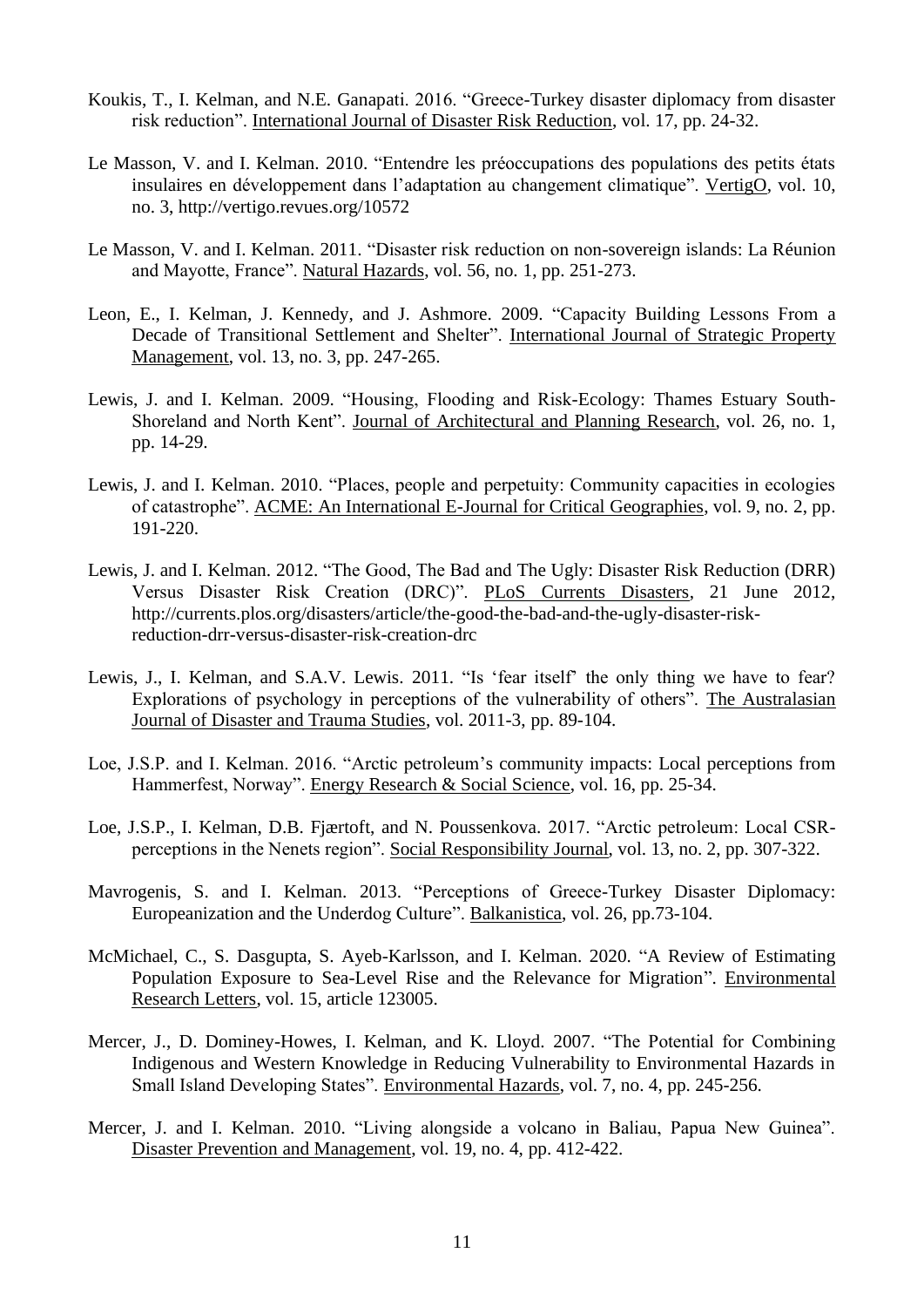- Mercer, J., I. Kelman, B. Alfthan, and T. Kurvits. 2012. "Ecosystem-based Adaptation to Climate Change in Caribbean Small Island Developing States: Integrating Local and External Knowledge". Sustainability, vol. 4, no. 8, pp. 1908-1932.
- Mercer, J., I. Kelman, F. do Rosario, A. de Deus de Jesus Lima, A. da Silva, A.M. Beloff, and A. McClean. 2014. "Nation-building policies in Timor-Leste: Disaster Risk Reduction Including Climate Change Adaptation". Disasters, vol. 38, no. 4, pp. 690-718.
- Mercer, J., I. Kelman, K. Lloyd, and S. Suchet. 2008. "Reflections on Use of Participatory Research for Disaster Risk Reduction". Area, vol. 40, no. 2, pp. 172-183.
- Mercer, J., I. Kelman, S. Suchet-Pearson, and K. Lloyd. 2009. "Integrating indigenous and scientific knowledge bases for disaster risk reduction in Papua New Guinea". Geografiska Annaler: Series B, Human Geography, vol. 91, no. 2, pp. 157-183.
- Mercer, J., I. Kelman, L. Taranis, and S. Suchet-Pearson. 2010. "Framework for Integrating Indigenous and Scientific Knowledge for Disaster Risk Reduction". Disasters, vol. 34, no. 1, pp. 214-239.
- Mercer, J., T. Kurvits, I. Kelman, and S. Mavrogenis. 2014. "Ecosystem-Based Adaptation for Food Security in the AIMS SIDS: Integrating External and Local Knowledge". Sustainability, vol. 6, no. 9, pp. 5566-5597.
- Meriläinen, E., I. Kelman, L.E.R. Peters, and G. Shannon. 2021. "Puppeteering as a metaphor for unpacking power in participatory action research on climate change and health". Climate and Development, in press.
- Mezzana, D., A. Lorenz, and I. Kelman. 2012. "Islands and Islandness in Rock Music Lyrics". Island Studies Journal, vol. 7, no. 1, pp. 69-98.
- Mika, K. and I. Kelman. 2020. "Shealing: Post-disaster slow healing and later recovery". Area, vol. 52, no. 3, pp. 646-653.
- Orderud, G.I. and I. Kelman. 2011. "Norwegian mayoral awareness of and attitudes towards climate change". International Journal of Environmental Studies, vol. 68, no. 5, pp. 667-686.
- Pescaroli, G. and I. Kelman. 2016. "How critical infrastructure orients international relief in cascading disasters". Journal of Contingencies and Crisis Management, vol. 25, no. 2, pp. 56- 67.
- Peters, L.E.R. and I. Kelman. 2020. "Critiquing and Joining Intersections of Disaster, Conflict, and Peace Research". International Journal of Disaster Risk Science, vol. 11, no. 5, pp. 555-567.
- Peters, L.E.R., I. Kelman, G. Shannon, and D. Tan. 2021. "Synthesising the shifting terminology of community health: A critiquing review of agent-based approaches". Global Public Health, in press.
- Peters, L.E.R., G. Shannon, I. Kelman, and E. Meriläinen. 2021. "Toward resourcefulness: pathways for community positive health". Global Health Promotion, in press.
- Rand, E.C., S. Hirano, and I. Kelman. 2011. "Post-Tsunami Housing Resident Satisfaction in Aceh". International Development Planning Review, vol. 33, no. 2, pp. 187-211.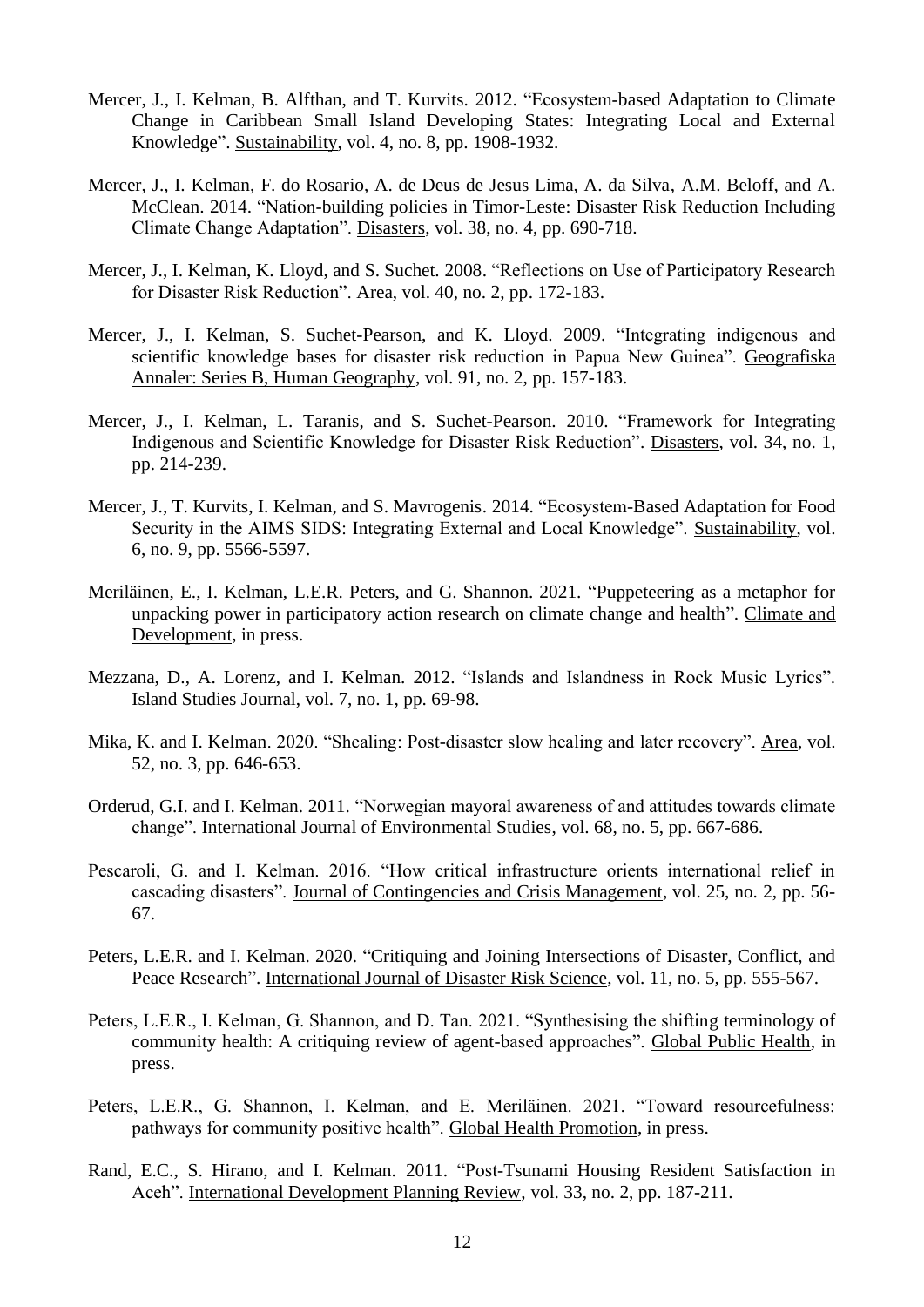- Rauken, T. and I. Kelman. 2010. "River Flood Vulnerability in Norway through the Pressure and Release Model". Journal of Flood Risk Management, vol. 3, no. 4, pp. 314-322.
- Rauken, T. and I. Kelman. 2012. "The Indirect Influence of Weather and Climate Change on Tourism Businesses in Northern Norway". Scandinavian Journal of Hospitality and Tourism, vol. 12, no. 3, pp. 197-214.
- Rauken, T., I. Kelman, J.K.S. Jacobsen, and G.K. Hovelsrud. 2010. "Who can stop the rain? Perceptions of summer weather effects among small tourism businesses". Anatolia, vol. 21, no. 2, pp. 289-304.
- Rom, A. and I. Kelman. 2021. "Search without rescue? Evaluating the international search and rescue response to earthquake disasters". BMJ Global Health, vol. 5, no. 12, article e002398.
- Romanello, M., A. McGushin, C. Di Napoli, P. Drummond, N. Hughes, L. Jamart, H. Kennard, P. Lampard, B. Solano Rodriguez, N. Arnell, S. Ayeb-Karlsson, K. Belesova, W. Cai, D. Campbell-Lendrum, S. Capstick, J. Chambers, L. Chu, L. Ciampi, C. Dalin, N. Dasandi, S. Dasgupta, M. Davies, P. Dominguez-Salas, R. Dubrow, K.L. Ebi, M. Eckelman, P. Ekins, L.E. Escobar, L. Georgeson, D. Grace, H. Graham, S.H. Gunther, S. Hartinger, K. He, C. Heaviside, J. Hess, S.-C. Hsu, S. Jankin, M.P. Jimenez, I. Kelman, G. Kiesewetter, P. Kinney, T. Kjellstrom, D. Kniveton, J.K.W. Lee, B. Lemke, Y. Liu, Z. Liu, M. Lott, R. Lowe, J. Martinez-Urtaza, M. Maslin, L. McAllister, C. McMichael, Z. Mi, J. Milner, K. Minor, N. Mohajeri, M. Moradi-Lakeh, K. Morrissey, S. Munzert, K.A. Murray, T. Neville, M. Nilsson, N. Obradovich, M.O. Sewe, T. Oreszczyn, M. Otto, F. Owfi, O. Pearman, D. Pencheon, M. Rabbaniha, E. Robinson, J. Rocklöv, R.N. Salas, J.C. Semenza, J. Sherman, L. Shi, M. Springmann, M. Tabatabaei, J. Taylor, J. Trinanes, J. Shumake-Guillemot, B. Vu, F. Wagner, P. Wilkinson, M. Winning, M. Yglesias, S. Zhang, P. Gong, H. Montgomery, A. Costello, and I. Hamilton. 2021. "The 2021 Report of The Lancet Countdown on Health and Climate Change". The Lancet, vol. 398, no. 10311, pp. 1619-1662.
- Sanz, K., I. Kelman, A. Adebola, J. Chacon, R. Sanchez, and Gender and Disaster Network Members. 2009. "From the Inside Out: Reflections on Gendering Disaster Risk Reduction". Regional Development Dialogue, vol. 30, no. 1, pp. 14-21.
- Seto, M., H. Nemoto, N. Kobayashi, S. Kikuchi, N. Honda, Y. Kim, I. Kelman, and H. Tomita. 2019. "Post-disaster mental health and psychosocial support in the areas affected by the Great East Japan Earthquake: a qualitative study". BMC Psychiatry, vol. 19, article 261.
- Sharpe, J. and I. Kelman. 2011. "Improving the disaster-related component of secondary school geography education in England". International Research in Geographical and Environmental Education, vol. 20, no. 4, pp. 327-343.
- Shreve, C.M. and I. Kelman. 2014. "Does mitigation save? Reviewing cost-benefit analyses of disaster risk reduction". International Journal of Disaster Risk Reduction, vol. 10, part A, pp. 213-235.
- Shultz, J.M., J.P. Kossin, J.M. Shepherd, J.M. Ransdell, R. Walshe, I. Kelman, and S. Galea. 2018. "Hurricane Risks, Health Consequences and Response Challenges for Small Island Based Populations: Observations from the 2017 Atlantic Hurricane Season". Disaster Medicine and Public Health Preparedness, vol. 13, special issue 1, pp. 5-17.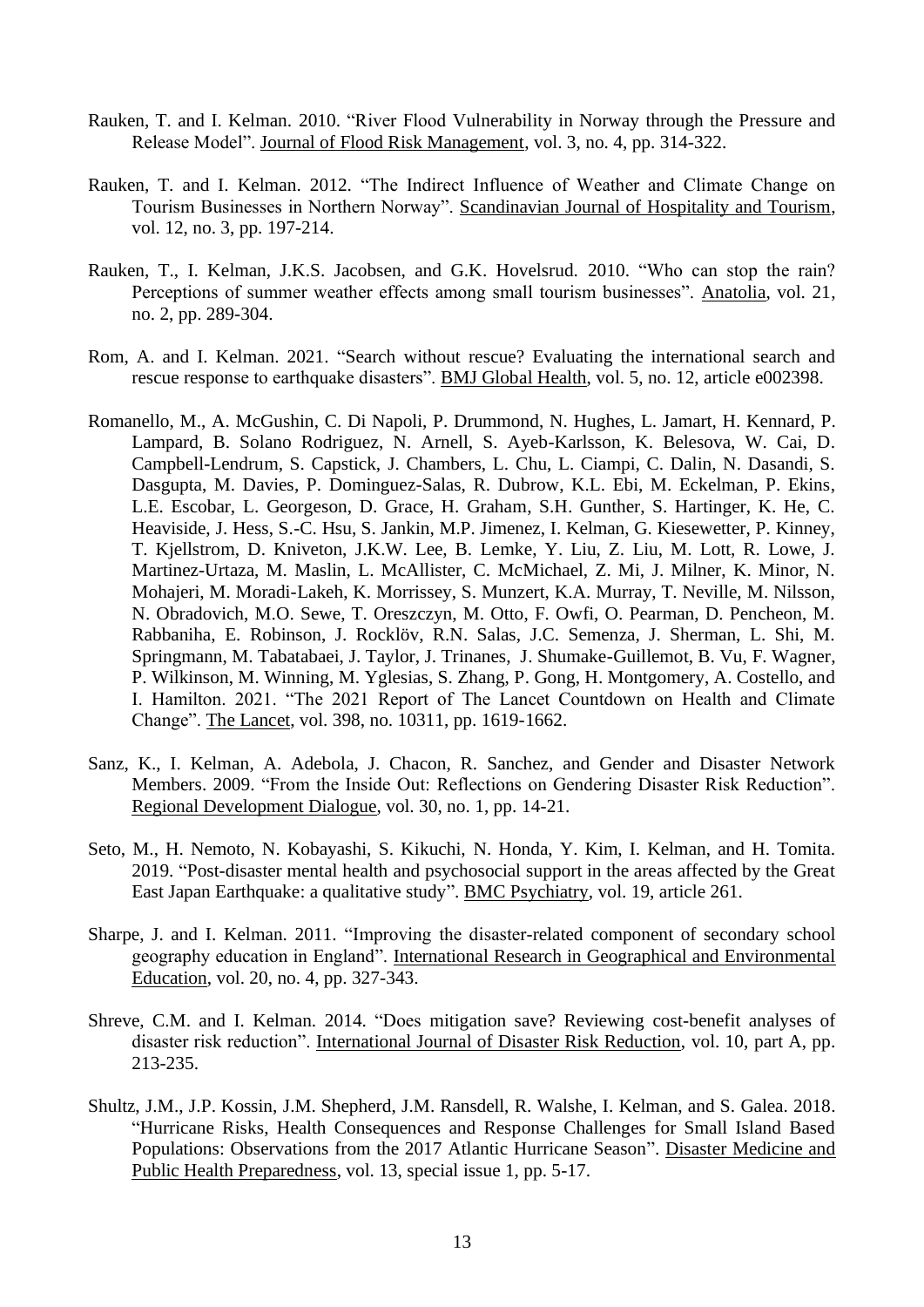- Silvast, A. and I. Kelman. 2013. "Is the Normal Accidents perspective falsifiable?" Disaster Prevention and Management, vol. 22, no. 1, pp. 7-16.
- Spence, R., I. Kelman, P. Baxter, G. Zuccaro, and S. Petrazzuoli. 2005. "Residential Building and Occupant Vulnerability to Tephra Fall". Natural Hazards and Earth Systems Sciences, vol. 5, no. 4, pp. 477-494.
- Spence, R., I. Kelman, A. Brown, G. Toyos, D. Purser, and P. Baxter. 2007. "Residential Building and Occupant Vulnerability to Pyroclastic Density Currents in Explosive Eruptions". Natural Hazards and Earth Systems Sciences, vol. 7, no. 2, pp. 219-230.
- Spence, R., I. Kelman, E. Calogero, G. Toyos, P. Baxter, and J.C. Komorowski. 2005. "Modelling expected physical impacts and human casualties from explosive volcanic eruptions". Natural Hazards and Earth Systems Sciences, vol. 5, no. 6, pp. 1003-1015.
- Spence, R., J. Palmer, M. Petal, I. Kelman, and K. Saito. 2007. "Using eyewitness reports to assess the impact of the 26.12.04 Southern Asian Tsunami". Proceedings of the Institution of Civil Engineers—Maritime Engineering Journal, vol. 160, issue ME2, pp. 75-85.
- Stancioff, C.E., R. Stojanov, I. Kelman, D. Němec, J. Landa, R. Tichy, D. Procházka, G. Brown, and C.L. Hofman. 2018. "Local Perceptions of Climate Change Impacts in St. Kitts (Caribbean Sea) and Malé, Maldives (Indian Ocean)". Atmosphere, vol. 9, no. 12, Article 459.
- Stojanov, R., B. Duží, I. Kelman, D. Němec, and D. Procházka. 2017. "Local Perceptions of Climate Change Impacts and Migration Patterns in Malé, Maldives". The Geographical Journal, vol. 183, no. 4, pp. 370-385.
- Stojanov, R., I. Kelman, I. Boas, and B. Duží. 2017. "Local Expert Experiences and Perceptions of Environmentally Induced Migration from Bangladesh To India". Asia Pacific Viewpoint, vol. 58, no. 3, pp. 347-361.
- Stojavov, R., I. Kelman, S. Shen, B. Duží, H. Upadhyay, D. Vikhrov, G.J. Lingaraj, and A. Mishra. 2014. "Contextualising typologies of environmentally induced population movement". Disaster Prevention and Management, vol. 23, no. 5, pp. 508-523.
- Stojanov, R., I. Kelman, A.A. Ullah, B. Duží, D. Procházka, and K.K. Blahůtová. 2017. "Local Expert Perceptions of Migration as Climate Change Adaptation in Bangladesh". Sustainability, vol. 8, no. 12, article 1223.
- Upadhyay, H., I. Kelman, G.J. Lingaraj, A. Mishra, C.M. Shreve, and R. Stojanov. 2015. "Conceptualizing and Contextualizing Research and Policy for Links between Climate Change and Migration". International Journal of Climate Change Strategies and Management, vol. 7, no. 3, pp. 394-417.
- Voyatzis-Bouillard, D. and I. Kelman. 2021. "Do Climate Change Interventions Impact the Determinants of Health for Pacific Island Peoples?" The Contemporary Pacific, vol. 33, no. 2, pp. 466-496.
- Walshe, R., G.C.D. Adamson, and I. Kelman. 2020. "Helices of disaster memory: How forgetting and remembering influence tropical cyclone response in Mauritius". International Journal of Disaster Risk Reduction, vol. 50, article 101901.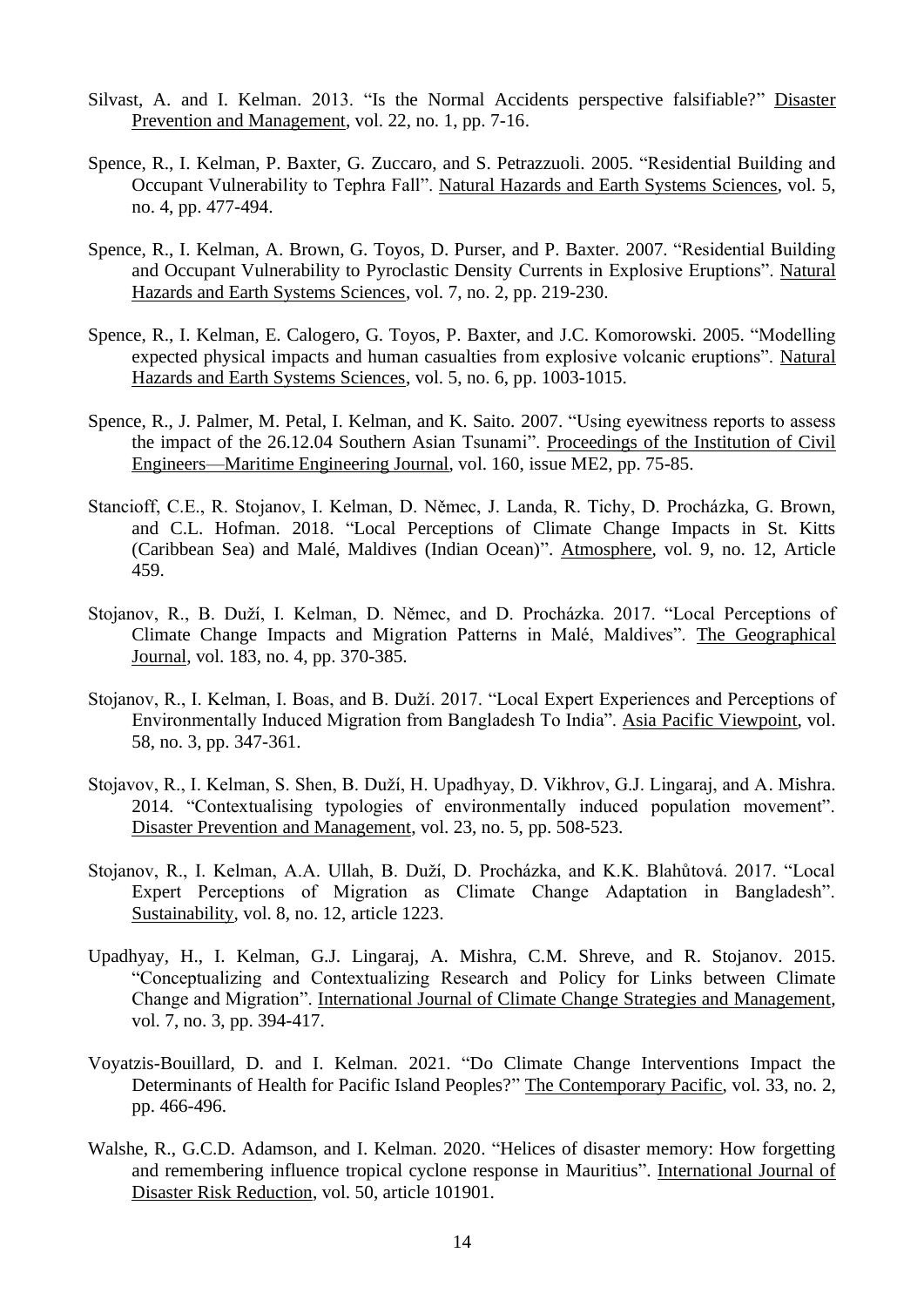- Watts, N., W.N. Adger, P. Agnolucci, J. Blackstock, P. Byass, W. Cai, S. Chaytor, T. Colbourn, M. Collins, A. Cooper, P.M. Cox, J. Depledge, P. Drummond, P. Ekins, V. Galaz, D. Grace, H. Graham, M. Grubb, A. Haines, I. Hamilton, A. Hunter, X. Jiang, M. Li, I. Kelman, L. Liang, M. Lott, R. Lowe, Y. Luo, G. Mace, M. Maslin, M. Nilsson, T. Oreszczyn, S. Pye, T. Quinn, M. Svensdotter, S. Venevsky, K. Warner, B. Xu, J. Yang, Y. Yin, C. Yu, Q. Zhang, P. Gong, H. Montgomery, and A. Costello. 2015. "Health and climate change: policy responses to protect public health". The Lancet, vol. 386, no. 10006, pp. 1861-1914.
- Watts, N., W.N. Adger, S. Ayeb-Karlsson, Y. Bai, P. Byass, D. Campbell-Lendrum, T. Colbourn, P. Cox, M. Davies, M. Depledge, A. Depoux, P. Dominguez-Salas, P. Drummond, P. Ekins, A. Flahault, D. Grace, H. Graham, A. Haines, I. Hamilton, A. Johnson, I. Kelman, S. Kovats, L. Liang, M. Lott, R. Lowe, Y. Luo, G. Mace, M. Maslin, K. Morrissey, K. Murray, T. Neville, M. Nilsson, T. Oreszczyn, C. Parthemore, D. Pencheon, E. Robinson, S. Schütte, J. Shumake-Guillemot, P. Vineis, P. Wilkinson, N. Wheeler, B. Xu, J. Yang, Y. Yin, C. Yu, P. Gong, H. Montgomery, and A. Costello. 2017. "The Lancet Countdown: tracking progress on health and climate change". The Lancet, vol. 389, no. 10074, pp. 1151-1164.
- Watts, N., M. Amann, N. Arnell, S. Ayeb-Karlsson, J. Beagley, K. Belesova, M. Boykoff, P. Byass, W. Cai, D. Campbell-Lendrum, S. Capstick, J. Chambers, S. Coleman, C. Dalin, M. Daly, N. Dasandi, S. Dasgupta, M. Davies, C. Di Napoli, P. Dominguez-Salas, P. Drummond, R. Dubrow, K.L. Ebi, M. Eckelman, P. Ekins, L.E. Escobar, L. Georgeson, S. Golder, D. Grace, H. Graham, P. Haggar, I. Hamilton, S. Hartinger, J. Hess, S.-C. Hsu, N. Hughes, S.J. Mikhaylov, M.P. Jimenez, I. Kelman, H. Kennard, G. Kiesewetter, P.L. Kinney, T. Kjellstrom, D. Kniveton, P. Lampard, B. Lemke, Y. Liu, Z. Liu, M. Lott, R. Lowe, J. Martinez-Urtaza, M. Maslin, L. McAllister, A. McGushin, C. McMichael, J. Milner, M. Moradi-Lakeh, K. Morrissey, S. Munzert, K.A. Murray, T. Neville, M. Nilsson, M.O. Sewe, T. Oreszczyn, M. Otto, F. Owfi, O. Pearman, D. Pencheon, R. Quinn, M. Rabbaniha, E. Robinson, J. Rocklöv, M. Romanello, J.C. Semenza, J. Sherman, L. Shi, M. Springmann, M. Tabatabaei, J. Taylor, J. Triñanes, J. Shumake-Guillemot, B. Vu, P. Wilkinson, M. Winning, P. Gong, H. Montgomery, and A. Costello. 2020. "The 2020 report of The Lancet Countdown on health and climate change: responding to converging crises". The Lancet, vol. 397, no. 10269, pp. 129-170.
- Watts, N., M. Amann, N. Arnell, S. Ayeb-Karlsson, K. Belesova, H. Berry, T. Bouley, M. Boykoff, P. Byass, W. Cai, D. Campbell-Lendrum, J. Chambers, M. Daly, N. Dasandi, M. Davies, A. Depoux, P. Dominguez-Salas, P. Drummond, K.L. Ebi, P. Ekins, L.F. Montoya, H. Fischer, L. Georgeson, D. Grace, H. Graham, I. Hamilton, S. Hartinger, J. Hess, I. Kelman, G. Kiesewetter, T. Kjellstrom, D. Kniveton, B. Lemke, L. Liang, M. Lott, R. Lowe, M.O. Sewe, J. Martinez-Urtaza, M. Maslin, L. McAllister, S.J. Mikhaylov, J. Milner, M. Moradi-Lakeh, K. Morrissey, K. Murray, M. Nilsson, T. Neville, T. Oreszczyn, F. Owfi, O. Pearman, D. Pencheon, S. Pye, M. Rabbaniha, E. Robinson, J. Rocklöv, O. Saxer, S. Schütte, J.C. Semenza, J. Shumake-Guillemot, R. Steinbach, M. Tabatabaei, J. Tomei, J. Trinanes, N. Wheeler, P. Wilkinson, P. Gong, H. Montgomery, and A. Costello. 2018. "The 2018 report of the Lancet Countdown on health and climate change: shaping the health of nations for centuries to come". The Lancet, vol. 392, no. 10163, pp. 2479-2514.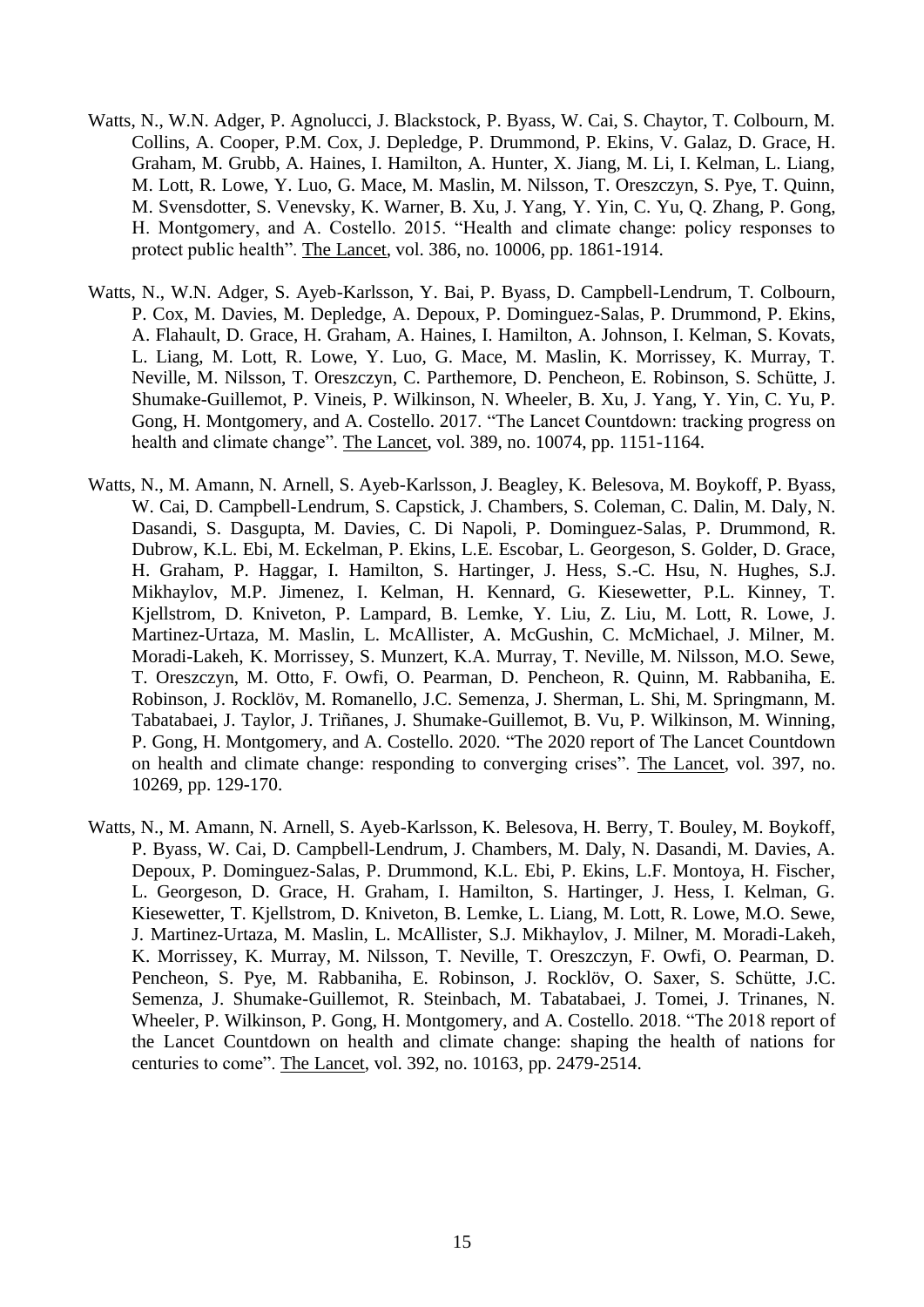- Watts, N., M. Amann, S. Ayeb-Karlsson, K. Belesova, T. Bouley, M. Boykoff, P. Byass, W. Cai, D. Campbell-Lendrum, J. Chambers, P.M. Cox, M. Daly, N. Dasandi, M. Davies, M. Depledge, A. Depoux, P. Dominguez-Salas, P. Drummond, P. Ekins, A. Flahault, H. Frumkin, L. Georgeson, M. Ghanei, D. Grace, H. Graham, R. Grojsman, A. Haines, I. Hamilton, S. Hartinger, A. Johnson, I. Kelman, G. Kiesewetter, D. Kniveton, L. Liang, M. Lott, R. Lowe, G. Mace, M.O. Sewe, M. Maslin, S. Mikhaylov, J. Milner, A.M. Latifi, M. Moradi-Lakeh, K. Morrissey, K. Murray, T. Neville, M. Nilsson, T. Oreszczyn, F. Owfi, D. Pencheon, S. Pye, M. Rabbaniha, E. Robinson, J. Rocklöv, S. Schütte, J. Shumake-Guillemot, R. Steinbach, M. Tabatabaei, N. Wheeler, P. Wilkinson, P. Gong, H. Montgomery, and A. Costello. 2018. "The Lancet Countdown on health and climate change: from 25 years of inaction to a global transformation for public health". The Lancet, vol. 391, no. 10120, pp. 581-630.
- Watts, N. M. Amann, N. Arnell, S. Ayeb-Karlsson, K. Belesova, M. Boykoff, P. Byass, W. Cai, D. Campbell-Lendrum, S. Capstick, J. Chambers, C. Dalin, M. Daly, N. Dasandi, M. Davies, P. Drummond, R. Dubrow, K.L. Ebi, M. Eckelman, P. Ekins, L.E. Escobar, L. Fernandez Montoya, L. Georgeson, H. Graham, P. Haggar, I. Hamilton, S. Hartinger, J. Hess, I. Kelman, G. Kiesewetter, T. Kjellstrom, D. Kniveton, B. Lemke, Y. Liu, M. Lott, R. Lowe, M. Odhiambo Sewe, J. Martinez-Urtaza, M. Maslin, L. McAllister, A. McGushin, S. Jankin Mikhaylov, J. Milner, M. Moradi-Lakeh, K. Morrissey, K. Murray, S. Munzert, M. Nilsson, T. Neville, T. Oreszczyn, F. Owfi, O. Pearman, D. Pencheon, D. Phung, S. Pye, R. Quinn, M. Rabbaniha, E. Robinson, J. Rocklöv, J.C. Semenza, J. Sherman, J. Shumake-Guillemot, M. Tabatabaei, J. Taylor, J. Trinanes, P. Wilkinson, A. Costello, P. Gong, and H. Montgomery. 2019. "The 2019 report of The Lancet Countdown on health and climate change: ensuring that the health of a child born today is not defined by a changing climate". The Lancet, vol. 394, no. 10211, pp. 1836-1878.
- Weichselgartner, J. and I. Kelman. 2014. "Challenges and opportunities for building urban resilience". A|Z ITU Journal of the Faculty of Architecture, vol. 11, no. 1, pp. 20-35.
- Weichselgartner, J. and I. Kelman. 2015. "Geographies of resilience: Challenges and opportunities of a descriptive concept". Progress in Human Geography, vol. 39, no. 3, pp. 249-267.
- Whittaker, C., A. Frühauf, S.J. Burthem, R.S. Parry, M. Kotikalapudi, Y. Liang, M.M. Barker, P.R. Patel, and I. Kelman. 2018. "A disaster diplomacy perspective of acute public health events". Disasters, vol. 42, no. S2, pp. S173-S195.
- Wright, K.-A., I. Kelman, and R. Dodds. 2021. "Tourism development from disaster capitalism". Annals of Tourism Research, vol. 89, article 103070.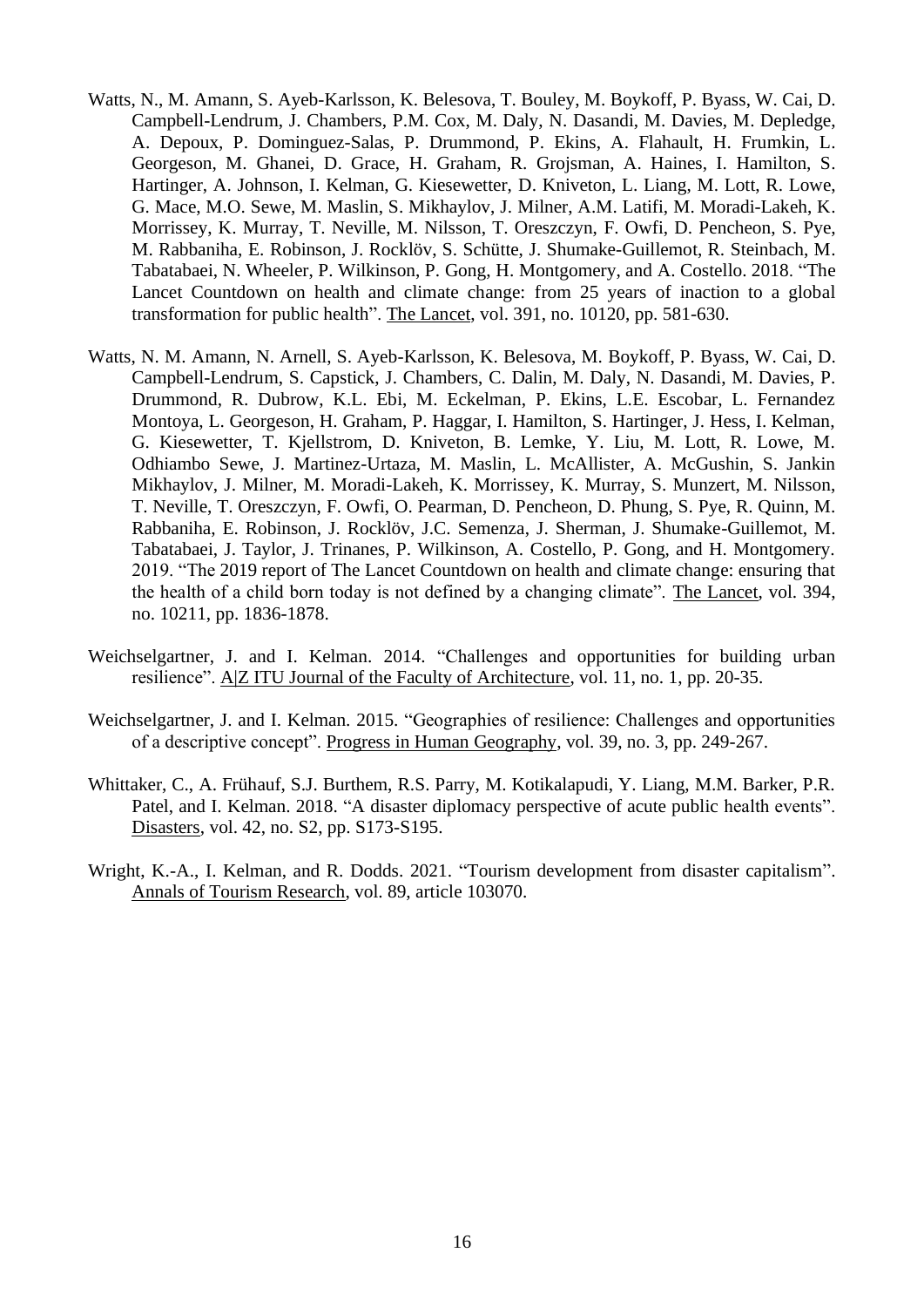#### <span id="page-16-0"></span>**Edited Journal Sections/Issues**

- Arnall, A., U. Kothari, and I. Kelman (eds.). 2014. "Politics of climate change" special issue in The Geographical Journal, vol. 180, no. 2, pp. 98-160.
- Gaillard, JC and I. Kelman (eds.). 2012. "Montagne, marginalité et catastrophe / Mountain, marginality and disaster". Revue de Géographie Alpine / Journal of Alpine Research, vol. 100, no. 1,<http://rga.revues.org/1645>
- Glade, T., I. Kelman, K. Hollenstein, and H. Kienholz (eds.). 2006. "Vulnerability Assessment in Natural Hazard and Risk Analysis for Management and Civil Defence Application". Natural Hazards and Earth Systems Sciences, Special Issue 30, vol. 6, [http://www.nat-hazards-earth](http://www.nat-hazards-earth-syst-sci.net/special_issue30.html)[syst-sci.net/special\\_issue30.html](http://www.nat-hazards-earth-syst-sci.net/special_issue30.html)
- Kelman, I. (ed.). 2007. "Earthquake Safety of Schoolchildren". Regional Development Dialogue, vol. 28, no. 2, pp. 1-148.
- Kelman, I. (ed.). 2007. "The island advantage: Practices for prospering in isolation". id21 insights, no. 70 (November), pp. 1-6.
- Kelman, I. (ed.). 2010. "Policy Arena: Climate, Disasters and International Development". Section in Journal of International Development, vol. 22, no. 2, pp. 208-281.
- Kelman, I. (ed.). 2011. "Municipalities addressing climate change: a case study of Norway". International Journal of Climate Change Strategies and Management, vol. 3, no. 4, pp. 338- 430.
- Kelman, I. and JC Gaillard (eds.). 2009. "Islands of Risk, Islands of Hope". Shima, vol. 3, no. 1, pp. 1-99.
- Kelman, I. and M.H. Glantz (eds.). 2015. "Analyzing the Sendai Framework for Disaster Risk Reduction". International Journal of Disaster Risk Science, vol. 6, no. 2, pp. 105-206.
- Kelman, I. (ed.). 2020. "Five Years of the Sendai Framework for Disaster Risk Reduction". International Journal of Disaster Risk Science, vol. 11, no. 2, pp. 145-249.
- Kelman, I. and T. Koukis (eds.). 2000. "Disaster Diplomacy". Section in Cambridge Review of International Affairs, vol. 14, no. 1, pp. 214-294.
- Moncada, S., L.P. Briguglio, H. Bambrick, and I. Kelman (eds.). 2018. "Climate Change and Development in Small Island Developing States". International Journal of Climate Change Strategies and Management, vol. 10, no. 2, pp. 214-339.
- Spence, R. and I. Kelman (eds.). 2004. "Managing the Risks from Natural Hazards". Building Research and Information, vol. 32, no. 5, pp. 362-448.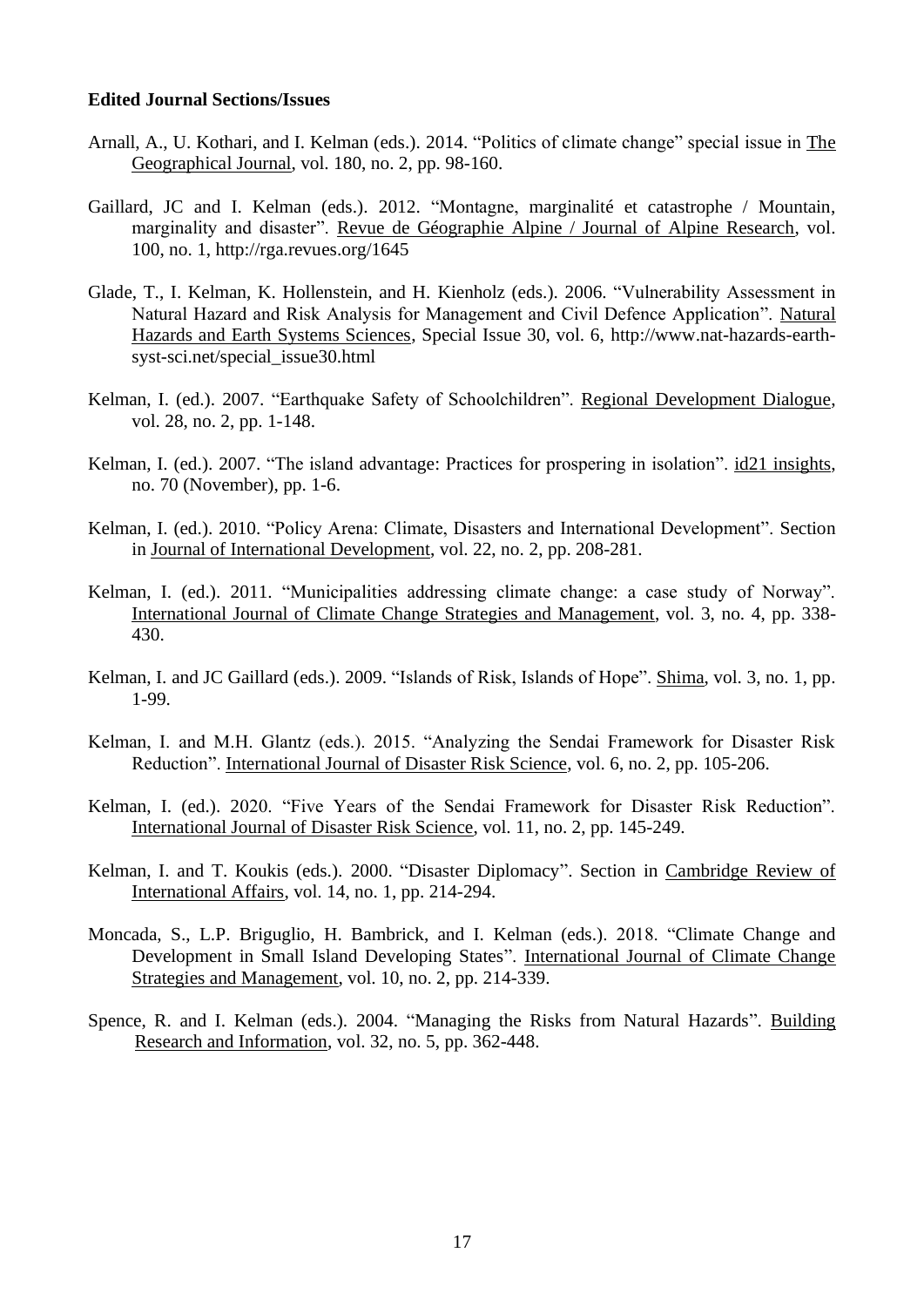### <span id="page-17-0"></span>**Book Chapters**

- Barclay, J., K. Haynes, T. Mitchell, C. Solana, R. Teeuw, A. Darnell, H.S. Crosweller, P. Cole, D. Pyle, C. Lowe, C. Fearnley, and I. Kelman. 2008. "Framing volcanic risk communication within disaster risk reduction: finding ways for the social and physical sciences to work together". Chapter 14, pp. 163-177 in D.G.E. Liverman, C.P.G. Pereira, and B. Marker (eds.), Communicating Environmental Geoscience, Geological Society of London, London, U.K.
- Bird, D., R. McLeman, G. Gísladóttir, I. Kelman, M.W. Næss, G. Jóhannesdóttir, and G. Pétursdóttir. 2016. "Climate change and settlement level impacts". Chapter 13, pp. 293-319 in A. Taylor, D.B. Carson, P.C Ensign, L. Huskey, R.O. Rasmussen, and G. Saxinger (eds.), Settlements at the Edge: Remote Human Settlements in Developed Nations, Edward Elgar, Cheltenham, UK.
- Colbourn, T, J. Gideon, N. Groce, M. Heinrich, I. Kelman, M. Kett, R. Kock, S.H. Mayhew, and J. Waage. 2015. "Human health". Pp. 29-36 in J. Waage and C. Yap (eds.), Thinking Beyond Sectors for Sustainable Development, Ubiquity Press, London, U.K.
- Cosgrave, E.J. and I. Kelman. 2017. "Performing arts for disaster risk reduction including climate change adaptation". Chapter 21, pp. 214-226 in I. Kelman, J. Mercer, and JC Gaillard (eds.), The Routledge Handbook of Disaster Risk Reduction Including Climate Change Adaptation, Routledge, Abingdon, U.K.
- Crowley, K. and I. Kelman. 2012. "Water in the Desert: Applying Disaster Risk Reduction (DRR) Lessons for Climate Change in Arid Lands". Chapter 12, pp. 237-259 in L. Mol and T. Sternberg (eds.), Changing Deserts: Integrating People and their Environment, White Horse Press, Cambridge, U.K.
- Crump, J. and I. Kelman. 2009. "Many Strong Voices from Arctic and Island Peoples". Pp. 284-295 in UNESCO (ed.), Climate Change and Arctic Sustainable Development, UNESCO, Paris, France.
- Duda, P.I. and I. Kelman. 2019. "Arctic Disaster Risk Reduction and Response as Triumph?" Chapter 9, pp. 147-162 in N. Sellheim, Y.V. Zaika, and I. Kelman (eds.), Arctic Triumph: Northern Innovation and Persistence, Springer, Basel, Switzerland.
- Duží, B., D. Vikhrov, R. Stojanov, and I. Kelman. 2014. "The Role Of Perception In Adaptation To Floods: The Case Study Of Bečva River". Chapter 4, pp. 36-52 in B. Duží (ed.), Environmental Change – Adaptation Challenges. Global Change Research Centre, The Academy of Sciences of the Czech Republic, Brno, Czech Republic.
- Glantz, M.H. and I. Kelman. 2010. "Using a Spare Time University for Climate Change Education". Pp. 193-204 in W. Leal Filho (ed.), Universities and Climate Change: Introducing Climate Change to University Programmes, Springer-Verlag, Berlin and Heidelberg, Germany.
- Hore, K., I. Kelman, J. Mercer, and JC Gaillard. 2018. "Climate Change and Disasters". Chapter 8, pp. 145-159 in H. Rodríguez, W. Donner, and J.E. Trainor (eds.), Handbook of Disaster Research, 2nd ed., Springer, Cham, Switzerland.
- Kelman, I. 2003. "Beyond Disaster, Beyond Diplomacy". Chapter 7, pp. 110-123 in M. Pelling (ed.), Natural Disasters and Development in a Globalizing World, Routledge, London, U.K.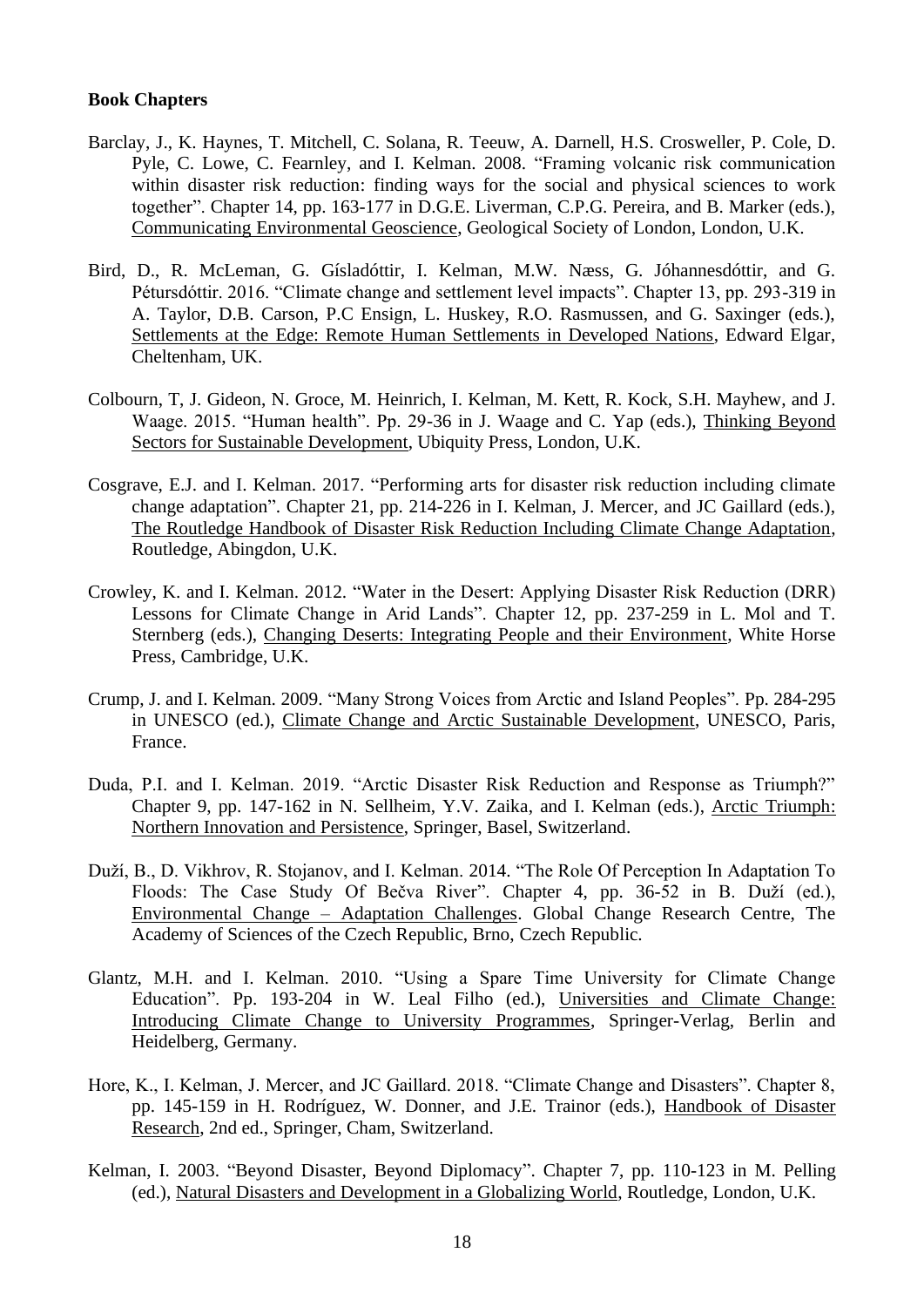- Kelman, I. 2005. "Rights, Responsibilities, and Realities: A Societal View of Civil Care and Security". Chapter 1, pp. 9-36 in R. Gerber and J. Salter (eds.), Civil Care and Security Studies, Kardoorair Press, Armidale, Australia.
- Kelman, I. 2006. "Warning for the 26 December 2004 Tsunamis". Chapter 13, pp. 119-135 in S. Ghosh (ed.), Technology Application for Earthquake Disaster Management, ICFAI University Press, Hyderabad, India, (a reprint of the 2006 paper with the same title).
- Kelman, I. 2007. "Decision-making for Flood-threatened Properties". Chapter 1, pp. 3-19 in S. Begum, M. Stive, and J. Hall (eds.), Flood Risk Management in Europe: Innovation in Policy and Practice, vol. 25 of the book series on Advances in Natural and Technological Hazards Research, Springer, Dordrecht, the Netherlands.
- Kelman, I. 2008. "Addressing the Root Causes of Large-Scale Disasters". Chapter 4, pp. 94-119 in M. Gad-el-Hak (ed.), Large-Scale Disasters: Prediction, Control, and Mitigation, Cambridge University Press, Cambridge, U.K.
- Kelman, I. 2009. "Continuing Ethical Livelihoods for Arctic Peoples Despite Change". Pp. 267-277 in UNESCO (ed.), Climate Change and Arctic Sustainable Development, UNESCO, Paris, France.
- Kelman, I. 2010. "Tying Disaster Diplomacy in Knots". Chapter 3, pp. 59-73 in G.T. Overton (ed.), Foreign Policy in an Interconnected World, Nova Publishers, Hauppauge, New York, U.S.A.
- Kelman, I. 2011. "Understanding Vulnerability to Understand Disasters". Chapter 7 in B.L. Murphy and D. Etkin (eds.), Canadian Disaster Management Textbook, Canadian Risk and Hazards Network, Canada, online <http://www.crhnet.ca/sites/default/files/library/Kelman.pdf>
- Kelman, I. 2014. "Climate Change Diplomacy, Island Vulnerability, and Migration". Chapter 2, pp. 16-25 in R. Stojanov (ed.), Migration As Adaptation? Population Dynamics in the Age of Climate Variability. Global Change Research Centre, The Academy of Sciences of the Czech Republic, Brno, Czech Republic.
- Kelman, I. 2015. "Asia-Pacific Islander Responses to Climate Change". Chapter 1, pp. 3-28 in K.L. Koh, I. Kelman, R. Kibugi, and R.-L.E. Osorio (eds.), Adaptation to Climate Change: ASEAN and Comparative Experiences, World Scientific, Singapore.
- Kelman, I. 2015. "Ethics of disaster research". Chapter 4, pp. 37-47 in M. Wyss and S. Peppoloni (eds.), Geoethics: Ethical Challenges and Case Studies in Earth Sciences, Elsevier, Philadelphia, Pennsylvania, U.S.A.
- Kelman, I. 2016. "Governance of climate change adaptation on Small Island Developing States (SIDS)". Chapter 20, pp. 355-370 in J. Knieling (ed.), Climate Adaptation Governance in Cities and Regions: Theoretical Fundamentals and Practical Evidence, John Wiley & Sons, Chichester, U.K.
- Kelman, I. 2017. "Reflections on Disaster Diplomacy for Climate Change and Migration". Chapter 12, pp. 197-210 in K. Sudmeier-Rieux, M. Fernández, I.M. Penna, M. Jaboyedoff, and JC Gaillard (eds.), Identifying Emerging Issues in Disaster Risk Reduction, Migration, Climate Change and Sustainable Development: Shaping Debates and Policies. Springer, Switzerland.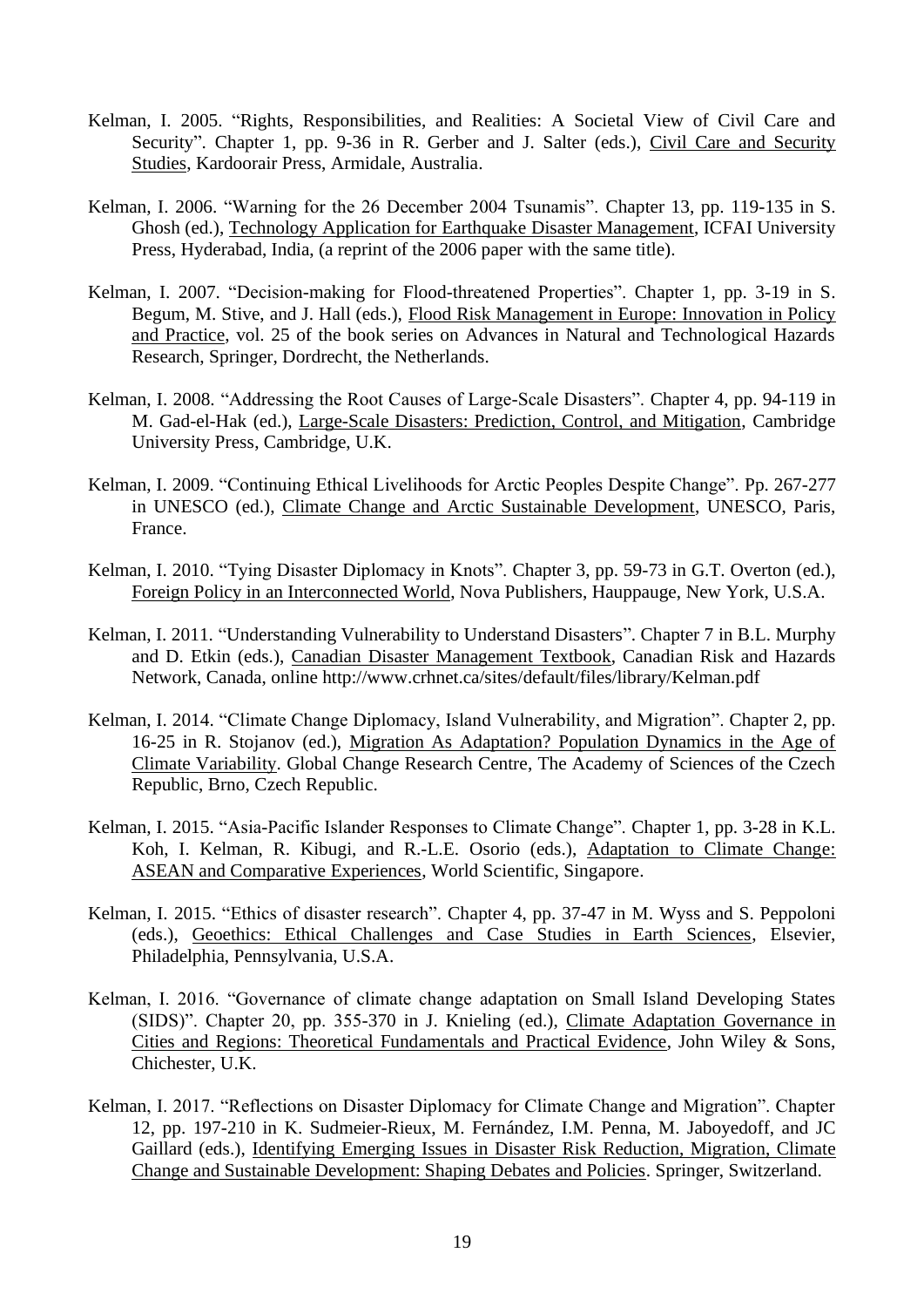- Kelman, I. 2020. "Does climate change cause migration?" Chapter 8, pp. 123-135 in E. Fiddian-Qasmiyeh (ed.), Refuge in a Moving World: Tracing refugee and migrant journeys across disciplines, UCL Press, London, U.K.
- Kelman, I. 2021. "Pandemic and post-pandemic islandness: Building and wrecking resilience". Chapter 4, pp. 105-126 in J.E. Randall (ed.), Annual Report on Global Islands 2020, Island Studies Press at the University of Prince Edward Island, Charlottetown, Prince Edward Island, Canada.
- Kelman, I. 2021. "Small Island Developing States Addressing Climate Change". Chapter 14 in A. Sapat (ed.), The Routledge Handbook of Environmental Governance, Routledge, Abingdon, U.K.
- Kelman, I., J. Ashmore, E. Leon, and S. D'Urzo. 2013. "From Research to Practice (and Vice Versa) for Post-disaster Settlement and Shelter". Chapter 10, pp. 127-143 in D. Sanderson and J. Burnell (eds.), Beyond Shelter after Disaster: Practice, Process and Possibilities, Routledge, New York, New York, U.S.A., (a reprint of the 2011 paper with the same title).
- Kelman, I. and B. Conrich. 2013. "A Framework for Island Disaster Para-Diplomacy". Chapter 9, pp. 192-217 in S.R. Sensarma and A. Sarkar (eds.), Disaster Management: Conflict and Cooperation, Concept Publishing Company, New Delhi, India.
- Kelman, I. and T. Colbourn. 2017. "Climate Hazards and Health in Asia". Chapter 4, pp. 56-72 in T. Sternberg (ed.), Climate Hazard Crises in Asian Societies and Environments, Routledge, Abingdon, U.K., pp. 56-72.
- Kelman, I., T. Colbourn, A. Costello, L. Georgeson, S. Kovats, M. Maslin, A. Newsham, P. Sammonds, F. Urban, J. Waage, and P. Wilkinson. 2015. "Climate and climate change". Pp. 11-17 in J. Waage and C. Yap (eds.), Thinking Beyond Sectors for Sustainable Development. Ubiquity Press, London, U.K.
- Kelman, I., M. Davies, T. Mitchell, I. Orr, and B. Conrich. 2009. "Island Disaster Para-Diplomacy in the Commonwealth". Chapter 6, pp. 73-86 in G. Baldacchino and D. Milne (eds.), The Case for Non-Sovereignty: Lessons from Sub-National Island Jurisdictions, Taylor and Francis, London, U.K., (a reprint of the 2006 paper with the same title).
- Kelman, I. and R. Dodds. 2009. "Developing a Code of Ethics for Disaster Tourism". Chapter 3.6, pp. 72-85 in C. D'Mello, J. McKeown, and S. Minninger (eds.), Disaster Prevention in Tourism: Perspectives on Climate Justice, Ecumenical Coalition on Tourism, Thailand, (a summary of the 2009 paper with the same title).
- Kelman, I. and JC Gaillard. 2010. "Embedding Climate Change Adaptation Within Disaster Risk Reduction". Chapter 2, pp. 23-46, in R. Shaw, J.M. Pulhin, and J.J. Pereira (eds.), Climate Change Adaptation and Disaster Risk Reduction: Issues and Challenges. Emerald Group Publishing Limited, Bingley, U.K.
- Kelman, I., JC Gaillard, J. Mercer, K. Crowley, S. Marsh, and J. Morin. 2015. "Culture's role in disaster risk reduction: combining knowledge systems on small island developing states (SIDS)". Chapter 12, pp. 208-221 in F. Krüger, G. Bankoff, T. Cannon, B. Orlowski, and E.L. Schipper (eds.), Cultures and Disasters: Understanding Cultural Framings in Disaster Risk Reduction, Routledge, Abingdon, U.K.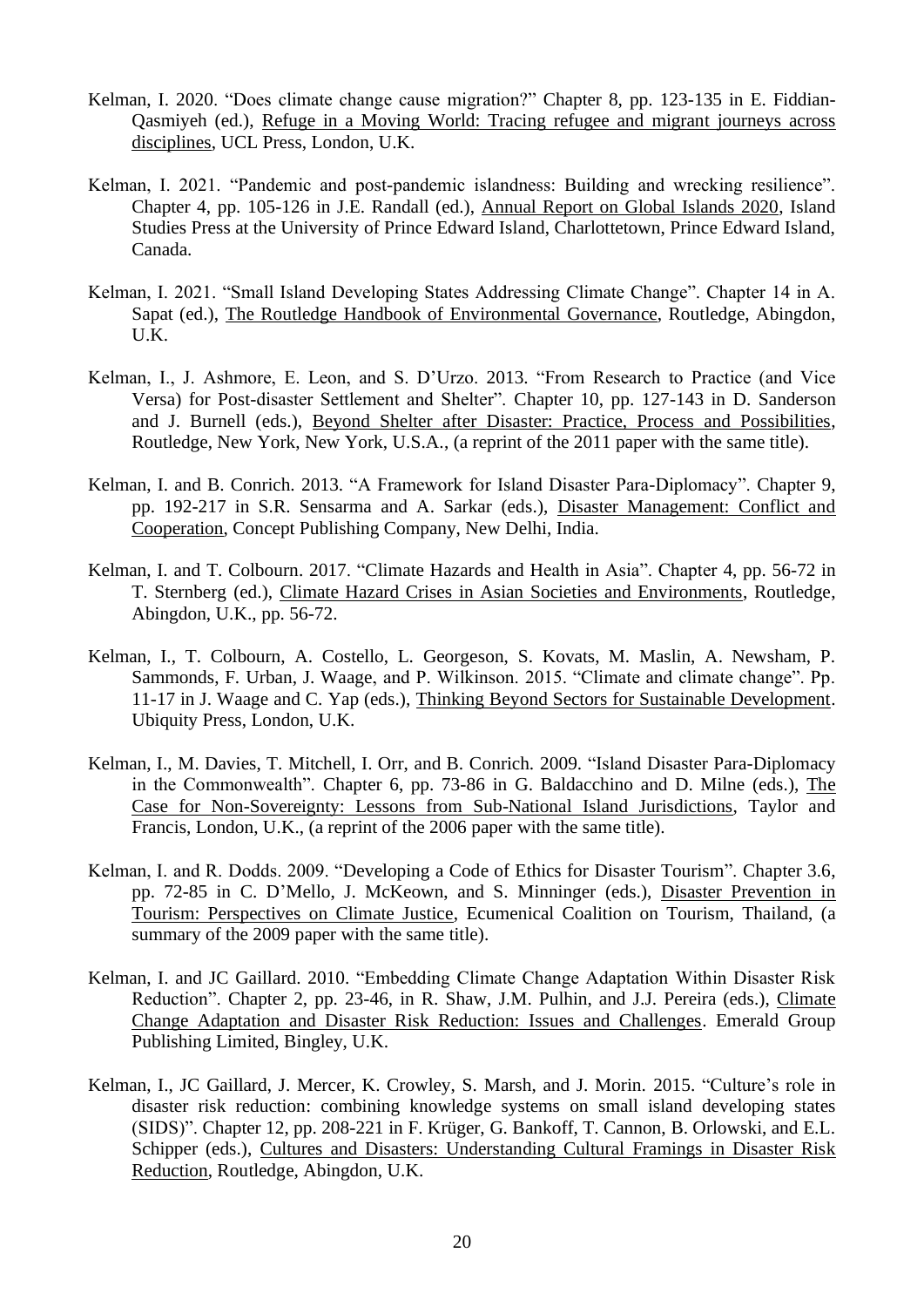- Kelman, I., JC Gaillard, J. Mercer, J. Lewis, and A. Carrigan. 2015. "Island Vulnerability and Resilience: Combining Knowledges for Disaster Risk Reduction Including Climate Change Adaptation". Chapter 7, pp. 162-185 in E. Deloughrey, J. Didur, and A. Carrigan (eds.), Global Ecologies and the Environmental Humanities: Postcolonial Approaches. Routledge, Abingdon, U.K.
- Kelman, I., JC Gaillard, and B. Wisner. 2018. "Human Vulnerability and Resilience to Environmental Hazards". Chapter 10, pp. 172-193, in T. Marsden (ed.), The SAGE Handbook of Nature, Sage, London, U.K.
- Kelman, I. and M.H. Glantz. 2014. "Early Warning Systems Defined". Chapter 5, pp. 89-108 in Z. Zommers and A. Singh (eds.), Reducing Disaster: Early Warning Systems for Climate Change, Springer, London, U.K.
- Kelman, I. and C. Kaltofen. 2019. "Exploring the duty of care in science diplomacy: Challenges for secure states in an insecure world". Chapter 4 in N. Græger and H. Leira (eds.), The Duty of Care in International Relations: Protecting Citizens Beyond the Border, Routledge, Abingdon, U.K.
- Kelman, I., J.S.P. Loe, E. Wilson Rowe, E. Wilson, N. Poussenkova, E. Nikitina, and D.B. Fjærtoft, 2018, "Arctic Petroleum: Local Perceptions", Chapter 3, pp. 51-82 in G. Honneland, I.F. Soltvedt, and S.V. Rottem (eds.), Arctic Governance: Volume II: Energy, Living Marine Resources and Shipping, I.B. Tauris, London, U.K. (a reprint of the 2016 paper with the same title).
- Kelman, I. and S. Mavrogenis. 2014. "Theory, Policy, and Practice for Climate Change Adaptation". Chapter 2, pp. 12-20 in B. Duží (ed.), Environmental Change – Adaptation Challenges. Global Change Research Centre, The Academy of Sciences of the Czech Republic, Brno, Czech Republic.
- Kelman, I. and J. Mercer. 2014. "A knowledge integration tool for disaster risk reduction including climate change". Chapter 18, pp. 287-299 in A. López-Carresi, M. Fordham, B. Wisner, I. Kelman, and JC Gaillard (eds.), Disaster Management: International Lessons in Risk Reduction, Response and Recovery, Routledge, Abingdon, U.K.
- Kelman, I., J. Mercer, and M. Karlsson. 2014. "Many Strong Voices for climate change education: examples from Belize and Timor-Leste". Chapter 7, pp. 97-106 in A. López-Carresi, M. Fordham, B. Wisner, I. Kelman, and JC Gaillard (eds.), Disaster Management: International Lessons in Risk Reduction, Response and Recovery, Routledge, Abingdon, U.K.
- Kelman, I., M. Petal, and M.H. Glantz. 2015. "Using a Spare-Time University for Disaster Risk Reduction Education". Chapter 8, pp. 125-142 in H. Egner, M. Schorch, and M. Voss (eds.), Learning and Calamities: Practices, Interpretations, Patterns, Routledge, London, U.K.
- Kelman, I. and J.E. Randall. 2018. "Resilience and sustainability". Chapter 17, pp. 353-367 in G. Baldacchino (ed.), The International Handbook of Island Studies: A World of Islands, Routledge, Abingdon, U.K.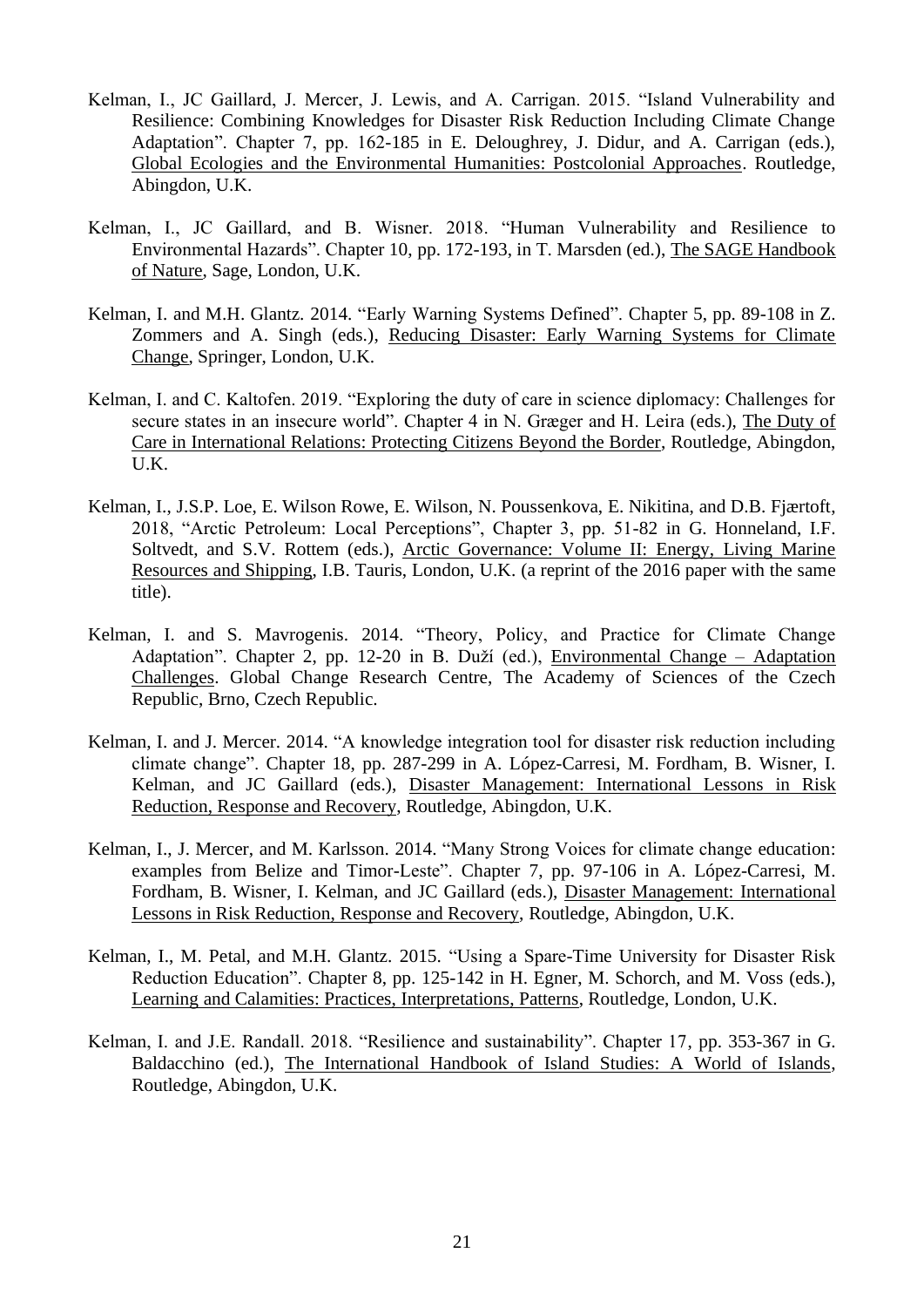- Kelman, I., E.A. Rosa, T.R. Burns, P. Ehrlich, J. Diamond, N. Machado, D. Kennedy, and L. Olsson. 2014. "Millennium Alliance for Humanity and the Biosphere (MAHB): Integrating Social Science and the Humanities into Solving Sustainability Challenges". Chapter 2, pp. 25- 43 in M.J. Manfredo, J.J. Vaske, A. Rechkemmer, and E.A. Duke (eds.), Understanding Society and Natural Resources, Springer, Berlin, Germany.
- Kelman, I. and C.M. Shreve. 2015. "Dark Entrepreneurship in Small Island States and Territories". Chapter 2, pp. 31-47 in G. Baldacchino (ed.), Entrepreneurship in Small Island States and Territories, Edward Elgar, Cheltenham, U.K.
- Kelman, I. and L.M. Stough. 2015. "(Dis)ability and (Dis)aster". Chapter 1, pp. 3-14 in I. Kelman and L.M. Stough (eds.), Disability and Disaster: Explorations and Exchanges, Palgrave Macmillan, New York, U.S.A.
- Komorowski, J.-C., J. Morin, S. Jenkins, and I. Kelman. 2018. "Challenges of Volcanic Crises on Small Islands States". Chapter, pp. 353-371 in C. Fearnley, D. Bird, G. Jolly, K. Haynes, and B. McGuire (eds.), Observing the Volcano World: Volcano Crisis Communication, Springer, Berlin, Germany.
- López-Carresi, A., M. Fordham, B. Wisner, I. Kelman, JC Gaillard, and Members of the Practitioner Advisory Panel. 2014. "Conclusion: addressing all vulnerabilities". Chapter 19, pp. 300-309 in A. López-Carresi, M. Fordham, B. Wisner, I. Kelman, and JC Gaillard (eds.), Disaster Management: International Lessons in Risk Reduction, Response and Recovery, Routledge, Abingdon, U.K.
- Mavrogenis, S. and I. Kelman. 2013. "Lessons from local initiatives on ecosystem-based climate change work in Tonga". Chapter 8, pp. 191-218 in F.G. Renaud, K. Sudmeier-Rieux, and M. Estrella (eds.), The Role of Ecosystems in Disaster Risk Reduction, United Nations University Press, Tokyo, Japan.
- Mavrogenis, S. and I. Kelman. 2018. "Disaster diplomacy and disaster governance from a Balkan perspective: Post-earthquake rapprochement in Greece-Turkey". Chapter 12, pp. 206-220 in G. Forino, S. Bonati, and L.M. Calandra (eds.), Governance of Risk, Hazards and Disasters: Trends in Theory and Practice, Routledge, Abingdon, U.K.
- Mercer, J. and I. Kelman. 2008. "Living with Floods in Singas, Papua New Guinea". Chapter on Papua New Guinea, pp. 46-51 in R. Shaw, N. Uy, and J. Baumwoll (eds.), Indigenous Knowledge for Disaster Risk Reduction: Good Practices and Lessons Learned from Experiences in the Asia-Pacific Region, United Nations International Strategy for Disaster Risk Reduction, Bangkok, Thailand.
- Mercer, J. and I. Kelman. 2009. "Disaster Risk Reduction in Papua New Guinea: Integrating Indigenous and Scientific Knowledge". Chapter 21, pp. 293-311 in R. Shaw, A. Sharma, and Y. Takeuchi (eds.), Indigenous Knowledge and Disaster Risk Reduction: From Practice to Policy, Nova Publishers, Hauppauge, New York, U.S.A.
- Mercer, J., I. Kelman, and J. Dekens. 2009. "Integrating Indigenous and Scientific Knowledge for Disaster Risk Reduction". Chapter 9, pp. 115-131 in R. Shaw, A. Sharma, and Y. Takeuchi (eds.), Indigenous Knowledge and Disaster Risk Reduction: From Practice to Policy, Nova Publishers, Hauppauge, New York, U.S.A.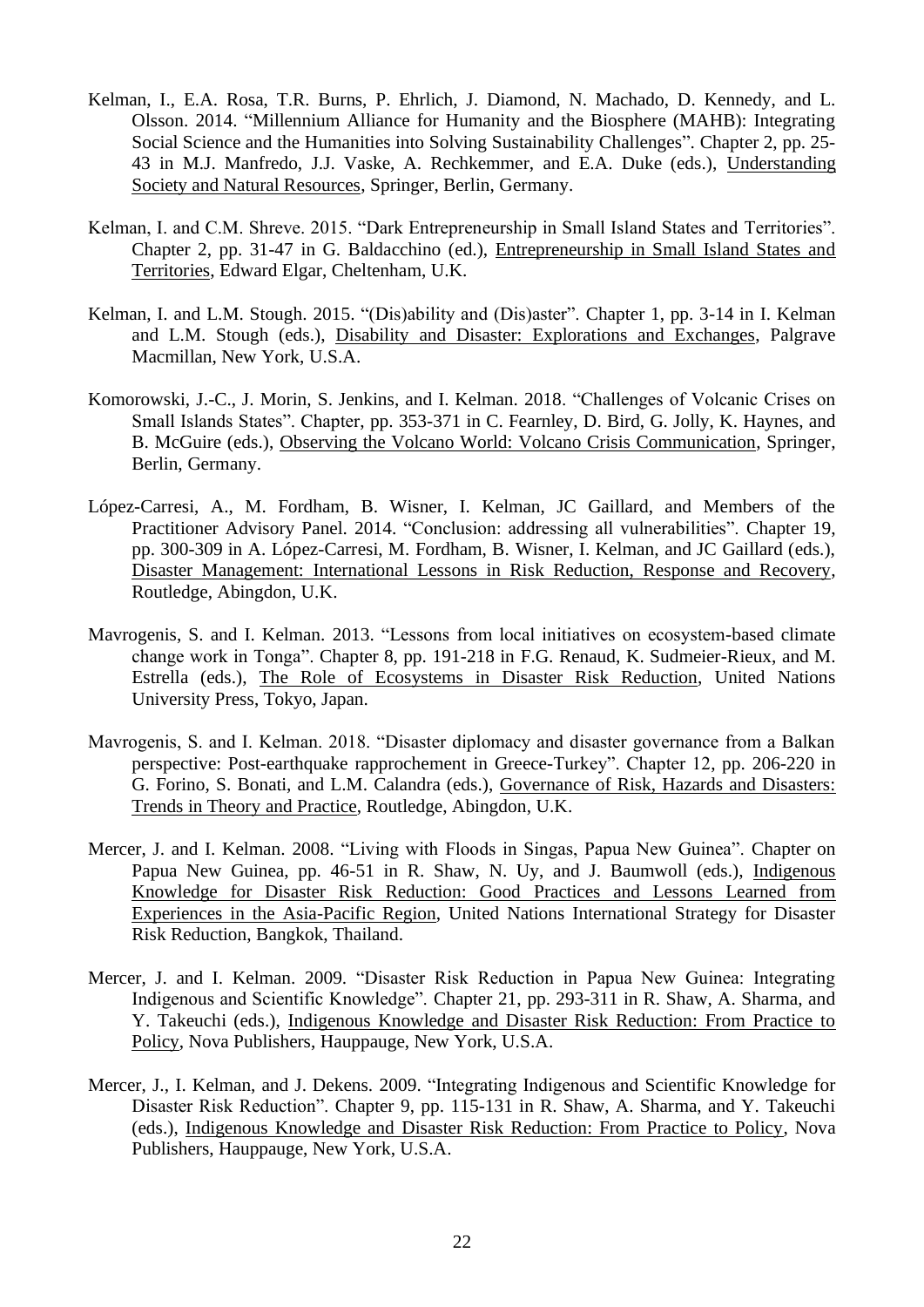- Petal, M., R. Green, I. Kelman, R. Shaw, and A. Dixit. 2008. "Community-based construction for disaster risk reduction". Chapter 10, pp. 191-217 in L. Bosher (ed.), Hazards and the Built Environment, Taylor and Francis, London, U.K.
- Rich, H. and I. Kelman. 2013. "School Emergency Response Training in Pueblo, Colorado (USA)". Chapter 3, pp. 58-84 in S.R. Sensarma and A. Sarkar (eds.), Disaster Management: Conflict and Cooperation, Concept Publishing Company, New Delhi, India.
- Stojanov, R., B. Duží, and I. Kelman. 2015. "Local Experts' Perceptions of Climate Change and Migration in Bangladesh". Chapter 12, pp. 213-229 in B. Mallick and B. Etzold (eds.), Environment, Migration and Adaptation – Evidence and Politics of Climate Change in Bangladesh, AHDPH (AH Development Publishing House), Dhaka, Bangladesh.
- Stojanov, R., B. Duží, I. Kelman, D. Němec, and D. Procházka. 2016. "Household Adaptation Strategies to Climate Extremes Impacts and Population Dynamics: Case Study from the Czech Republic". Chapter 5, pp. 87-103 in A. Milan, B. Schraven, K. Warner, and N. Cascone (eds.), Migration, Risk Management and Climate Change: Evidence and Policy Responses, Springer, Switzerland.
- Stojanov, R., I. Kelman, and B. Duží. 2014. "Environment and Migration". Pp. 229-248 in A.U. Zaratiegui (ed.), Migraciones en el Nuevo Milenio. Una mirada desde el País Vasco / Migrations in the New Millenium. A look from the Basque Country. University of the Basque Country, Leioa, Spain.
- Stojanov, R., I. Kelman, and B. Duží. 2014. "Fenomén environmentální migrace". Pp. 37-46 in V. Honusková, E. Flídrová, and L. Janků (eds.), Dnes Migranti – Zítra Uprchlíci? Postavení migrantů, kteří potřebují ochranu, v mezinárodním právu, Právnická fakulta, Univerzita Karlova v Praze, Prague, Czech Republic.
- Stojanov, R., I. Kelman, Y. Tan, and B. Duží. 2018. "Nucené přesídlení obyvatel v Česku (Československu) a Číně. Komparativní analýza důsledků výstavby přehradních nádrží". Pp. 310-325 in P. Bednařík, H. Nosková, and Z. Maršálek (eds.), Nucené migrace v českých zemích ve 20. Století, Ústav pro soudobé dějiny AV ČR, v. v. i., Prague, Czech Republic.
- Stough, L.M. and I. Kelman. 2015. "Exploring and Exchanging for (Dis)ability and (Dis)aster". Chapter 25, pp. 175-185 in I. Kelman and L.M. Stough (eds.), Disability and Disaster: Explorations and Exchanges, Palgrave Macmillan, New York, U.S.A.
- Stough, L.M. and I. Kelman. 2018. "People with Disabilities and Disasters". Chapter 12, pp. 225- 242 in H. Rodríguez, W. Donner, and J.E. Trainor (eds.), Handbook of Disaster Research, 2nd ed., Springer, Cham, Switzerland.
- Sudmeier-Rieux, K., I. Kelman, and N. Ash. 2009. "Keeping Safe in Perilous Times". Chapter 6, pp. 101-111 in J.A. McNeely, R.A. Mittermeier, T.M. Brooks, F. Boltz, and N. Ash (eds.), The Wealth of Nature: Ecosystem Services, Biodiversity, and Human Well-Being, CEMEX Conservation Book Series. CEMEX. Arlington, Virginia, U.S.A.
- Wallace, B. and I. Kelman. 2018. "Climate change adaptation in New York City: An analysis of recent actions". Chapter 7, pp. 117-131 in G. Forino, S. Bonati, and L.M. Calandra (eds.), Governance of Risk, Hazards and Disasters: Trends in Theory and Practice, Routledge, Abingdon, U.K.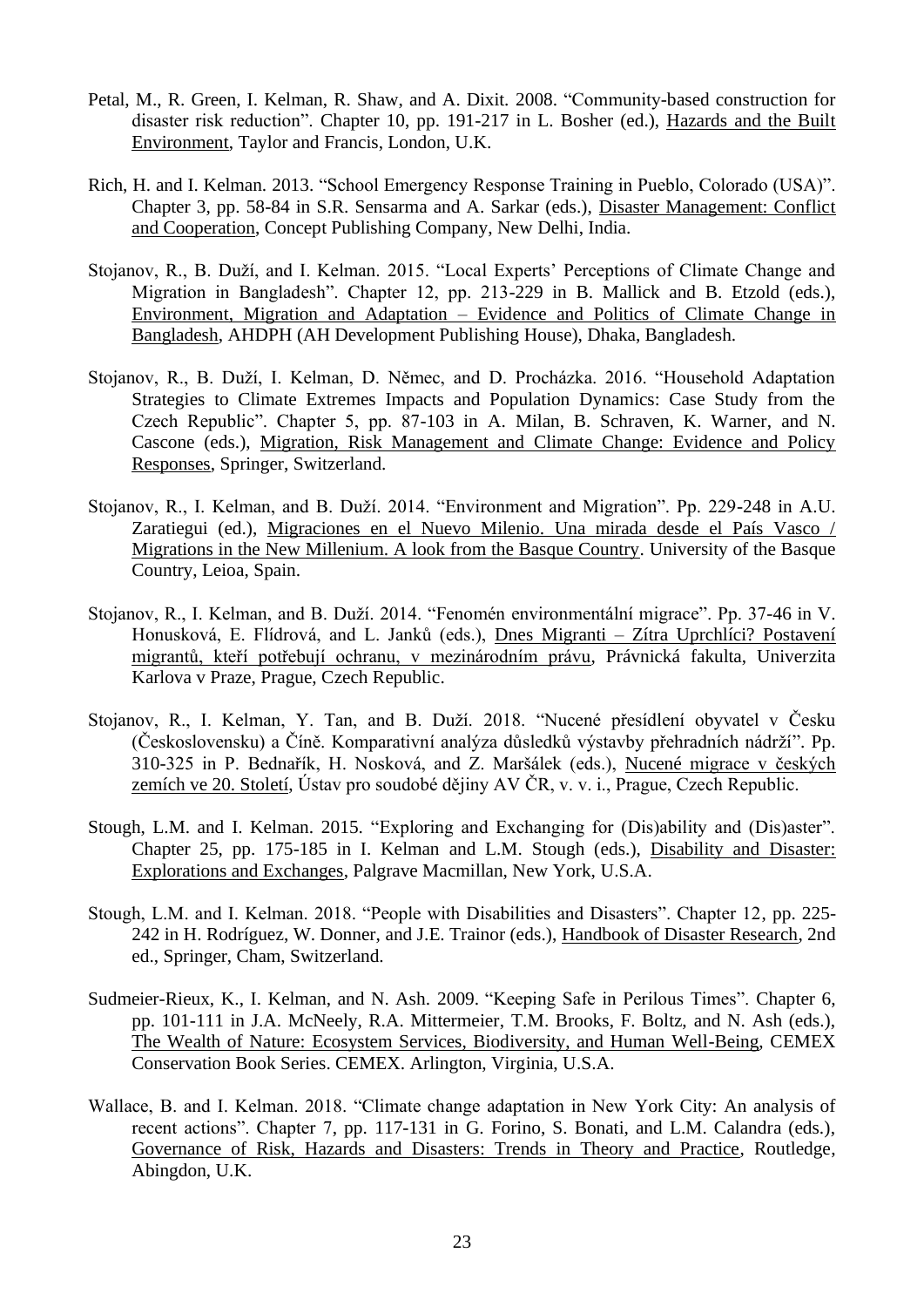- Wilkinson, E. and I. Kelman. 2017. "From Policy to Action and Back Again for Disaster Risk Reduction Including Climate Change Adaptation". Chapter 35, pp. 377-387, in I. Kelman, J. Mercer, and JC Gaillard (eds.), The Routledge Handbook of Disaster Risk Reduction Including Climate Change Adaptation, Routledge, Abingdon, U.K.
- Wisner, B., JC Gaillard, and I. Kelman. 2012. "Challenging risk has the left foot stepped forward?" Chapter 65, pp. 789-793 in B. Wisner, JC Gaillard, and I. Kelman (eds.), Handbook of Hazards and Disaster Risk Reduction, Routledge, Abingdon, U.K.
- Wisner, B., JC Gaillard, and I. Kelman. 2012. "Framing disaster: theories and stories seeking to understand hazards, vulnerability and risk". Chapter 3, pp. 18-33 in B. Wisner, JC Gaillard, and I. Kelman (eds.), Handbook of Hazards and Disaster Risk Reduction, Routledge, Abingdon, U.K.
- Wisner, B., JC Gaillard, and I. Kelman. 2014. "Hazard, vulnerability, capacity, risk and participation". Chapter 2, pp. 13-22 in A. López-Carresi, M. Fordham, B. Wisner, I. Kelman, and JC Gaillard (eds.), Disaster Management: International Lessons in Risk Reduction, Response and Recovery, Routledge, Abingdon, U.K.
- Zia, A., I. Kelman, and M.H. Glantz. 2015. "Arctic Melting Tests the UN Convention on the Law of the Sea". Chapter 7, pp. 128-140 in R. Pincus and S.H. Ali (eds.), Diplomacy on Ice: Energy and the Environment in the Arctic and Antarctic, Yale University Press, London, U.K.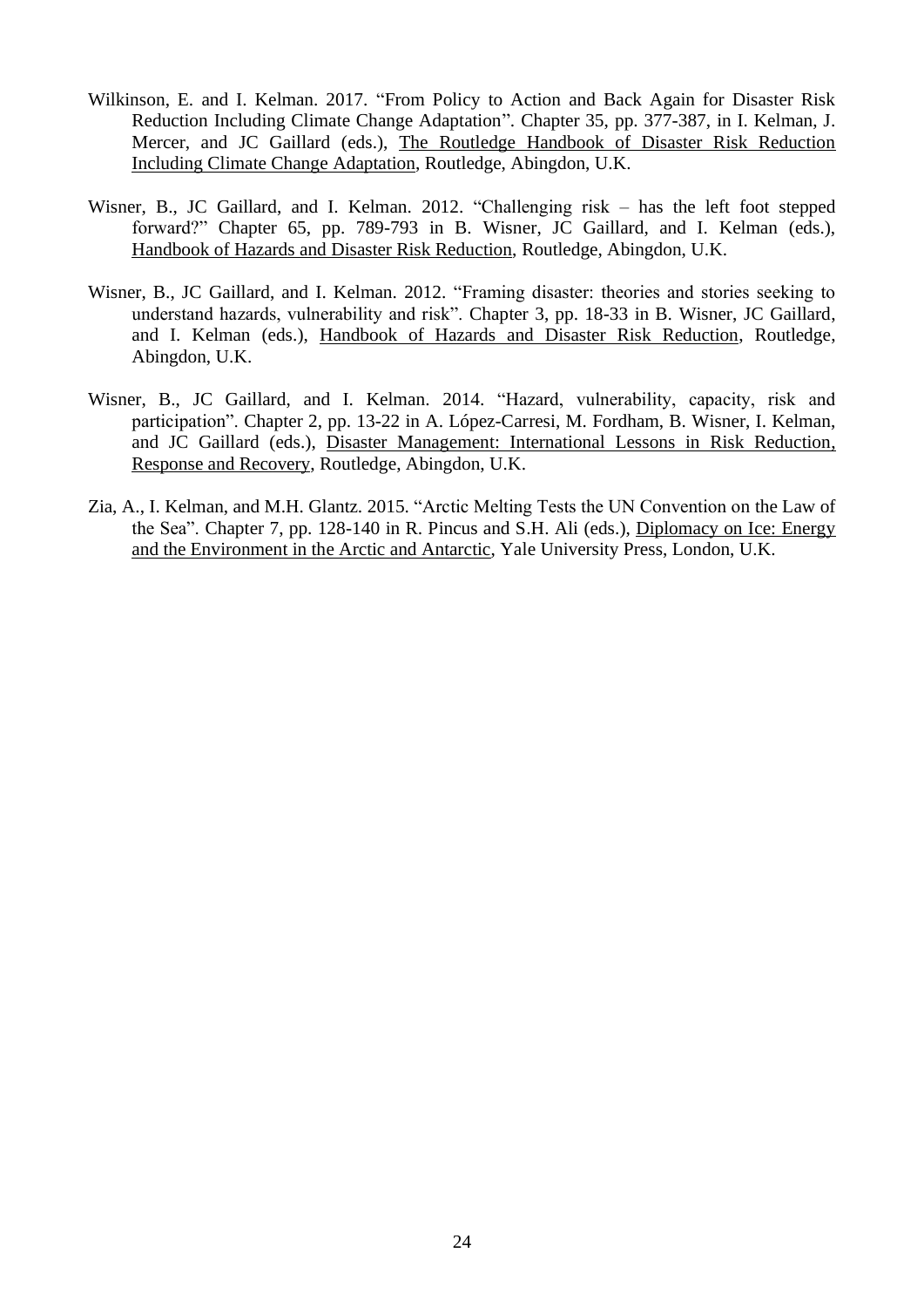# <span id="page-24-0"></span>**Conferences**

- Akcinaroglu, S., I. Kelman, and E. Radziszewski. 2012. "Spillover Effects from Natural Disasters and State Repression". Presentation at the 2012 Peace Science Society Annual Conference, Savannah, Georgia, 26-27 October 2012.
- Alexander, B., J. Bastide, C. Floors, JC Gaillard, R. Greaney, I. Kelman, M. Petal, and B. Towers. 2015. "All About the Case (Studies): Approaches to Music for Risk Reduction". Presentation at the TIFAC-IDRiM (International Society for Integrated Disaster Risk Management) Conference, New Delhi, India, 28-30 October 2015.
- Barclay, J., K. Haynes, T. Mitchell, R. Teeuw, P. Cole, I. Kelman, S. Crosweller, and the U.K. SPIDER Network Team. 2008. "Framing volcanic risk communication within disaster risk reduction: Finding ways for the social and physical sciences to work together". Presentation at IAVCEI 2008 (International Association of Volcanology and Chemistry of the Earth's Interior General Assembly), Reykjavík, Iceland, 17-22 August 2008.
- Belesova, K., I. Kelman, and R. Boyd. 2017. "Governance through Economic Paradigms: Addressing Climate Change by Accounting for Health". Presentation at the Ninth International Conference on Climate Change: Impacts and Responses, Anglia Ruskin University, Cambridge, U.K., 21-22 April 2017.
- Boret, S.P. and I. Kelman. 2015. "Supporting Mental Health through Managing Bodies and Memorialization in Emergencies". Presentation at the UK-Japan Collaborative Seminar on Disaster Risk Reduction, London, U.K., 23 October 2015.
- Brown, J., F. Thomalla, I. Kelman, I. Möller, R. Spence, and T. Spencer. 2002. "Towards Longterm Flood Management on Canvey Island, United Kingdom". Abstracts of the 98th Annual Meeting of the Association of American Geographers, Los Angeles, California, 19-23 March 2002.
- Burns, T., N. Machado des Johansson, D. Calvo, U. Corte, A. Walker, I. Kelman, and M. Freitas. 2016. "The Sociology of Complex Social Systems: Applications of Moderns Systems Theory to Practical Problems". Presentation at the 3rd ISA Forum of Sociology, Vienna, Austria, 10- 14 July 2016.
- Calogero, E., R. Spence, A. Brown, and I. Kelman. 2004. "Surveying Residential Building Stock Vulnerability to Volcanic Hazards". Poster at Mitigating Volcanic Crises: Practical Solutions for the 21st Century, London, U.K., 31 August to 2 September 2004.
- Calogero, E., R. Spence, A. Brown, and I. Kelman. 2005. "Surveying Building Vulnerability to Explosive Volcanic Eruptions and Applying the Results for Mitigation and Civil Defence". Geophysical Research Abstracts, vol. 7, session NH9.07 "Vulnerability Assessment in Natural Hazard and Risk Analysis for Management and Civil Defence Application" at the European Geosciences Union's General Assembly, Vienna, Austria, 24-29 April 2005.
- Charnley, G.E.C., D. Liggett, A. Herbert, and I. Kelman. 2021. "Impact of the COVID-19 Pandemic on Antarctic Researchers Through a Gendered Lens". Presentation at the 2021 Biennial Ecademic Conference of the Standing Committee on Humanities and Social Sciences (SC-HASS) under Scientific Committee on Antarctic Research (SCAR), online, 18-19 November 2021, presented by pre-recorded video.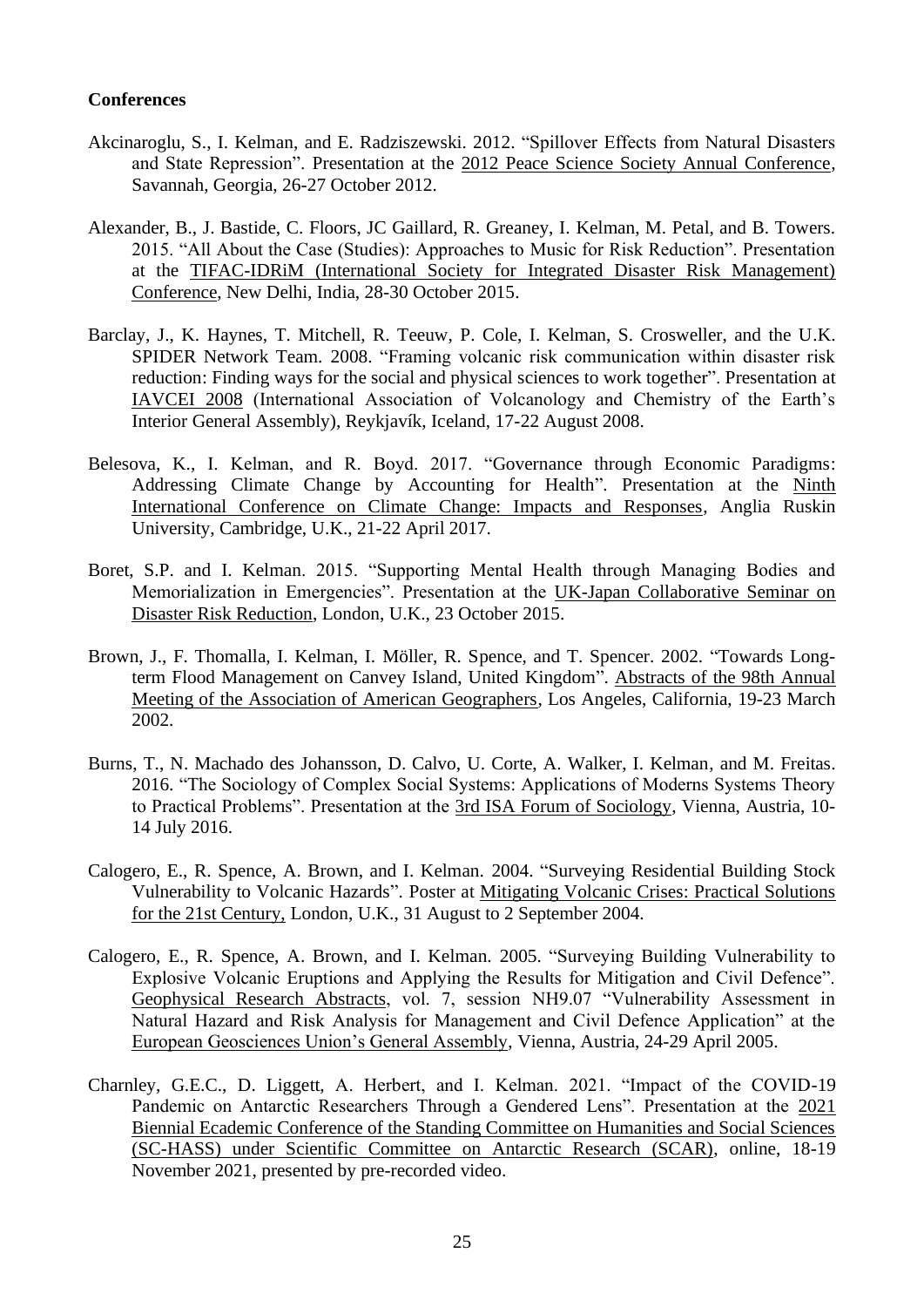- Crump, J., G.K. Hovelsrud, J. Eamer, I. Kelman, and J. West. 2008. "Many Strong Voices: Arctic and Island Action on Climate Change". Poster at Arctic Change, Québec City, Canada, 9-12 December 2008.
- Crump, J., A. Johl, and I. Kelman. 2011. "Moving the Most Vulnerable: Climate Change, Human Rights and Forced Relocation in the Arctic and Small Island Developing States". Presentation at the Seventh International Congress of Arctic Social Sciences: Circumpolar Perspectives in Global Dialogue: Social Sciences beyond the International Polar Year, Akureyri, Iceland, 22- 26 June 2011.
- Crump, J. and I. Kelman. 2010. "Global Connections: Responding to Climate Change Challenges in the Arctic and Small Island Developing States". Presentation at the International Polar Year Oslo Science Conference, Theme 4. Human dimensions of change: Health, society and resources, Oslo, Norway, 8-12 June 2010.
- Crump, J. and I. Kelman. 2012. "Many Strong Voices: Climate change and resilience in the Arctic and Small Island Developing States". Presentation at XXXII SCAR (Scientific Committee on Antarctic Research) and Open Science Conference, Portland, Oregon, U.S.A., 19 July 2012.
- Crump, J. and I. Kelman. 2013. "Many Strong Voices: Charismatic Megafauna, Climate Change and Resilience in the Arctic and Small Island Developing States". Presentation at the 19th Annual Environmental Sciences Symposium: Traditional Knowledge and Cultural Perspectives on the Environment, University of Guelph, Guelph, Ontario, Canada, 2 February 2013.
- Crump, J., I. Kelman, A. Johl, and R. Bronen. 2012. "Many Strong Voices: Climate Change and Resilience in the Arctic and Small Island Developing States". Presentation at Environmental Studies Association of Canada Annual Conference, Waterloo, Ontario, Canada, 30 May - 1 June 2012.
- Curran, M.M., Y. Evers, R. Lawrence, I. Kelman, and T. Luthe. 2013. "Climate change and Arctic tourism in Svalbard". Presentation at the 33rd Annual Conference Of The International Association For Impact Assessment, Calgary, Alberta, Canada, 13-16 May 2013.
- Curran, M.M., Y. Evers, S.H. Tørnblad, T. Luthe, R. Lawrence, and I. Kelman. 2012. "Comparing full census SNA and snowball sampling methods for accuracy, completeness and efficiency to capture the same business actor network in the Arctic settlement of Longyearbyen on Svalbard, Norway". Presentation at Applications of Social Network Analysis, Zurich, Switzerland, 4-7 September 2012.
- Dodds, R., K. Wright, and I. Kelman. 2019. "Islands and disaster capitalism: Is the focus on island vulnerabilities comprehensive enough?" Presentation at the 1st International Conference on Small Island States and Subnational Island Jurisdictions, Oranjestad, Aruba, 26-29 March 2019.
- Duda, P.I. and I. Kelman. 2019. "Informal Disaster Governance: Svalbard and Dominica". Poster at the UCL Institute for Risk and Disaster Reduction 9th Annual Conference, London U.K., 19 June 2019.
- Duda, P.I. and I. Kelman. 2020. "Informality in Disaster Diplomacy". Presentation at **ESOF** (EuroScience Open Forum), online, 2-6 September 2020.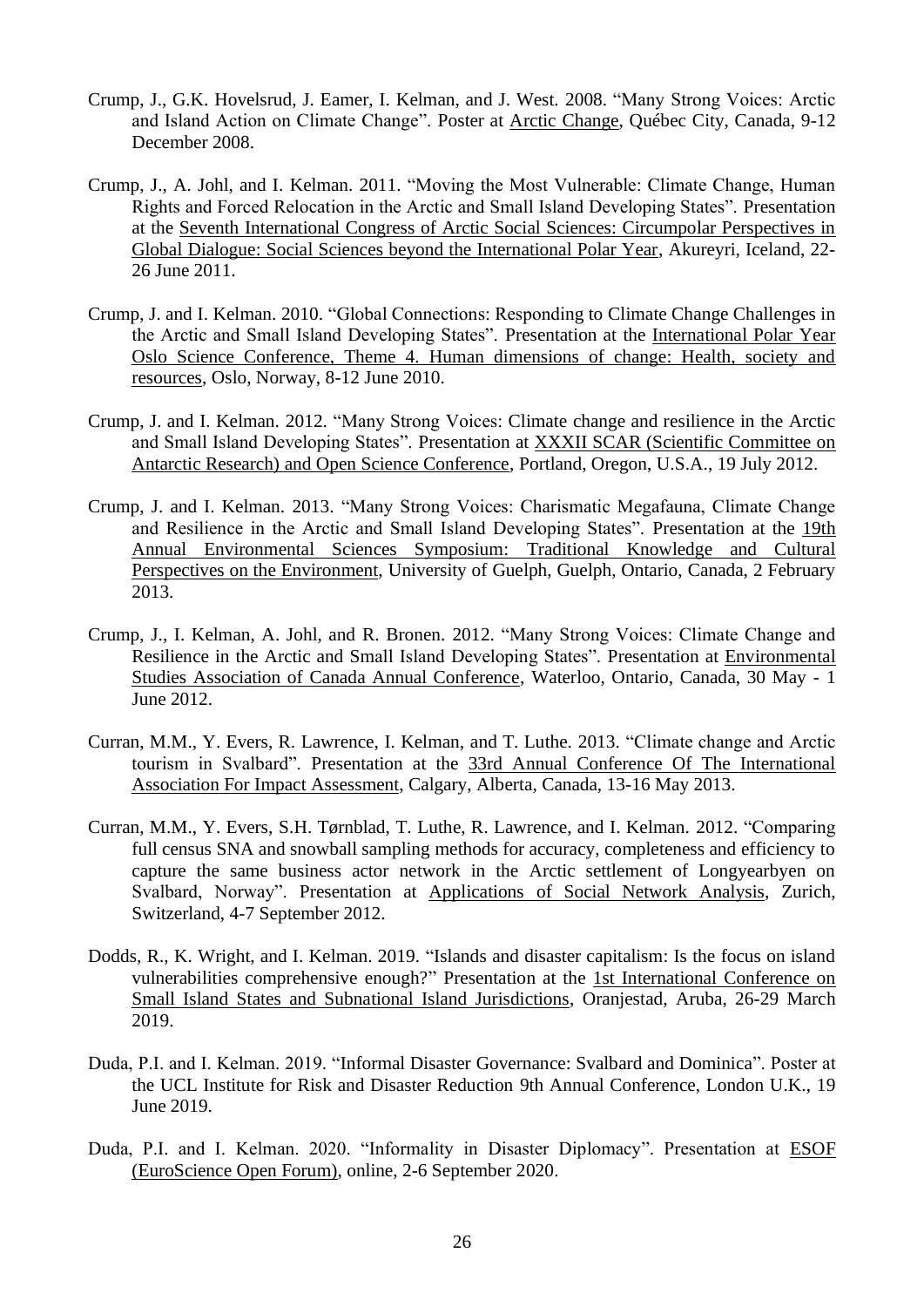- Duží, B., D. Vikhrov, R. Stojanov, I. Kelman, and D. Juřička. 2013. "Household Coping with and Adapting to River Flood Risk: Case Study of Bečva River Basin". Pp. 58-68 in the Proceedings of the 5th Annual International Scientific Conference, Region in the Development of Society, Mendel University in Brno, Brno, Czech Republic, 10 October 2013.
- Etkin, D., I. Stefanovic, and I. Kelman. 2004. "Like a Splinter in your Mind: Myth, Reality, and [Un] Natural Disasters". Presentation at the 1st Annual Canadian Risk and Hazard Network (CRHNet) Symposium, Winnipeg, Canada, 18-20 November 2004.
- Evers, Y., M.M. Curran, R. Lawrence, I. Kelman, T. Luthe, and S. Tørnblad. 2013. "Assessing cooperation in Arctic tourism on Svalbard". Presentation at the 33rd Annual Conference Of The International Association For Impact Assessment, Calgary, Alberta, Canada, 13-16 May 2013.
- Foley, A. and I. Kelman. 2017. "Extreme precipitation statistics in regional climate models: Evaluation for the islands of Scotland". Poster at the American Association of Geographers Annual Meeting, Boston, U.S.A., 5-9 April 2017.
- Gaillard, JC, C. Dibben, I. Kelman, and J. Morin. 2008. "Alternatives pour une réduction durable des risques et des catastrophes en milieu micro-insulaire volcanique". Presentation at the Colloque International Karthala 2008, Moroni, Comoros, 19-21 November 2008.
- Gaillard, JC and I. Kelman. 2018. "Early warning for disaster risk reduction: who's sharing what with whom?" Presentation at the 12th Senior Disaster Management Official Forum of Asia Pacific Economic Cooperation, Kokopo, Papua New Guinea, 25-26 September 2018.
- Gaillard, JC, I. Kelman, and J. Mercer. 2013. "Climate Change in Oceania: New Attention, Old Ideas!" Presentation at Sustainable Development In Oceania, Towards A New Ethic? International Conference, Northern Province, New Caledonia, 24-26 April 2013.
- Garland, A., F. Brower, A. Bukvic, I. Kelman, T. Scott, S. Moore, and M. Clayton. 2017. "PERCIAS Applied Theater (Perceptions of Risk, Communication, Interpretation, and Action in Social-Ecological Systems) in Barrow, Alaska". Presentation at the 77th Annual Meeting of the Society for Applied Anthropology, Santa Fe, New Mexico, U.S.A., 28 March - 1 April 2017.
- Garland, A., H. Kilioni, F. Brower, A. Bukvic, T. Scott, I. Kelman, R. Barrios, M. Clayton, and S. Moore. 2016. "PERCIAS Applied Theater (Perceptions of Risk, Communication, Interpretation, and Action in Social-Ecological Systems) in Barrow". Presentation at Canadian Risk and Hazards Network: 13th Annual Symposium, Montréal, Québec, 23-25 November 2016.
- Germano, C., J. Crump, E. Wensing, and I. Kelman. 2014. "Portraits of Resilience: Our Common Humanity and Shared Futures". Presentation at the International Congress of Arctic Social Sciences (ICASS) VIII, University of Northern British Columbia, Prince George, British Columbia, Canada, 22-26 May 2014.
- Grydehøj, A. and I. Kelman. 2021. "What is 'sustainability' on an island scale?" Presentation at the 2021 International Forum on Island Ecological Conservation, Xiamen, China, 19 November 2021, presented via pre-recorded video.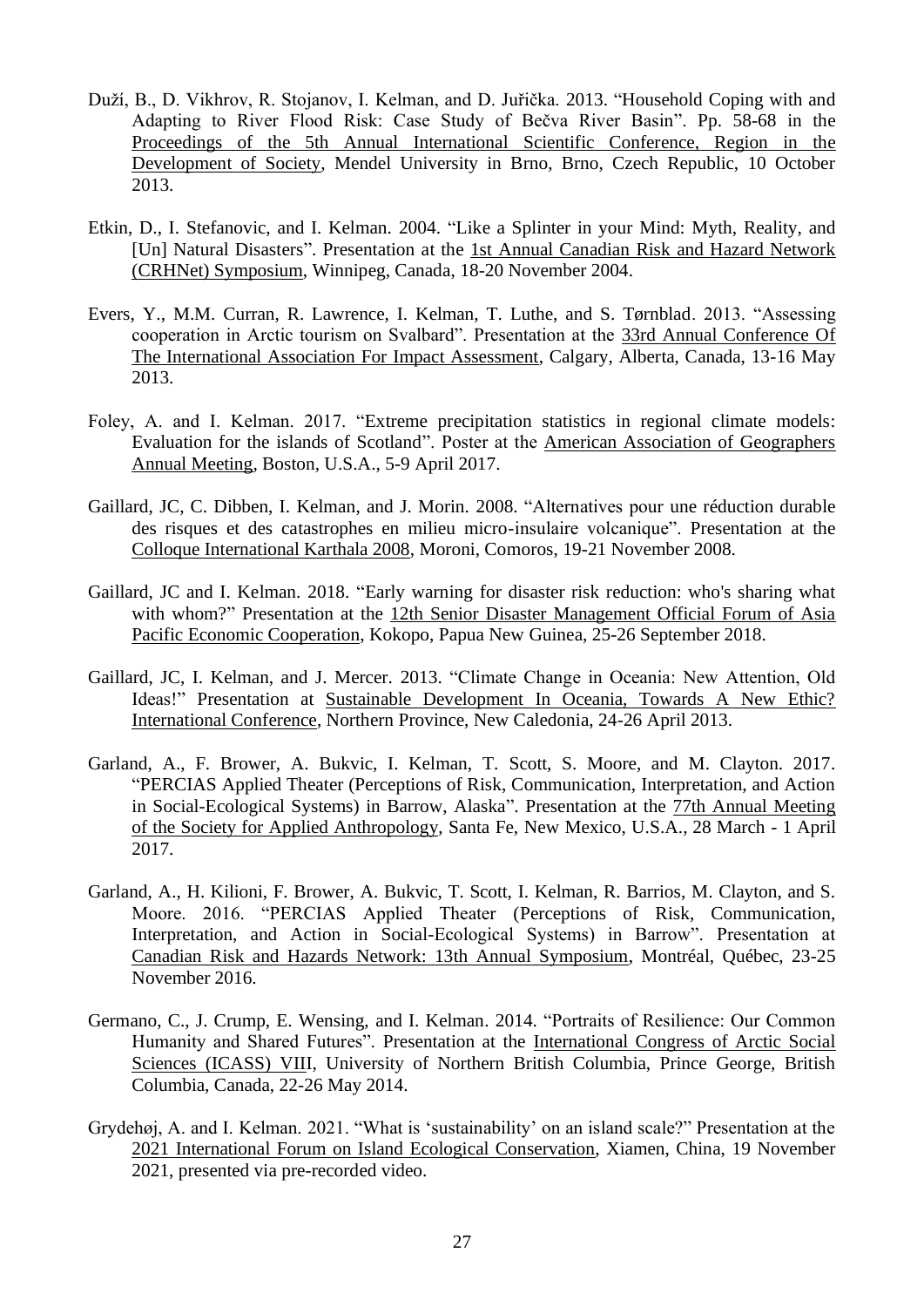- Harwood, N., A. Tucker, I. Kelman, A. Russell, and R. Hall. 2017. "Using Bayesian Networks to investigate the role of Arctic change in the rise of extreme weather at mid-latitudes". Poster at GOTHAM International Summer School, Potsdam, Germany, 18-22 September 2017 and the UCL IRDR (Institute for Risk and Disaster Reduction) Annual Conference, London, 21 June 2017.
- Haynes, K., I. Kelman, and T. Mitchell. 2006. "Early Participatory Intervention for Catastrophe to Reduce Island Vulnerability". Poster at Symposium V "Risk Management", Cities on Volcanoes 4, Quito, Ecuador, 23-27 January 2006.
- Hess, J.S. and I. Kelman. 2016. "Including Tourism Enterprises to Finance Climate Change Adaptation: Exploring the Potential in Small Island Developing States". Presentation at Anthropology, Weather and Climate Change, London, U.K., 27-29 May 2016.
- Hirsch, S., I. Kelman, L.E.R. Peters, E. Meriläinen, U. Gopinathan, S.L. Myhre, G. Shannon, M. Scobie, L. Matthews, A. Clark-Ginsberg, and M. Izenberg. 2021. "Addressing climate change's impacts on health through local, natural resource based collective action". Presentation at The International Association for Society & Natural Resources Conference, online, 20-24 June 2021.
- Ieromonachou, P., I. Kelman, and R. Dodds. 2012. "Sustainable tourism cities: Opportunities and challenges for transport and energy in Cyprus". Poster at the 1st International conference on Urban Sustainability and Resilience, London, U.K., 5-6 November 2012.
- Jacobsen, J.K.S., G.K. Hovelsrud, I. Kelman, T. Rauken, E.J. Førland, H. Tømmervik, and H. Amundsen. 2009 and 2010. "ACTOR - Arctic Climate Change, Tourism, and Outdoor Recreation". Poster at the NORKLIMA Researcher Conference, Bergen, Norway, 19-20 October 2009 and at Arctic Frontiers, Tromsø, Norway, 27-29 January 2010.
- Johnston, D., G. Leonard, M. Walton, D. Paton, K. Ronan, W. Gray, R. Bell, and I. Kelman. 2004. "Socio-economic impacts of the June 2002 'Weather Bomb' and the February 2004 storms in New Zealand: Challenges in developing an integrated assessment methodology". Presentation at the International Conference on Storms, Brisbane, Australia, 5-9 July 2004.
- Jonkman, S.N. and I. Kelman. 2005. "Deaths During the 1953 North Sea Storm Surge", pp. 749- 758 in Proceedings of the Solutions to Coastal Disasters Conference, American Society for Civil Engineers (ASCE), Charleston, South Carolina, 8-11 May 2005.
- Jonkman, S.N., I. Kelman, and V. Bain. 2005. "A Physical Interpretation of Human Stability in Flowing Water". In Proceedings of the International Symposium on Stochastic Hydraulics, International Association of Hydraulic Research, Nijmegen, The Netherlands, 23-24 May 2005.
- Karlsson, M. and I. Kelman. 2011. "Belizean Fishing Communities in the Context of Change". Poster at the NORGLOBAL dissemination seminar, Oslo, Norway, 25 October 2011.
- Karlsson, M. and I. Kelman. 2012. "An historical exploration into livelihood shifts in coastal Belize". Presentation at Development for a Finite Planet: Grassroots perspectives and responses to climate change, resource extraction and economic development: Norwegian Association for Development Research (NFU) Conference 2012, Oslo, Norway, 26-27 November 2012.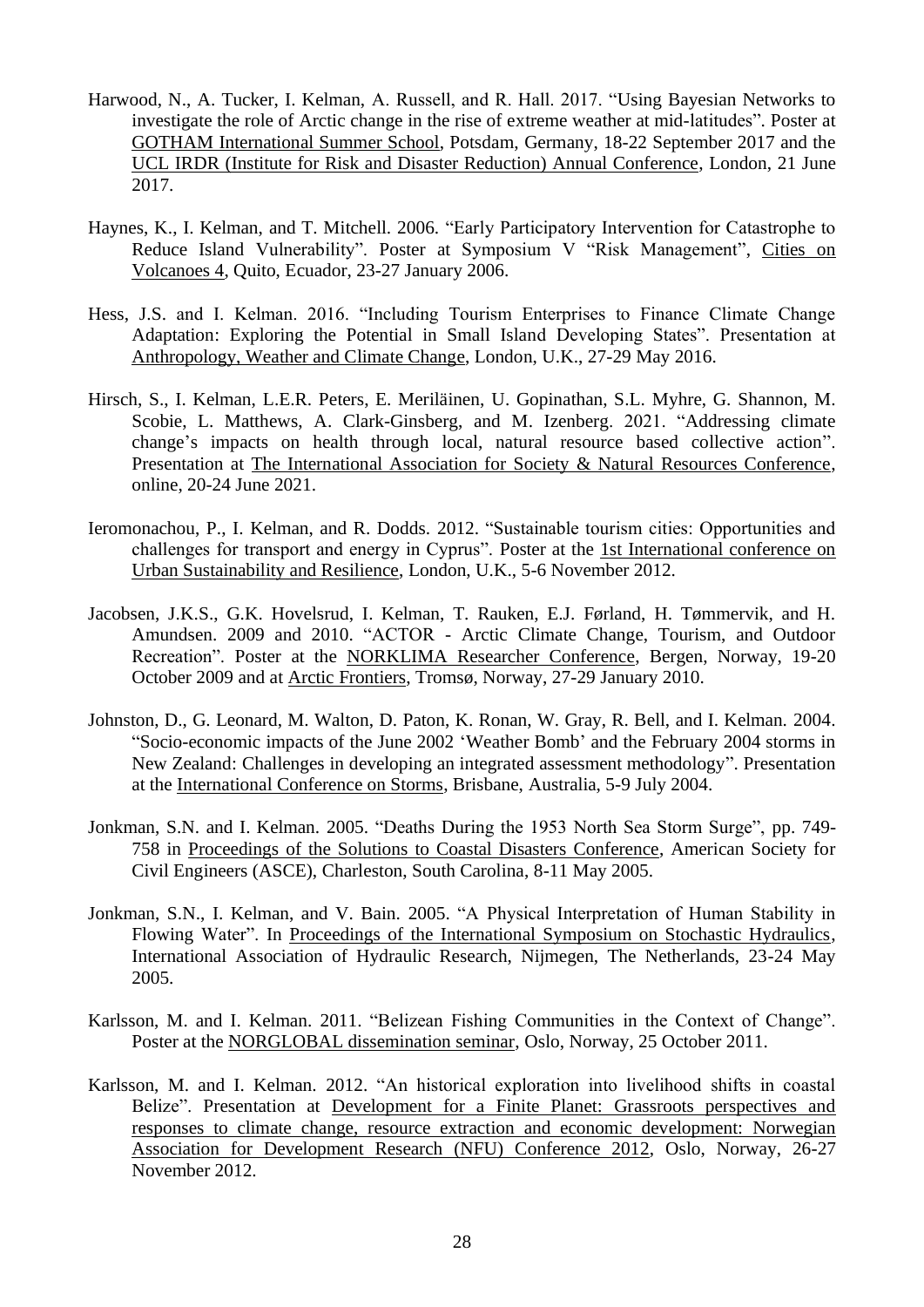- Keilthy, M., I. Kelman, and D. Alexander. 2019. "Distant tsunami warning for evacuation at night in British Columbia". Poster at the Canadian Risk and Hazards Network Symposium, Winnipeg, Manitoba, 28-30 May 2019.
- Kelman, I. 2003. "To seal or not to seal: Do human and physical geographies conflict in flood management for individual properties?" Presentation at the session "Geographical Solutions to Flooding Problems in the U.K.", Geography, Serving Society and the Environment, International Annual Conference 2003 of the RGS-IBG (Royal Geographical Society and The Institute of British Geographers), London, U.K., 3-5 September 2003.
- Kelman, I. 2005. "Unique Island Livelihoods". Poster at An Overview of Canadian Rural Research, Twillingate, Newfoundland, Canada, 12 October 2005.
- Kelman, I. 2005. "Vulnerability, Heritage, and Sustainability for the Faroe Islands". Presentation at Learning Lessons from Cultural Heritage for Sustainable Island Development, London, U.K., 18 February 2005.
- Kelman, I. 2006. "Hope Despite Evidence: Is Disaster Diplomacy's Popularity Deserved?" Presentation at the Hazards and Disasters Researchers Meeting, Boulder, Colorado, U.S.A., 12-13 July 2006.
- Kelman, I. 2006. "Island Affairs: Integrating Vulnerability into Sustainability for Isolated Locations". Poster at the Annual Hazards Research and Applications Workshop, Boulder, Colorado, U.S.A., 9-12 July 2006.
- Kelman, I. 2008. "Island Identity and Global Change: Affecting the Meaning of 'Vulnerability' and 'Adaptation'?" Presentation at the 4th International Conference on Small Island Cultures, Nagu/Nauvo, Finland, 17-20 June 2008.
- Kelman, I. 2009. "Innovation for ethical island livelihoods in Norway". Presentation at the North Atlantic Forum, Bornholm, Denmark, 23-25 September 2009.
- Kelman, I. 2010. "Climate change diplomacy for islands: Analysing ethical and legal themes". Presentation at "RC39.06 - Conflict, Climate Change, and Crisis Communication", XVII World Congress of Sociology, Gothenburg, Sweden, 11-17 July 2010.
- Kelman, I. 2010. "Learning from the history of vulnerability and resilience discourse and practice". Presentation and paper at Rethinking Crises: Vulnerability, Community and State in Development, the Norwegian Association for Development Research (NOFU) Conference 2010, Oslo, Norway, 25-26 November 2010.
- Kelman, I. 2010. "Why is cure preferred to prevention? The politics of promoting disasters". Presentation at the 2nd International Conference: Climate, Sustainability and Development in Semi-arid Regions, text read out in the presenter's absence, 16-20 August 2010.
- Kelman, I. 2012. "Disaster Diplomacy: How Disasters Affect Peace and Conflict". Presentation at the Annual International Conference of the RGS-IBG (Royal Geographical Society - Institute of British Geographers), Edinburgh, Scotland, U.K., 3-5 July 2012.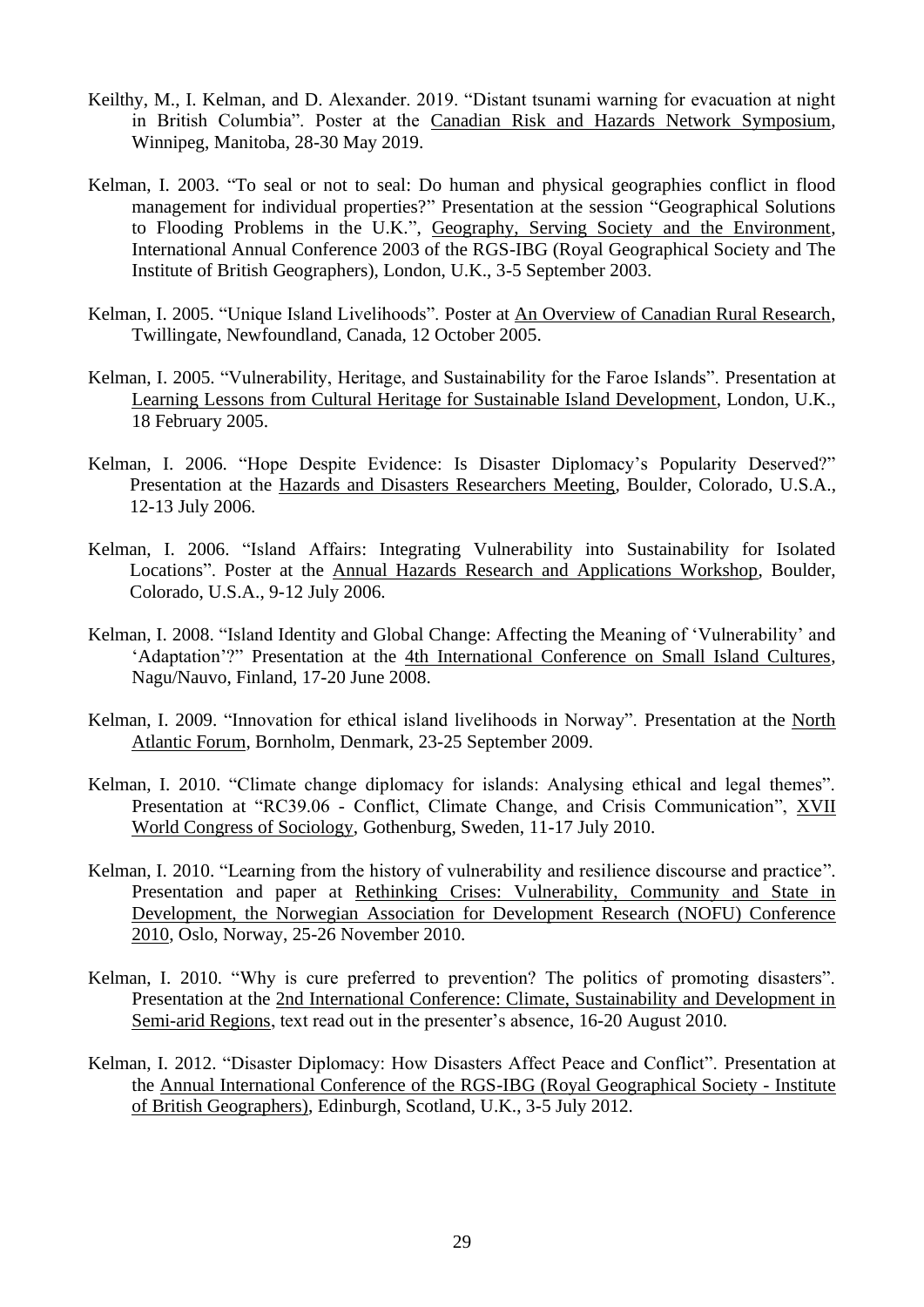- Kelman, I. 2012. "Disaster Diplomacy: How Disasters Affect Peace and Conflict". Presentation at Global Rifts: Dynamic Relationships Among States, Societies, and the World System, the 50th International Affairs Symposium, Lewis & Clark College, Portland, Oregon, U.S.A., 9- 11 April 2012.
- Kelman, I. 2012. "Islands, Disaster Diplomacy, and Global Change". Presentation at the 3rd Conference of the International Society for Integrated Disaster Risk Management (IDRiM Society), Beijing, China, 7-9 September 2012.
- Kelman, I. 2012. "SIDS and ICTs: Applications for Disaster Risk Reduction, Including Climate Change Adaptation". Presentation at ICTD: International conference on information and communication technologies and development, Atlanta, Georgia, U.S.A., presented via Webinar from Oslo, Norway, 12 March 2012.
- Kelman, I. 2013. "Climate induced migration from Small Island Developing States: Decisionmaking actions and conflict reduction". Presentation at the Hamburg Conference: Actions for Climate-Induced Migration, Hamburg, Germany, 16-18 July 2013.
- Kelman, I. 2013. "Contributions from SIDS for researching climate change, migration, and urbanism". Presentation at Climate Change, Migration and the Urban Environment: Policy, Governance, Theory, Athens, Greece, 26 April 2013.
- Kelman, I. 2013. "Islander Action: Local Responses to Global Issues". Presentation at the IGU Commission on Islands – 2013 Conference, Island Development Local Economy, Culture, Innovation and Sustainability, Penghu, Taiwan, 1-5 October 2013.
- Kelman, I. 2013. "Linking disasters and climate change in the context of security". Presentation at Climate Change and Security at the Crossroads - Pathways to Conflict or Cooperation? University of Agder, Kristiansand, 20-21 June 2013.
- Kelman, I. 2014. "Asia-Pacific Islander Responses to Climate Change". Presentation at Closed-door Workshop on Adaptation to Climate Change: ASEAN and Comparative Experiences, National University of Singapore, Singapore, 17-18 July 2014.
- Kelman, I. 2014. "Disaster diplomacy and climate change: Forging connections". Presentation at Climate Change, Conflict, and Instability, Royal Society of Medicine, London, U.K., 31 October 2014.
- Kelman, I. 2014. "Megabytes of doom: Exploring 'disaster' through island photography". Presentation at Reframing Disaster, Leeds, U.K., 28-29 November 2014.
- Kelman, I. 2014. "Wasting islands? The throwaway island society." Presentation at the International Workshop on Island Challenges 2014 (IWIC '14): Trash into Treasure Islands, online, 1 October 2014.
- Kelman, I. 2015. "Why islands and disasters? Peripheries and centres for vulnerability and resilience". Presentation at the 1st Insula-CIERL International Colloquium, Funchal, Madeira, Portugal, 19-21 November 2015.
- Kelman, I. 2016. "Climate change and migration from low-lying islands". Presentation at Conceptualising Islands in History: An Early Career and Postgraduate Workshop, Leicester, U.K., 23 February 2016.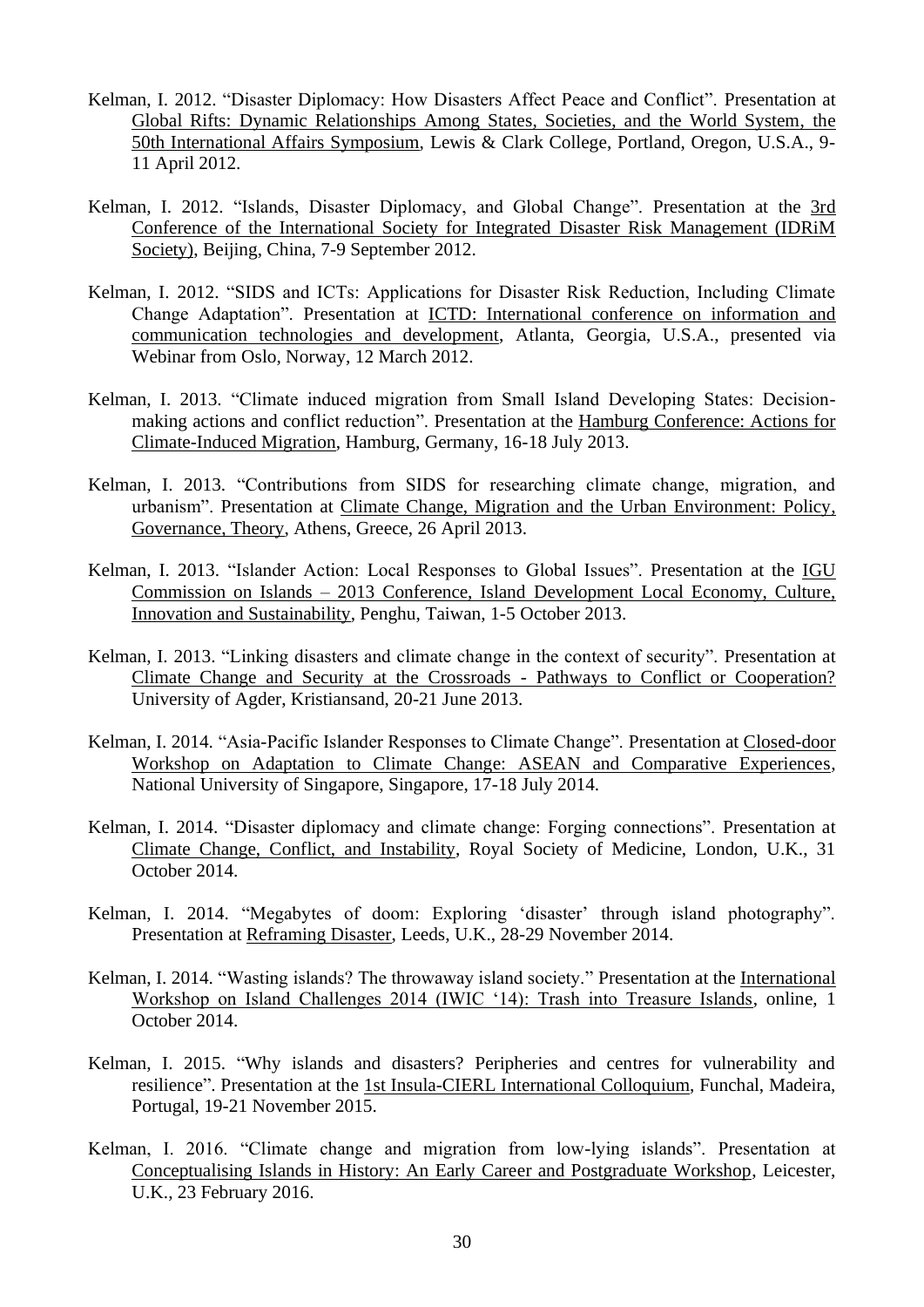- Kelman, I. 2016. "Disaster diplomacy: Can humanitarianism in conflict zones create peace?" Presentation at Symposium on Humanitarian Engineering, University of Warwick, Coventry, U.K., 4-5 July 2016.
- Kelman, I. 2016. "Disaster relief politics: Disaster diplomacy perspectives". Presentation at CEEISA-ISA 2016 Joint International Conference: The Politics of International Relations, Ljubljana, Slovenia, 23-25 June 2016.
- Kelman, I. 2016. "Disaster risk governance for the Small Island Developing States (SIDS)". Presentation at Symposium on Disaster Risk Governance: Live to Tell the Good Practices and Challenges, Hong Kong Polytechnic University, Hong Kong, 14 October 2016.
- Kelman, I. 2016. "Islanders, climate change and migration: Rhetoric and reality". Presentation at 5th Anatomy of Islands: From an Island Manifesto towards an International Centre for Island Life and Culture, Vis, Croatia, 15-18 September 2016.
- Kelman, I. 2016. "Science diplomacy, secrecy, and duty of care and for disaster risk reduction". Presentation at Science/Technology/Security: Challenges to global governance?, University College London, London, U.K., 20-21 June 2016.
- Kelman, I. 2016. "Tempophilia for the future? Understanding temporal perspectives for displacement-related decision-making under climate change in low-lying island communities". Presentation at Anthropology, Weather and Climate Change, London, U.K., 27-29 May 2016.
- Kelman, I. 2016. "Voices from small island developing states (SIDS) on decision-making processes for migration linked to climate change". Presentation at Anthropology, Weather and Climate Change, London, U.K., 27-29 May 2016.
- Kelman, I. 2016. "Volcano Disaster Diplomacy". Presentation at Cities on Volcanoes 9, Puerto Varas, Chile, 21-25 November 2016.
- Kelman, I. 2016. "Does climate change cause disasters?" Presentation at Emergency preparedness and disaster management, Kristiansand, Norway, 25-26 February 2016.
- Kelman, I. 2016. "Gendered impacts of climate change on health: Reducing flood disaster casualties". Presentation at Environment and Human Health – Social Perspectives, London, U.K., 19 February 2016.
- Kelman, I. 2016. "Urban Island Health: Vulnerability and Resilience at the Land-Sea Interface". Presentation at Island Cities and Urban Archipelagos 2016, Hong Kong, 7-12 March 2016.
- Kelman, I. 2017. "Arcticness". Presentation at the European Consortium for Political Research General Conference, Oslo, Norway, 6-9 September 2017.
- Kelman, I. 2017. "Climate change in context". Presentation at the UK Alliance for Disaster Research First Annual Conference, London, U.K., 9-10 January 2017.
- Kelman, I. 2017. "Disaster diplomacy for Kashmir". Presentation at Increasing Resilience to Environmental Hazards in Border Conflict Zones, pre-recorded video, 10-13 July 2017.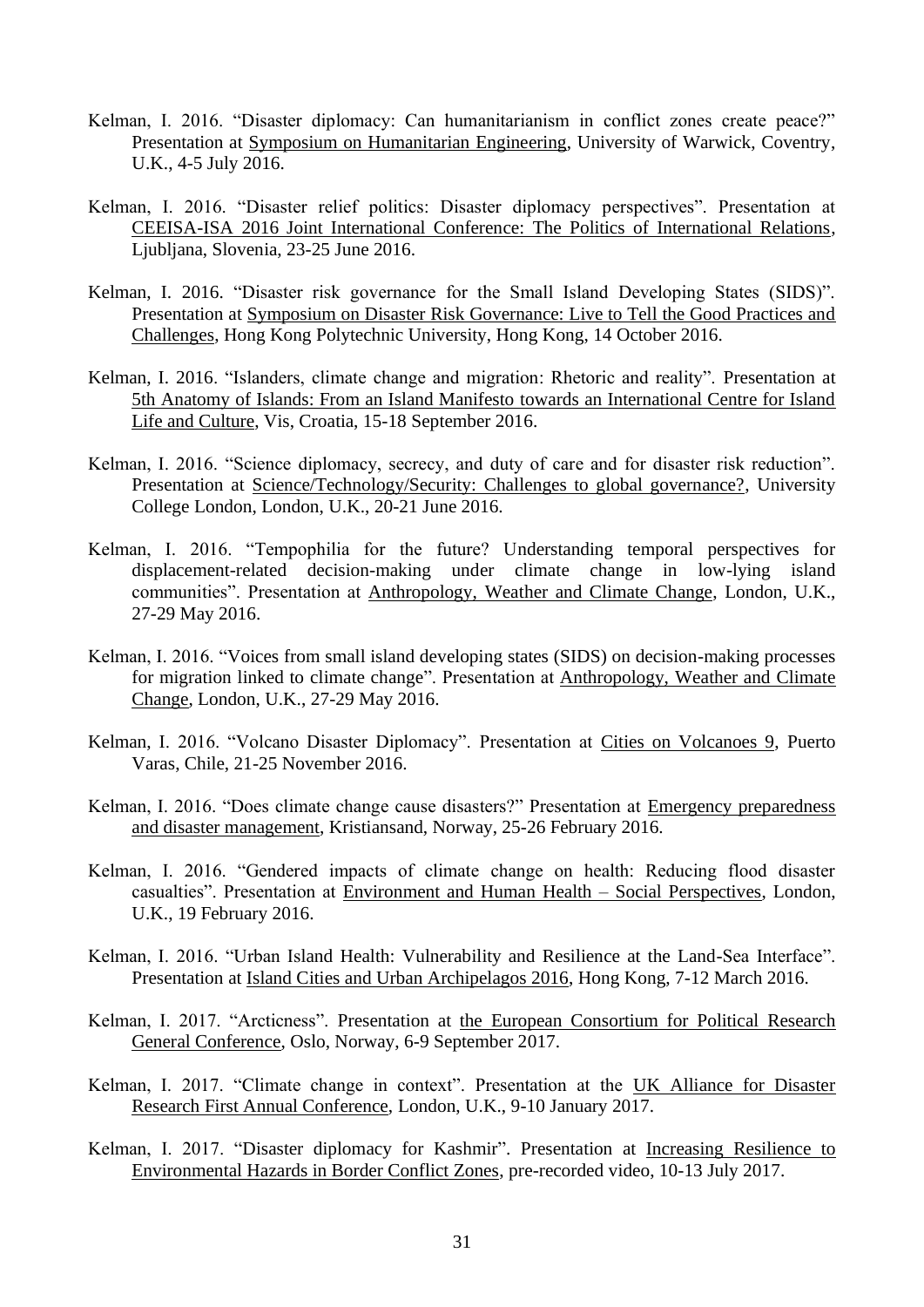- Kelman, I. 2017. "Disaster politics: A disaster diplomacy lens". Presentation at the UK Alliance for Disaster Research First Annual Conference, London, U.K., 9-10 January 2017.
- Kelman, I. 2017. "Disease diplomacy for humanitarian aid and conflict reduction". Presentation at the World Congress Disaster and Emergency Medicine, Toronto, Ontario, 25-28 April 2017.
- Kelman, I. 2017. "Inclusivity for Resilience". Presentation at Resilience Conference: Responding to Complex Threats: Floods, Blackouts, and Hybrid Attacks, Loughborough University London Campus, London, U.K., 20-21 September 2017.
- Kelman, I. 2017. "Lost for words? Island lessons on sustainable development terminology". Presentation at the 15th Islands of the World conference (International Small Islands Studies Association), Kangaroo Island, Australia, 2-7 July 2017.
- Kelman, I. 2017. "Tempophilia forever: sustainable island futures under climate change". Presentation at the 15th Islands of the World conference (International Small Islands Studies Association), Kangaroo Island, Australia, 2-7 July 2017.
- Kelman, I. 2018. "Bringing together disasters, climate change, and sustainable development". Presentation at the 2018 International Research Committee on Disasters Researchers Meeting, Broomfield, Colorado, U.S.A., 11-12 July 2018.
- Kelman, I. 2018. "Challenging the Island Icon Culture in Sustainable Development". Presentation at the 14th International Conference on Small Island Cultures: New Directions in Island Studies, Caen and Tatihou, France, 15-18 June 2018.
- Kelman, I. 2018. "Creating Causal Chains from Disaster-Related Activities to Disaster Diplomacy". Presentation at the XIX ISA World Congress of Sociology - RC39.687 - Can Disaster Risk be Useful?, Toronto, Canada, 15-21 July 2018.
- Kelman, I. 2018. "Duty of care for science diplomacy in humanitarian activities". Presentation at World Conference on Humanitarian Studies, The Hague, Netherlands, 27-29 August 2018.
- Kelman, I. 2018. "Global Health Diplomacy through a Disaster Diplomacy Lens". Presentation at the XIX ISA World Congress of Sociology - RC39.688 - Can Disaster Risk Reduction and Disaster Research Support Regional Cooperation and Reconciliation Globally?, Toronto, Canada, 15-21 July 2018.
- Kelman, I. 2018. "How can island communities deal with environmental hazards and hazard drivers, including climate change?" Presentation at the 7th International Conference on Environmental Future (ICEF7): Humans and Island Environments, Honolulu, Hawai'i, 16-20 April 2018.
- Kelman, I. 2018. "Megabytes of doom: Exploring disaster through island photography". Presentation at the 16th ISISA Islands of the World Conference 2018: The Changing Futures of Islands, Leeuwarden and Terschelling, The Netherlands, 10-14 June 2018.
- Kelman, I. 2018. "Placing climate change within humanitarianism". Presentation at World Conference on Humanitarian Studies, The Hague, Netherlands, 27-29 August 2018.
- Kelman, I. 2018. "Migration and climate change: A humanitarian concern?" Presentation at World Conference on Humanitarian Studies, The Hague, Netherlands, 27-29 August 2018.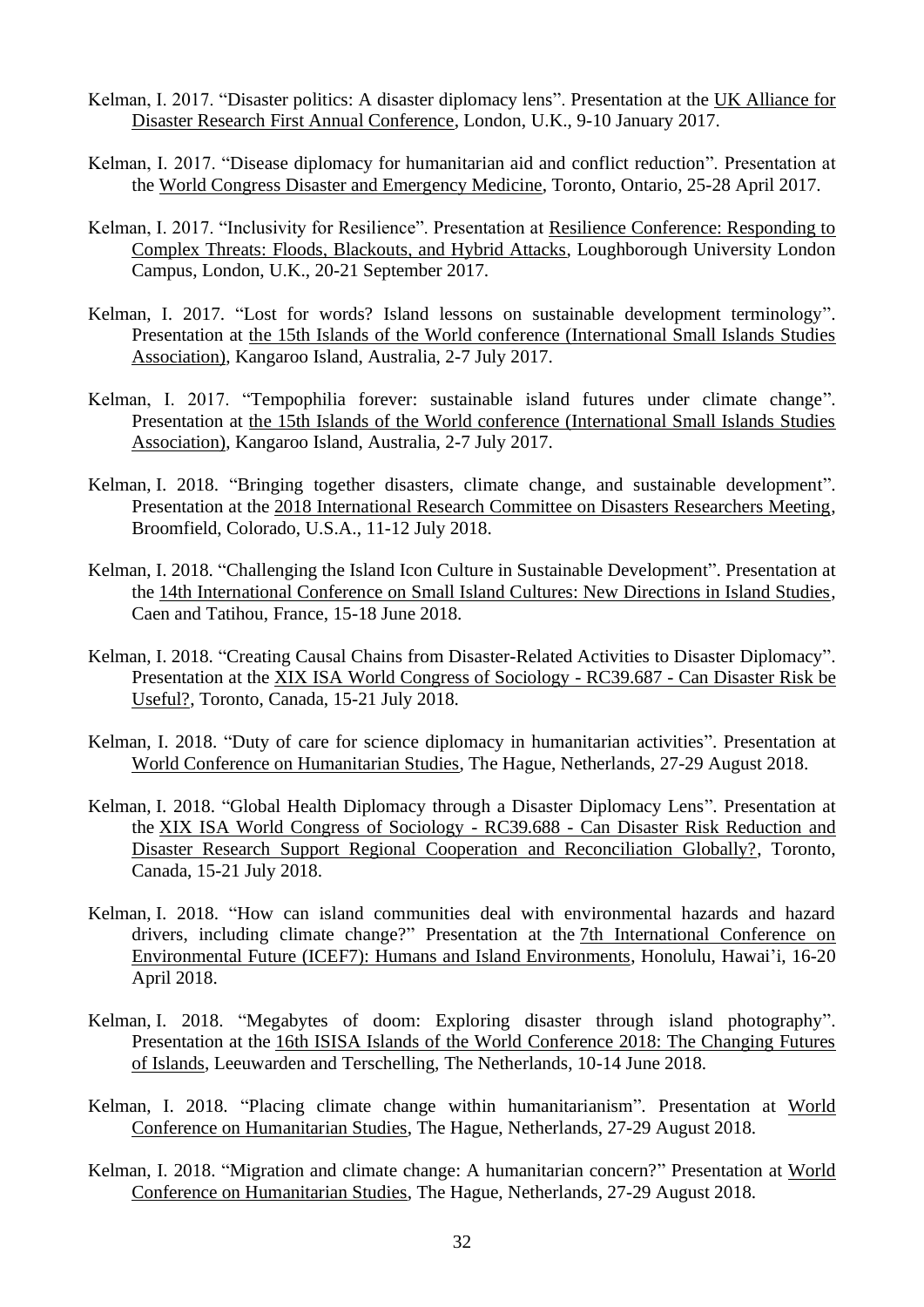- Kelman, I. 2018. "Rhetoric and reality of islander migration linked to climate change". Presentation at the 16th ISISA Islands of the World Conference 2018: The Changing Futures of Islands, Leeuwarden and Terschelling, The Netherlands, 10-14 June 2018.
- Kelman, I. 2018. "Transforming resilience and resilient transformation". Presentation at World Conference on Humanitarian Studies, The Hague, Netherlands, 27-29 August 2018.
- Kelman, I. 2018. "Unique island livelihoods". Presentation at Economics and Development in Microstates, Islands, and the Arctic, Nuuk, Greenland, 30 November - 1 December 2018.
- Kelman, I. 2019. "Disaster tourism's challenges and opportunities". Presentation at the 69th the International Association of Scientific Experts in Tourism (AIEST) Conference of Ideas, Varna, Bulgaria, 25-29 August 2019.
- Kelman, I. 2019. "International Cooperation for Arctic Safety: What Relevance for Svalbard?" Presentation at the Arctic Safety Conference, Longyearbyen, Norway, 13-15 May 2019.
- Kelman, I. 2019. "The Polar Silk Road and disaster diplomacy for Svalbard, Norway". Presentation at Silk Road Archipelagos: Islands in the Belt and Road Initiative, pre-recorded video, 9-10 November 2019.
- Kelman, I. 2019. "Where have all the climate (change) refugees gone?" Presentation at the International Conference on Energy, Environment and Climate Change (ICEECC 2019), Mauritius, 2-4 July 2019.
- Kelman, I. 2020. "A disaster diplomacy perspective of China's Coronavirus Aid". Presentation at China's foreign aid during the Covid-19 pandemic, online, 1 June 2020.
- Kelman, I. 2020. "A hundred millennia of climate migration?" Presentation at Anthropology and Geography: Dialogues Past, Present and Future, online, 14-18 September 2020.
- Kelman, I. 2020 "Architects and architecture challenging disasters". Presentation at Role of Architecture & Planning for Earth's Future, online, 5 June 2020.
- Kelman, I. 2020. "Choosing innovative emergency management through prevention". Global Cities Forum, pre-recorded video, 1 November 2020.
- Kelman, I. 2020. "Choosing our post-pandemic world". Presentation at the 5th International Conference on Global Citizenship Education: Platform on Pedagogy and Practice, Pre-Conference Webinar, online, 23 September 2020.
- Kelman, I. 2020. "Is Covid-19 a natural disaster?" Presentation at the Risk & Disaster TIG Digital Conference, online, 20 March 2020.
- Kelman, I. 2020. "Islandness, Arcticness, and disasterness for the Svalbard archipelago". Presentation at ISISA's 1st Global Island Studies Webinar (GISW), online, 23-24 June 2020.
- Kelman, I. 2020. "Migration in current climate change/environmental science". Presentation at Earth Systems Governance Virtual Forum, online, 16 September 2020.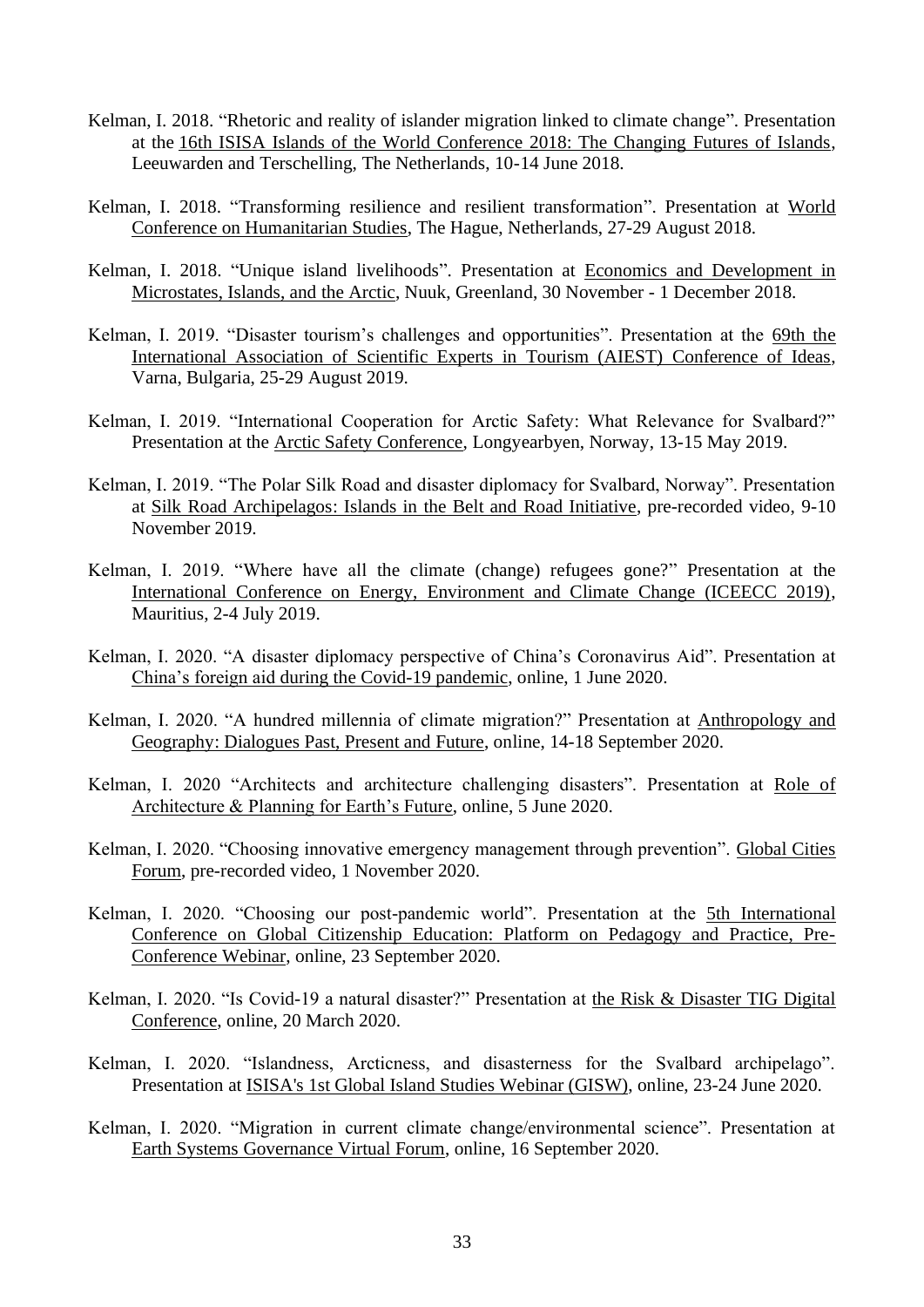- Kelman, I. 2021. "Animals and habitats in disaster-related activities". Global Animal Disaster Management Conference, online, 21 February 2021.
- Kelman, I. 2021. "Examining millennia of climate migration to understand climate change migration". Presentation at The Migration Conference, online, 6-10 July 2021.
- Kelman, I. 2021. "Gender-disaggregated flood fatalities under climate change". Presentation at the 2021 Annual Meeting of the American Anthropological Association, online, 17-21 November 2021.
- Kelman, I. 2021. "Research as an extractive industry? Examining climate change and health". Presentation at The Institute of Australian Geographers & New Zealand Geographical Society Combined Conference, online, 6-9 July 2021.
- Kelman, I. 2021. "Stronger together: Bringing together goals in adaptation, risk reduction, and sustainable development". Presentation at Evidence for Action: Aligning the Climate and SDG Agendas, online, 20-22 July 2021.
- Kelman, I. and S. Ayeb-Karlsson. 2021. "Cultures of climate change migration: A health perspective". Presentation at The 18th IMISCOE Annual Conference: Crossing Borders, Connecting Cultures, online, 7-9 July 2021.
- Kelman, I. and C. Barrow. 2014. "Climate change and migration: A SIDS city perspective". Presentation at Island Cities and Urban Archipelagos, Copenhagen, Denmark, 20-25 October 2014.
- Kelman, I., A. Clark-Ginsberg, M. Scobie, U. Gopinathan, L.J. Matthews, M. Izenberg, and G. Shannon. 2020. "Does disaster risk reduction include climate change adaptation? Local implications for Alaska and Trinidad". Presentation at Anthropology and Geography: Dialogues Past, Present and Future, online, 14-18 September 2020.
- Kelman, I. and B. Cordonnier. 2009. "Community Disaster and Sustainability Teams for Civil Protection". Geophysical Research Abstracts, vol. 11, session NH10.15/EG7 "Improving coordination between European civil protection and the scientific community" at the European Geosciences Union's General Assembly, Vienna, Austria, 19-24 April 2009.
- Kelman, I. and J. Crump. 2010. "Connecting research and practice for islanders dealing with climate change". Presentation at Islands of the World XI conference (International Small Islands Studies Association), Bornholm, Denmark, 23-26 August 2010.
- Kelman, I., J. Crump, B. Conrich, and JC Gaillard. 2013. "Migration impacts of island disaster para-diplomacy: Climate change and volcanoes". Presentation at Local Actions in a Global Context: Paradiplomacy by Subnational Jurisdictions, Longyearbyen, Svalbard, 15-17 January 2013.
- Kelman, I., J. Crump, P. Haugneland, M. Karlsson, T. Kurvits, and E.U. Reed. 2011. "Many Strong Voices: Dealing with Change in the Arctic and on Small Island Developing States (SIDS)". Poster at NORGLOBAL dissemination seminar, Oslo, Norway, 25 October 2011.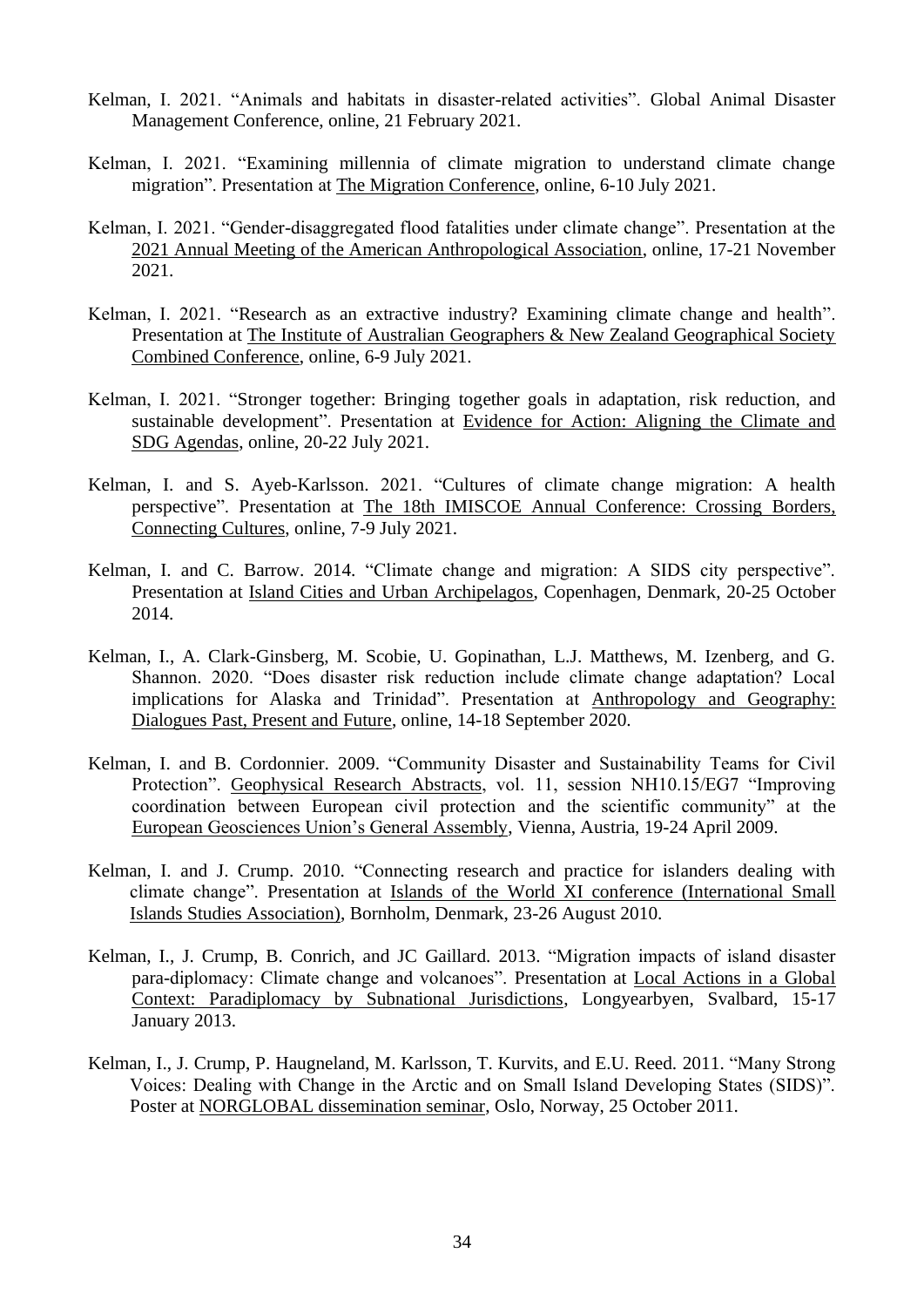- Kelman, I., J. Crump, T. Kurvits, and S. Mavrogenis. 2014 and 2015. "Many Strong Voices: Dealing with Change in the Arctic and on Small Island Developing States (SIDS)". Poster at the UCL IRDR (Institute for Risk and Disaster Reduction) Annual Conference, London, 18 June 2014 and 25 June 2015.
- Kelman, I. and P.I. Duda. 2017. "Arctic Science Diplomacy for Disaster-related Activities". Presentation at the European Consortium for Political Research General Conference, University of Oslo, Oslo, Norway, 6-9 September 2017.
- Kelman, I. and P.I. Duda. 2020. "When we are all migrants: Participation for 'disaster diplomacy' in Svalbard, Norway". Presentation at the 17th IMISCOE (International Migration, Integration and Social Cohesion in Europe) Annual Conference, online, 1-2 July 2020.
- Kelman, I. and C. Fearnley. 2021. "Using technologies for warning systems as a social process". Presentation at Cutting-edge Technologies for a Disaster-Free Future, online, 12 March 2021.
- Kelman, I. and JC Gaillard. 2007. "Inter-state vs Intra-state Disaster Diplomacy". Poster at the Annual Hazards Research and Applications Workshop, Boulder, Colorado, U.S.A., 11-12 July 2007.
- Kelman, I. and JC Gaillard. 2015. "Using reconstruction to place climate change adaptation within disaster risk reduction". Presentation at the 7th i-Rec Conference 2015: Reconstruction and Recovery in Urban Contexts, London, U.K., 6-8 July 2015.
- Kelman, I. and JC Gaillard. 2016. "Linking theory and practice regarding the role of climate change in humanitarian disasters". Presentation at Emergency preparedness and disaster management, Kristiansand, Norway, 25-26 February 2016.
- Kelman, I. and JC Gaillard. 2016. "Socially constructing migration risk: Comparing volcanoes and climate change". Presentation at Cities on Volcanoes 9, Puerto Varas, Chile, 21-25 November 2016.
- Kelman, I., JC Gaillard, J. Lewis, and J. Mercer. 2013. "Combining Knowledge Types on SIDS for Acting on Climate-Induced Migration". Presentation at Knowledge-Creation and Capacity-Building for Actions on Climate-Induced Migration, Hamburg, Germany, 15-16 July 2013.
- Kelman, I., JC Gaillard, and J. Mercer. 2012. "Combining knowledge types to address climate change and other disaster risk reduction concerns". Presentation at Imperialism, Narrative and the Environment, Munich, Germany, 11-13 October 2012.
- Kelman, I. JC Gaillard, and J. Mercer. 2012. "Learning from islands' disaster history for a better development future under climate change". Presentation at Travelling in Time: Islands of the Past, Islands of the Future: International Small Islands Cultures Conference, Sydney, Nova Scotia, Canada, 7-9 June 2012.
- Kelman, I., JC Gaillard, J. Mercer, and J. Lewis. 2013. "Learning from island histories and narratives to improve our disaster future". Presentation at Cultures of Disasters, Oslo, Norway, 6-8 November 2013.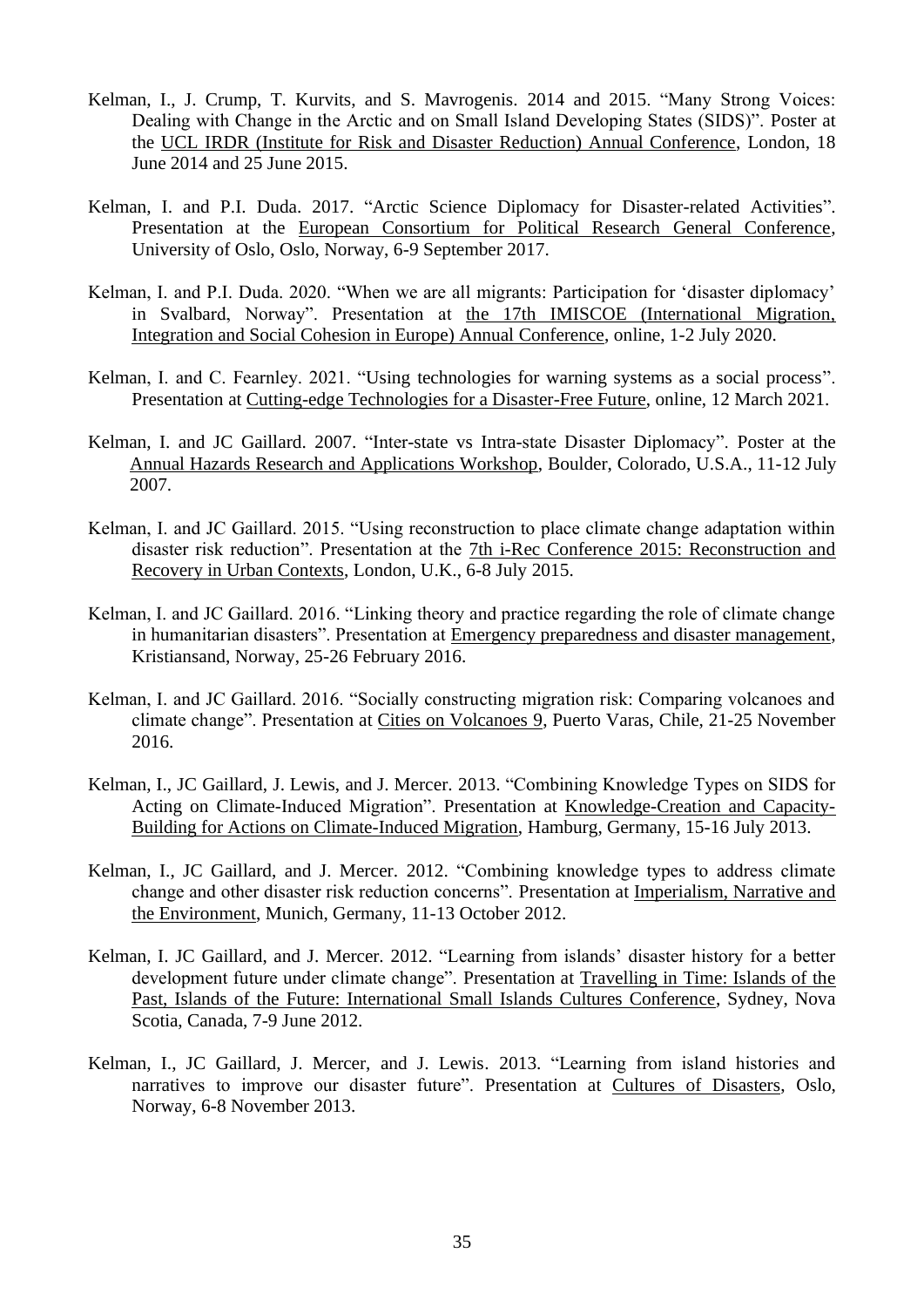- Kelman, I and A. Garland. 2018. "Linking Disaster Risk Reduction, Climate Change Action, and Cultural Resource Management for Development". Presentation at the Society for Historical Archaeology 2018 Conference on Historical and Underwater Archaeology, New Orleans, Louisiana, 3-7 January 2018.
- Kelman, I., M. Glantz, and R. Paxton. 2008. "Learning Lessons from Disaster Management Diplomacy". Presentation at Climate Change Diplomacy, Malta, 7-8 February 2008.
- Kelman, I. and A. Grydehøj. 2019. "Conspicuous Sustainability and Energy Systems for SIDS". Presentation at the International Conference on Energy, Environment and Climate Change (ICEECC 2019), Mauritius, 2-4 July 2019.
- Kelman, I. and A. Grydehøj. 2021. "Conspicuous Sustainability in the Blue Economy". Presentation at The 11th MARE People and the Sea Conference, online, 28 June - 2 July 2021.
- Kelman, I., A. Grydehøj, and C. Barrow. 2015. "Island Urbanism in the Anthropocene: Do Island Cities Undermine Island Studies?" Presentation at Geographies of the Anthropocene: RGS-IBG Annual International Conference 2015, Exeter, U.K., 1-4 September 2015.
- Kelman, I., B. Haghebaert, and JC Gaillard. 2021. "Advancing disaster recovery research-intopractice from historical lessons". Presentation at The Researchers Meeting, online, 14-15 July 2021.
- Kelman, I. and S.N. Jonkman. 2007. "Disaster Deaths Research Challenges". Presentation at the Hazards and Disasters Researchers Meeting, Boulder, Colorado, U.S.A., 11-12 July 2007.
- Kelman, I., M. Karlsson, and E. McLean. 2012. "Food security in Belize and the Dominican Republic under globalisation and climate change". Presentation at Islands of the World XII Conference, Tortola, British Virgin Islands, 29 May - 1 June 2012.
- Kelman, I. and B. Karney. 1998. "Technology, Volcanoes, and Us". Presentation at the 23rd Annual Hazards Research and Applications Workshop, Boulder, Colorado, 12-15 July 1998.
- Kelman, I. and B. Karney. 1998. "The Role of Technology in Managing Vulnerability to Natural Disasters: Models and Case Studies for the Mitigation of Volcanic Hazards". Abstract for the 7th International Conference on Natural and Man-made Hazards (HAZARDS '98), Chania, Crete, 17-22 May 1998.
- Kelman, I., Y.Y. Kontar, and P.I. Duda. 2019. "Disaster-related science diplomacy for Svalbard's future". Poster at the Svalbard Science Conference, Oslo, Norway, 5-6 November 2019.
- Kelman, I. and C. Lawson. 2008. "Extreme event warning systems as social processes". Presentation at the Association of American Geographers Annual Meeting, Boston, Massachusetts, U.S.A., 15-19 April 2008.
- Kelman, I. and H. Lazrus. 2007. "Vulnerability and Resilience: All Politics is Local". Presentation at the Annual Hazards Research and Applications Workshop, Boulder, Colorado, U.S.A., 8-11 July 2007.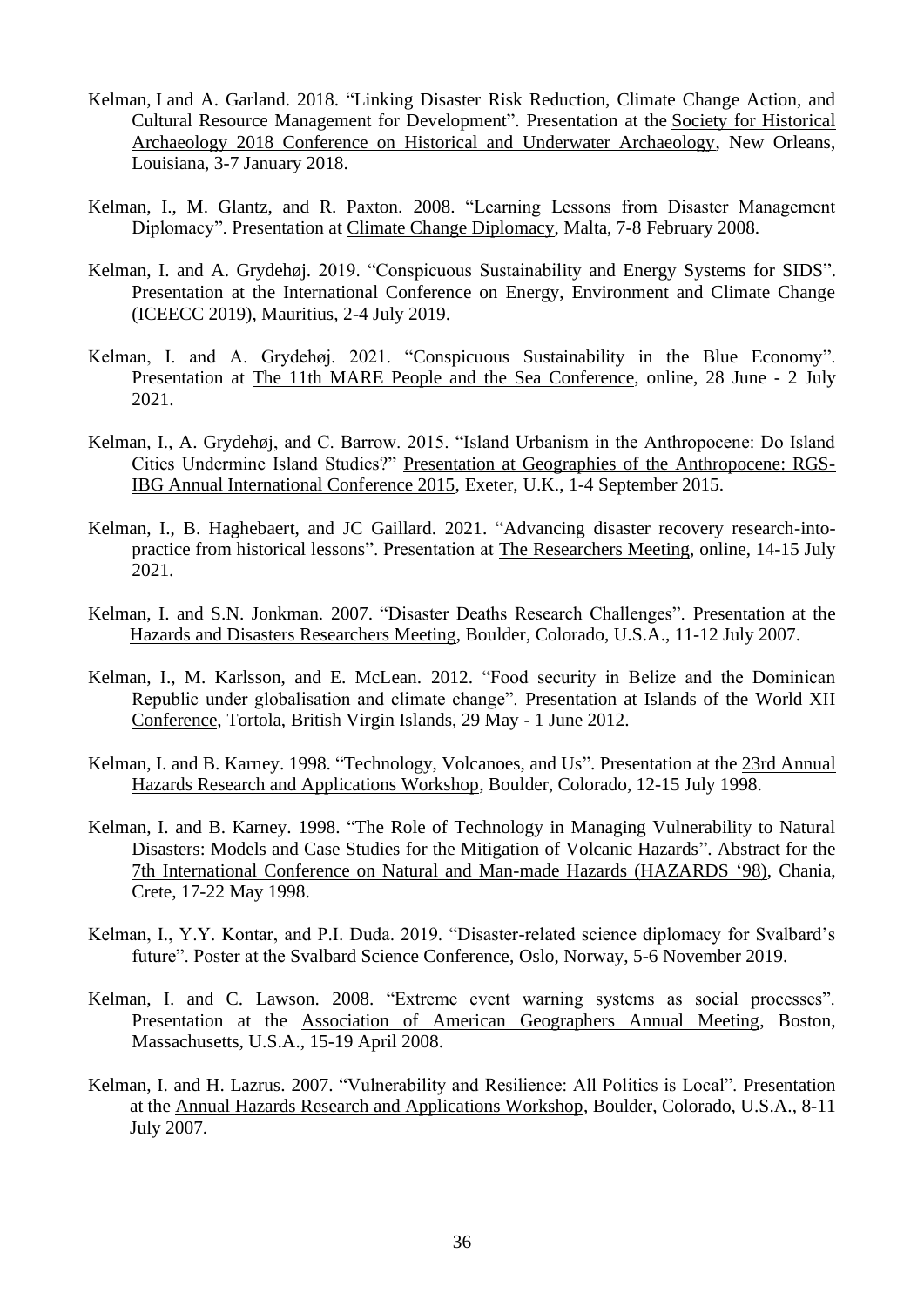- Kelman, I., H. Lazrus, JC Gaillard, O. Wilhelmi, R. Pulwarty, and C. Dibben. 2008. "Applying vulnerability theory for volcano disaster risk reduction". Poster at IAVCEI 2008 (International Association of Volcanology and Chemistry of the Earth's Interior General Assembly), Reykjavík, Iceland, 17-22 August 2008.
- Kelman, I., H. Lazrus, O. Wilhelmi, R. Pulwarty, and JC Gaillard. 2008. "Applying improved vulnerability theory for reducing the risk and cost of weather disasters". Poster at the Third Symposium on Policy and Socio-Economic Research at the 88th American Meteorological Society Annual Meeting, New Orleans, Louisiana, 20-24 January 2008.
- Kelman, I., J. Lewis, JC Gaillard, and J. Mercer. 2010. "Participatory action research for dealing with disasters on Small Island Developing States". Presentation at the IGU Commission on Islands – 2010 Conference, Finding Their Place: Islands in Social Theory, Ven, Sweden, 27- 30 August 2010.
- Kelman, I., J. Lewis, JC Gaillard, and J. Mercer. 2012. "Island contributions to disaster research". Presentation at Shrinking, Sinking, Resurfacing: Small Islands and Natural Hazards in Historical and Current Perspective, Munich, Germany, 22-24 November 2012.
- Kelman, I., J.S.P. Loe, E.W. Rowe, E. Wilson, N. Poussenkova, E. Nikitina, and D. Fjærtoft. 2014. "Corporate Social Responsibility for Arctic Petroleum". Presentation at Norway-Russia - Research Cooperation and Development in the High North, Oslo, Norway, 19-20 November 2014.
- Kelman, I., J.S.P. Loe, E. Wilson, E.W. Rowe, N. Poussenkova, E. Nikitina, and D. Fjærtoft. 2016. "Perceptions of corporate social responsibility for Arctic petroleum in Russia and Norway". Presentation at Arctic Frontiers, Tromsø, Norway, 25-29 January 2016.
- Kelman, I. and T.A. Mather. 2006. "Living with volcanoes: A framework for analysing volcanorelated opportunities". Presentation in Symposium V "Risk Management", Cities on Volcanoes 4, Quito, Ecuador, 23-27 January 2006.
- Kelman, I., L. Matthews, A. Clark-Ginsberg, M. Izenberg, E. Meriläinen, L.E.R. Peters, U. Gopinathan, S.L. Myhre, G. Shannon, and M. Scobie. 2021. "Tackling climate change's impacts on planetary health by using local collective action for food and infectious disease". Poster and video presentation at Planetary Health Alliance 2021 Annual Meeting, online, 25- 30 April 2021.
- Kelman, I. and K. Mika. 2021. "Slow healing (shealing) for COVID-19". Presentation at EmergencE/Y: 2021 Association for the Study of Literature and Environment (ASLE) Virtual Conference, online, 26 July - 6 August 2021.
- Kelman, I. and M.W. Næss. 2013. "Migration Implications of Resource Extraction for Indigenous Scandinavians". Presentation at Arctic Indigenous Peoples, Displacement, and Climate Change: Tracing the Connections, Washington, D.C., U.S.A., pre-recorded video, 30 January 2013.
- Kelman, I. and T. Rauken. 2009. "Climate change or not? Policy lessons for flooding". Presentation at the Society for Risk Analysis - Europe Conference, From the Everyday to the Extraordinary, Karlstad, Sweden, 28 June to 1 July 2009.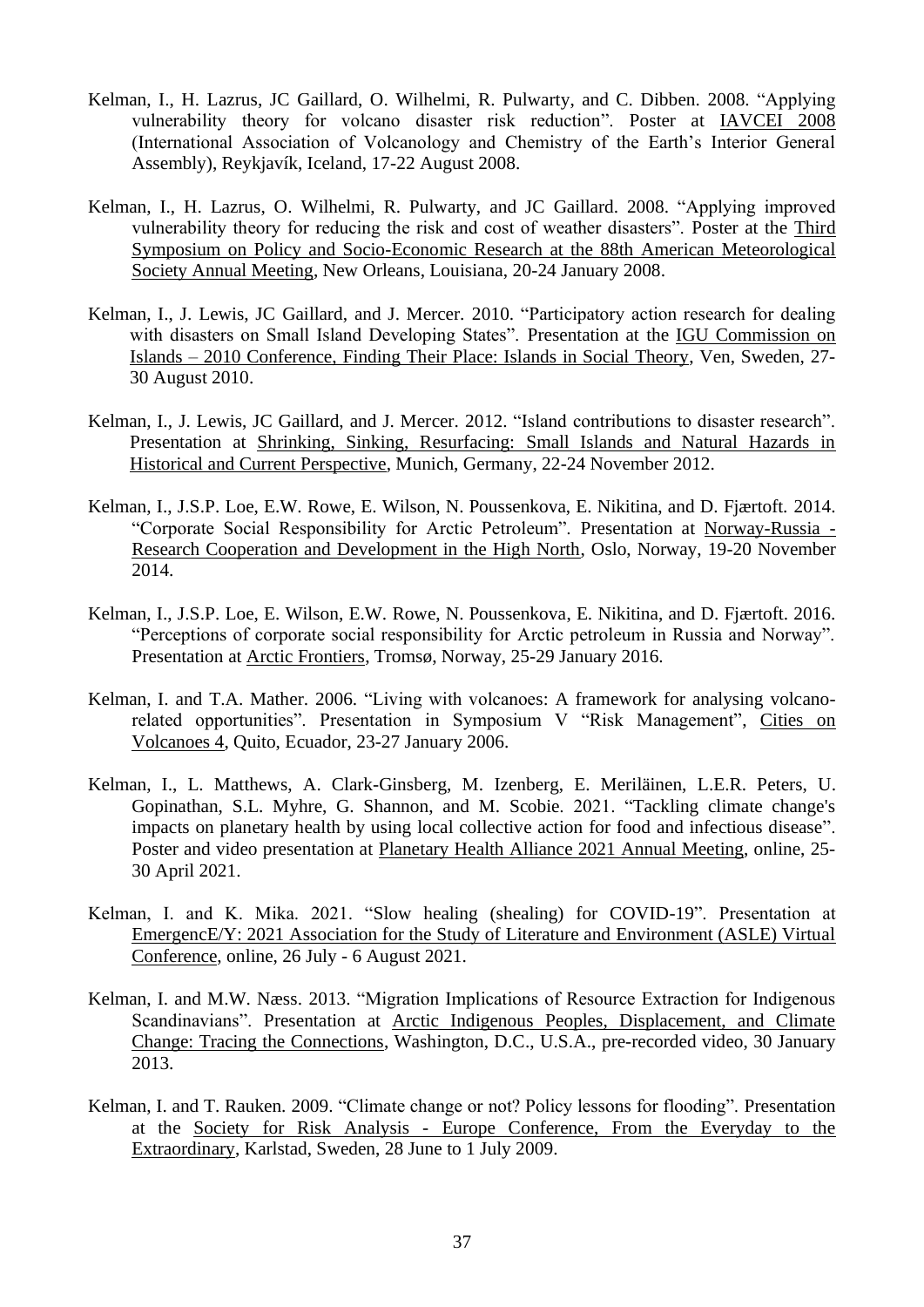- Kelman, I., T. Rauken, and J.K.S. Jacobsen. 2009. "Branding islandness for tourism: Perspectives from northern Norwegian islands". Presentation at the 18th Nordic Symposium in Tourism and Hospitality Research: Tourism and Hospitality - the Nordic Ways, University of Southern Denmark, Esbjerg, Denmark, 22-25 October 2009.
- Kelman, I., E.A. Rosa, T.R. Burns, P. Ehrlich, J. Diamond, N. Machado, D. Kennedy, and L. Olsson. 2013. "Millennium Alliance for Humanity and the Biosphere (MAHB): Integrating Social Science and the Humanities into Solving Sustainability Challenges". Presentation at the 19th International Symposium on Society and Resource Management, Estes Park, Colorado, U.S.A., 4-8 June 2013.
- Kelman, I., M. Scobie, L. Matthews, A. Clark-Ginsberg, U. Gopinathan, E. Meriläinen, L.E.R. Peters, and S.L. Myhre. 2020. "Researching island resilience for health and climate change without travel to Sitka, Alaska and Toco, Trinidad". Presentation at Researching Resilience in Islands, online, 16-17 November 2020.
- Kelman, I. and R. Spence. 2002. "Understanding Flood Hazards and Vulnerabilities: New Approaches to Comprehensive Flood Risk Assessment in the U.K.". Geophysical Research Abstracts, vol. 4, session NH3.01 "Risk Assessment and Mapping: Flood Risk Assessment and Mapping" at the 27th General Assembly of the European Geophysical Society, Nice, France, 21-26 April 2002.
- Kelman, I. and R. Spence. 2002. "Vulnerabilities of Residential Buildings in England to the Physical Forces Imposed by Floods". Geophysical Research Abstracts, vol. 4, session NH5 "Natural Hazards Impact on Urban Areas and Infrastructure" at the 27th General Assembly of the European Geophysical Society, Nice, France, 21-26 April 2002.
- Kelman, I., R. Spence, A. Brown, D. Purser, P. Baxter, and E. Calogero. 2005. "Towards Standards and Ratings for Shelters Protecting Against Explosive Volcanic Eruptions". Geophysical Research Abstracts, vol. 7, session NH9.04 "Multidisciplinary Approaches in Volcanic Hazard Forecasting and Risk Mitigation" at the European Geosciences Union's General Assembly, Vienna, Austria, 24-29 April 2005.
- Kelman, I., F. Thomalla, J. Brown, I. Möller, R. Spence, and T. Spencer. 2002. "Coastal Flood-Risk Assessment in England". Poster 20 in Philosophical Transactions of the Royal Society of London, vol. A360, no. 1796, pp. 1553-1554.
- Kelman, I. and H. Upadhyay. 2015. "Conceptualising and Contextualising Climate Change and Migration for Low-lying Islands". Presentation at Human Migration and the Environment: Futures, Politics, Invention, Durham University, Durham, U.K., 28 June - 1 July 2015.
- Kelman, I. and H. Upadhyay. 2015. "Perceptions and understandings of climate change and migration: Conceptualising and contextualising for Lakshadweep and the Maldives". Presentation at the 12th International Conference on Information Systems for Crisis Response and Management: EU Project Symposium, Kristiansand, Norway, 24-27 May 2015.
- Kelman, I., H. Upadhyay, A.C. Simonelli, GJ Lingaraj, U. Kothari, A. Arnall, K.S. Nair, and D. Mohan. 2014. "Islands, mobilities, and identities: Comparing Lakshadweep and the Maldives". Presentation at the International Small Islands Conference, Fernando de Noronha Archipelago, Brazil, 4-8 June 2014.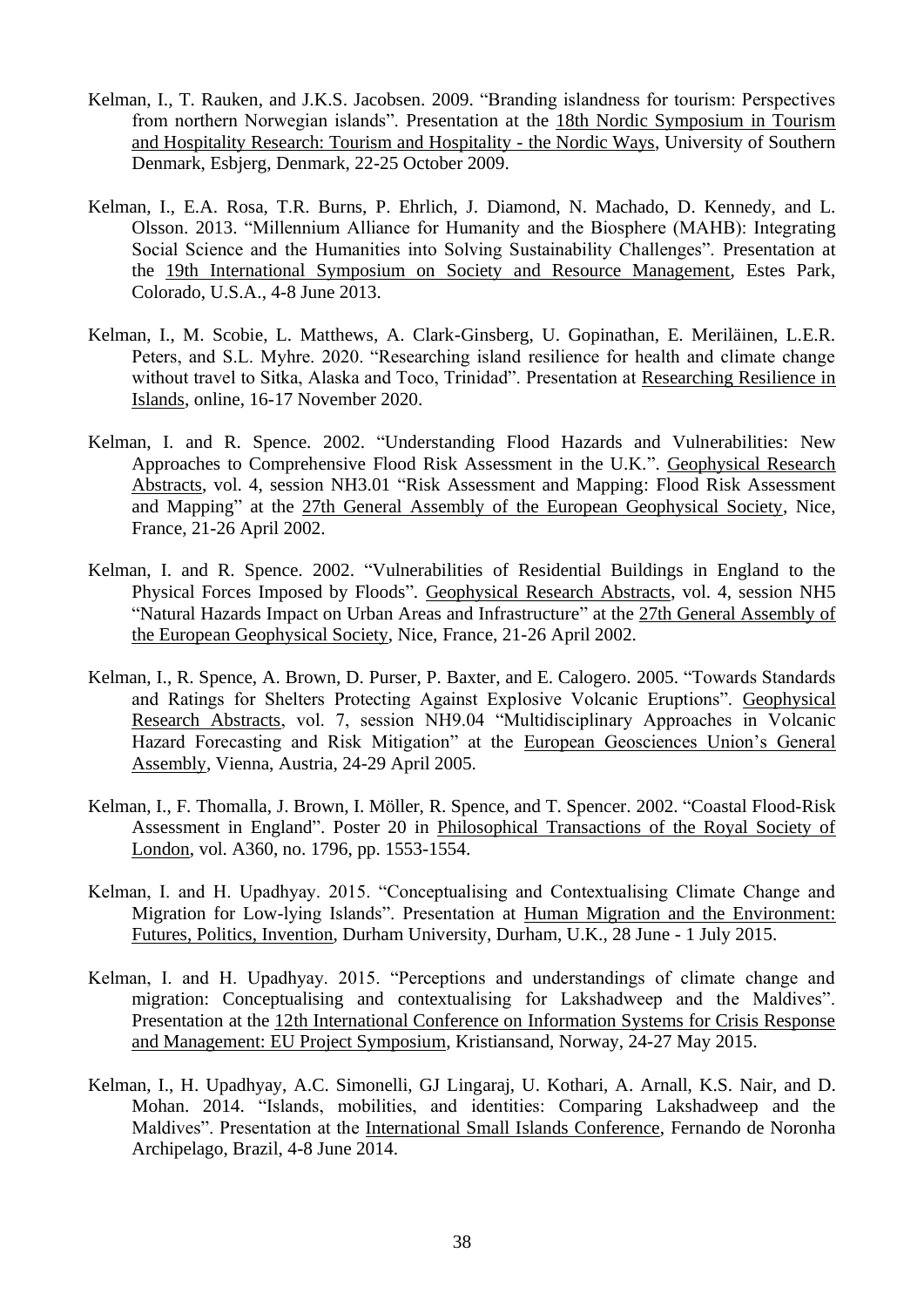- Kelman, I. and C. Washbourne. 2021. "Preventing disasters through dance-related inclusivity and intersectionality". Poster at the Society for Dance Research's Inclusion and Intersectionality Symposium, 19-20 November 2021, provided via the conference's website.
- Kelman, I., C. Webersik, P.I. Duda, A.C. Auestad, A.K. Sydnes, D. Fjærtoft, E. Nikitina, and N. Poussenkova. 2019. "Does Special Territorial Status Affect Disaster Diplomacy? A Case Study of Svalbard". Presentation at Special Territorial Status and Extraterritoriality: Exceptional Sovereignties and Sovereign Exceptions, Longyearbyen, Svalbard, 20-24 January 2019.
- Kennedy, J., J. Ashmore, E. Babister, I. Kelman, and J. Zarins. 2009. "Disaster Mitigation Lessons from 'Build Back Better' Following the 26 December 2004 Tsunamis", pp. 297-302 in J. Feyen, K. Shannon, and M. Neville (eds.), Water and Urban Development Paradigms: Towards an integration of engineering, design and management approaches, (Proceedings of the International Urban Water Conference, Heverlee, Belgium, 15-19 September 2008), Taylor and Francis, London, U.K.
- Kobayashi, N., H. Nemoto, S. Satoh, S. Kikuchi, N. Honda, K. Sato, J. Sugawara, K. Ito, R. Kayano, C. Beadling, I. Kelman, F. Imamura, H. Matsuoka, and H. Tomita. 2016. "Maternal psychological health after the Great East Japan Earthquake and Tsunami". Presentation at Facing Disasters: International disaster Management and Humanitarian Responses, London, U.K., 28 July 2016.
- Kontar, Y., T. Beer, P. Berkman, F. Echavarria, J. Eichelberger, D. Green, L. Jones, I. Kelman, J. LaBrecque, G. McBean, E. Sztein, and Y. Zaika. 2019. "Implementing the Sendai Framework through Disaster Diplomacy Efforts to Foster the Sustainable Development Goals 2030". Geophysical Research Abstracts, vol. 21 in session ITS3.5/PS1.6/BG1.47/CL3.11/ERE1.3/HS11.25 "How can Earth, Planetary and Space Scientists contribute to UN Sustainable Development Goals?" at the European Geosciences Union's General Assembly, Vienna, Austria, 7-12 April 2019.
- Kontar, Y.Y., P. Berkman, P. Duda, T. Gavrilyeva, A. Ismail-Zadeh, I. Kelman, E. Sztein, and Y. Zaika. 2018. "Disaster Diplomacy in the Arctic: Advancing Research and Bridging Boundaries". Presentation at Polar 2018, Davos, Switzerland, 15-26 June 2018.
- Lawson, C. and I. Kelman. 2008. "Slow Migration Due to Environmental Contamination: The Making of an Oklahoma Ghost Town". Presentation at the Society for Applied Anthropology, 68th Annual Meeting, Memphis, Tennessee, 25-29 March 2008.
- Leonard, G., D. Johnston, D. Paton, and I. Kelman. 2004. "Towards Achieving Community Sustainability in the Face of Natural Hazards: Integrated Lahar Warning System Design on Mt. Ruapehu, New Zealand". Presentation at the IAVCEI (International Association of Volcanology and Chemistry of the Earth's Interior) General Assembly 2004: Volcanism and its Impact on Society, Pucón, Chile, 14-19 November 2004 and poster at the Volcanic Impacts Study Group Inaugural Annual Seminar 2004, Auckland, New Zealand, 7 October 2004.
- Leonard, G., D. Johnston, M. Walton, I. Kelman, W. Gray, and R. Bell. 2004. "Damage assessments for varying flood depths: Analysis from the 2002 'Weather Bomb' event, Coromandel, New Zealand". Poster at the International Conference on Storms, Brisbane, Australia, 5-9 July 2004.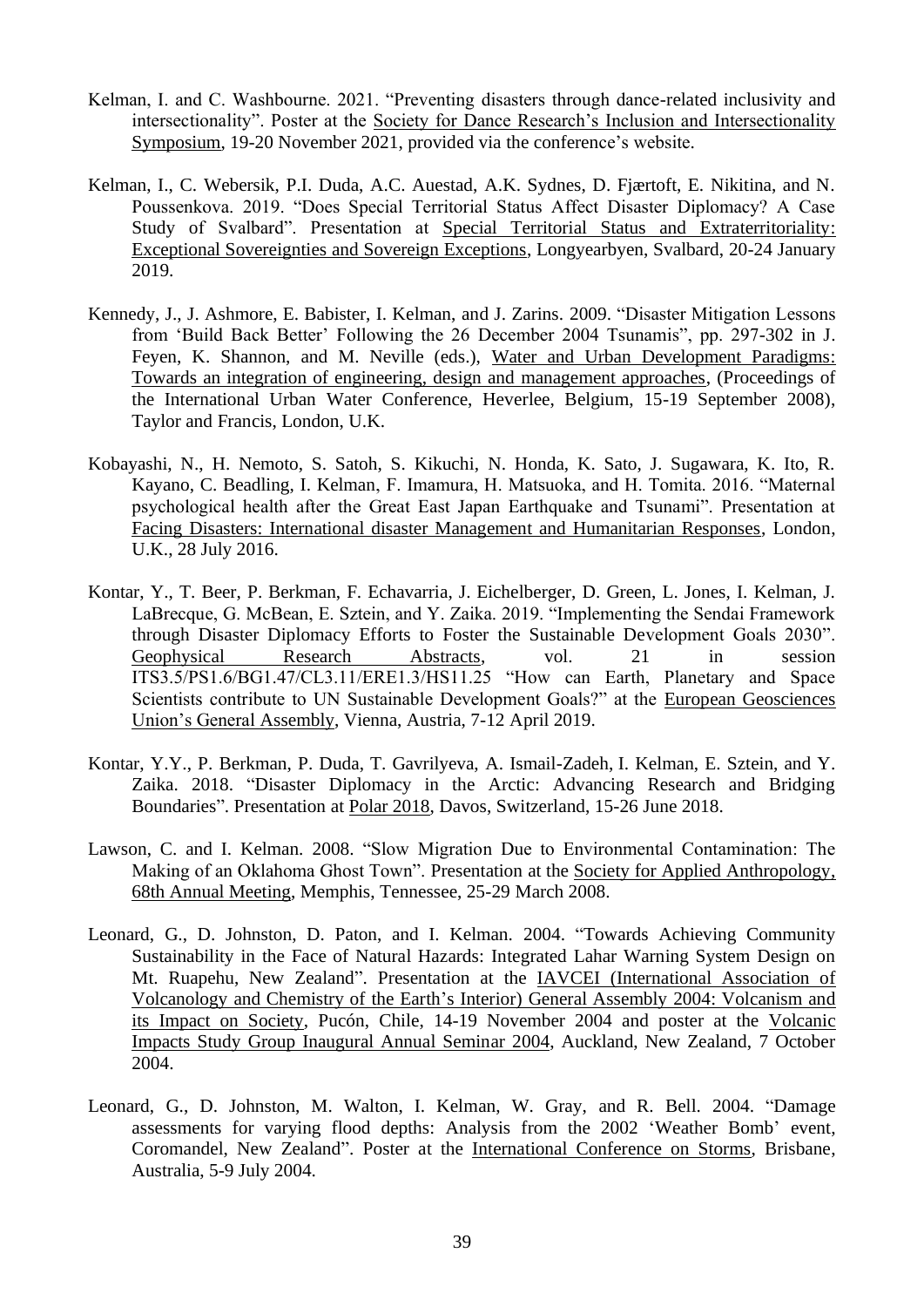- Liggett, D., A. Herbert, R. Badhe, G.E.C. Charnley, K. Hudson, I. Kelman, W.S. Lee, C. Lorenzo, P. Marques Quinteiro, M. Nash, J. Pickett, and Y. Yermakova. 2021. "COVID-19's Impacts on People Doing Antarctic Research". Presentation at the 2021 biennial academic conference of the Standing Committee on Humanities and Social Sciences (SC-HASS) under Scientific Committee on Antarctic Research (SCAR), online, 18-19 November 2021, presented by prerecorded video.
- Liggett, D., A. Herbert, R. Badhe, K. Hudson, I. Kelman, W.S. Lee, C. Lorenzo, P. Marques Quinteiro, M. Nash, D. Navarro, M. Nieboer, J. Pickett, F. Saavedra, and Y. Yermakova. 2021. "Antarctic research at a time of crisis: The impact of COVID-19 on the Antarctic research community". Presentation at The New Zealand Antarctic Science Conference 2021: Connecting Through Change, Christchurch, New Zealand, 9-13 February 2021.
- Loe, J.S.P. and I. Kelman. 2012. "Vulnerability and Adaptation to Climate Change in the Arctic (VACCA): Implementing recommendations". Presentation at Arctic Frontiers, Tromsø, Norway, 26 January 2012.
- Luthe, T., E.L. Berlow, Y. Evers, and I. Kelman. 2010. "Scenario Building in Spitsbergen, Arctic". Presentation at the International Association for Impact Assessment, Climate Change and Impact Assessment Special Symposium, Aalborg, Denmark, 25-26 October 2010.
- Luthe, T., I. Kelman, E.L. Berlow, R. Lawrence, Y. Evers, M.M. Curran, R. Wyss, and S. Tørnblad. 2013. "Identifying intervention hubs with systemic impact for sustainable development of Arctic systems". Presentation at the Arctic Science Summit Week 2013, Kraków, Poland, 13- 19 April 2013.
- Luthe, T., I. Kelman, M.M. Curran, Y. Evers, R. Lawrence, E.L. Berlow, R. Wyss, and S. Tørnblad. 2013. "Resilience of the Longyearbyen community to climate change and implications for other Arctic societies". Presentation at the Arctic Science Summit Week 2013, Kraków, Poland, 13-19 April 2013.
- Luthe, T., R. Lawrence, I. Kelman, Y. Evers, M.M. Curran, and S.H. Tørnblad. 2012. "Network governance and community resilience to climate change - comparing tourism business actor networks in the Arctic community of Longyearbyen on Svalbard with three communities in the Swiss Surselva-Gotthard region by SNA". Presentation at Applications of Social Network Analysis, Zurich, Switzerland, 4-7 September 2012.
- Matthews, L.J., A. Clark-Ginsberg, M. Izenberg, I. Kelman, L.E.R. Peters, E. Meriläinen, G. Shannon, M. Scobie, U. Gopinathan, and S.L. Myhre. 2021. "Climate change impacting health in Sitka, Alaska: Is justice achieved through local solutions to collective action problems?" Arctic Science Summit Week, online, 23-26 March 2021.
- Matthews, L.J., A. Clark-Ginsberg, M. Scobie, U. Gopinathan, G. Shannon, S.L. Myhre, L.E.R. Peters, E.S. Meriläinen, M. Izenberg, and I. Kelman. 2021. "Enhancing community collective action to address climate change's impacts on health". Presentation at the Annual Meeting of the Society for Applied Anthropology, online, 18-19 and 22-27 March 2021.
- Mavrogenis, S. and I. Kelman. 2012. "Community-based Adaptation tools in SIDS: Field work experience from Tonga". Poster at Planet Under Pressure, London, U.K., 26-29 March 2012.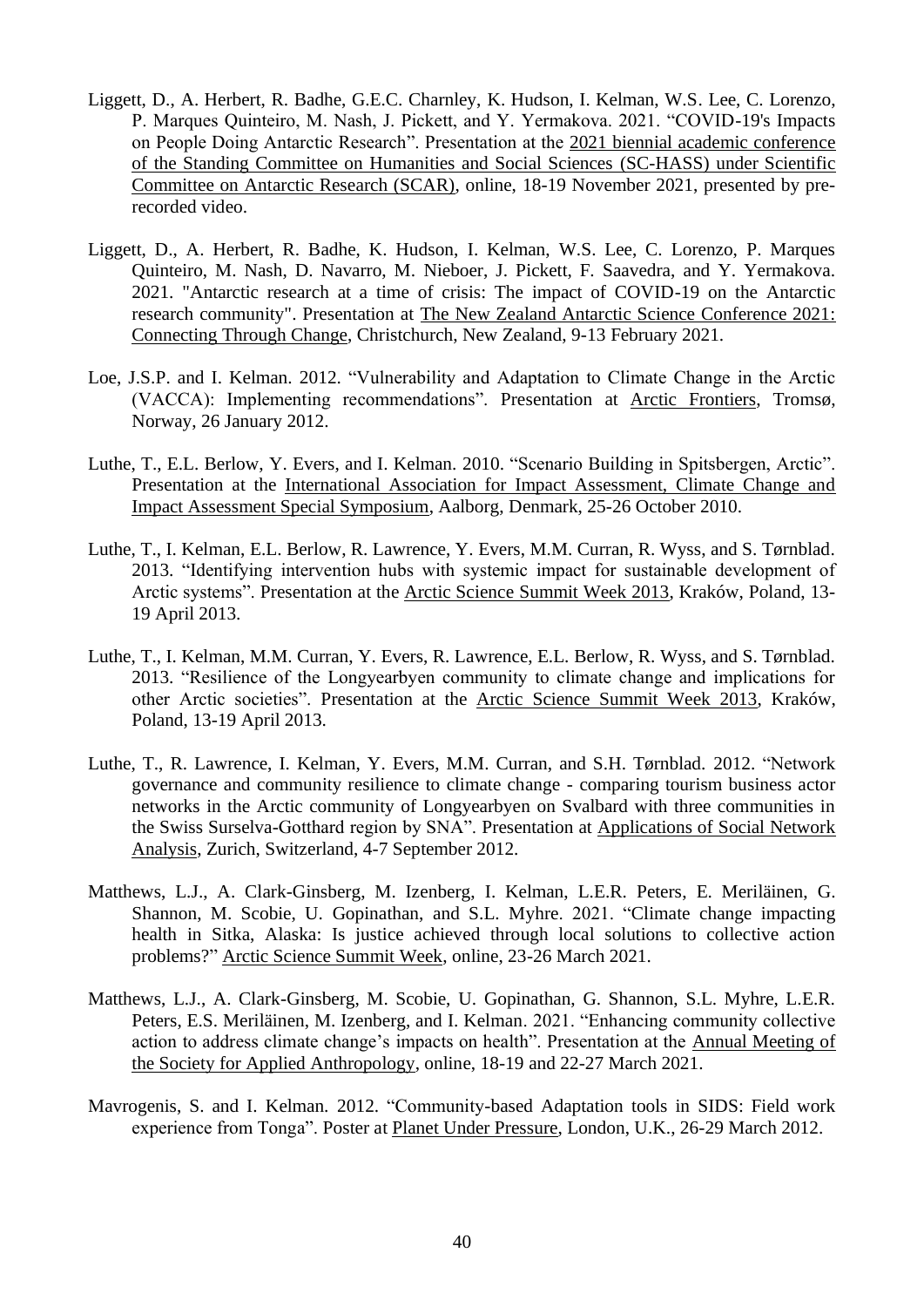- Mavrogenis, S., I. Kelman, J. Mercer, and T. Kurvits. 2014. "Comparing tools and methodologies for climate change adaptation in Small Island Developing States [SIDS]". Presentation at ADAPTtoCLIMATE, Nicosia, Cyprus, 27-28 March 2014.
- Meriläinen, E., K. Zhu, J. Awan, A. Clark-Ginsberg, M. Izenberg, L. Matthews, M. Scobie, L.E.R. Peters, and I. Kelman. 2021. "Civil society striving to address impacts of extractive forestry on wellbeing in the Arctic: Finland and Alaska". Presentation at The International Congress of Arctic Social Sciences (ICASS X), online, 15-20 June 2021.
- Meriläinen, E., I. Kelman, S.L. Myhre, L.E.R. Peters, M. Scobie, and G. Shannon. 2021. "Studying the health of people and ecosystems amidst contemporary expulsions through experimental research design". Presentation at the American Association of Geographers Annual Meeting, online, 7-11 April 2021.
- Michnowicz, S.A.K. and I. Kelman. 2009. "News is the opiate of the masses? Science-media interaction during volcanic eruptions". Presentation at the International Conference on Science in Society, University of Cambridge, Cambridge, U.K., 5-7 August 2009.
- Michnowicz, S.A.K. and I. Kelman. 2010. "Roles For Geologists In Volcanic Crisis Communication". Poster at Session 2.5 "Communication strategies for reducing volcanic risk", Cities on Volcanoes 6, Tenerife, Canary Islands, Spain, 31 May to 4 June 2010.
- Mitchell, D., R. Conrich, and I. Kelman. 2015. "A Corrupting Independence Short-term and Long-term Political Ambitions in Anguilla". Presentation at Indigenous Resources: Decolonization and Development, Nuuk, Greenland, 30 September - 4 October 2015.
- O'Neill, J., T. Edwards, L. Gregoire, N. Gandy, A. Dolan, A. Wernecke, S. Cornford, B. de Boer, I. Kelman, and T. van de Flierdt. 2020. "Modelling the Antarctic Ice Sheet in the warm Mid-Pliocene". Geophysical Research Abstracts, vol. 22, abstract EGU2020-19348 at the EGU General Assembly 2020, online, 3-8 May 2020.
- Orillos-Juan, M.F., JC Gaillard, and I. Kelman. 2016. "Disaster Diplomacy: A Case Study of the US-Philippines Military Relations in the aftermath of the Mt Pinatubo Eruption in 1991". Presentation at Back to the Bases: Subic, Clark, and PH-US Relations 25 Years after the 1991 Philippine Senate Vote, Quezon City, the Philippines, 16 September 2016.
- Pescaroli, G. and I. Kelman. 2016. "How Critical Infrastructure Orients International Relief in Cascading Disasters". Presentation at 6th International Disaster and Risk Conference (IDRC) Davos Conference, Davos, Switzerland, 28 August - 1 September 2016.
- Pescaroli, G., I. Kelman, R. Wicks, and D. Alexander. 2019. "Improving organisational resilience to cascading effects of technological failures". Presentation at Combined Dealing with Disasters, UK Alliance for Disaster Research, Disasters Research Group and UK Collaborative for Development Research, 2019, Newcastle, U.K., 17-19 July 2019.
- Peters, L.E.R., A. Clark-Ginsberg, U. Gopinathan, M. Izenberg, I. Kelman, L.J. Matthews, E. Meriläinen, S.L. Myhre, M. Scobie, and G. Shannon. 2020. "From Collective Action Problems to Solutions: Arctic Communities Addressing Climate-Related Local Health Impacts". Poster at Arctic Change, online, 7-10 December 2020.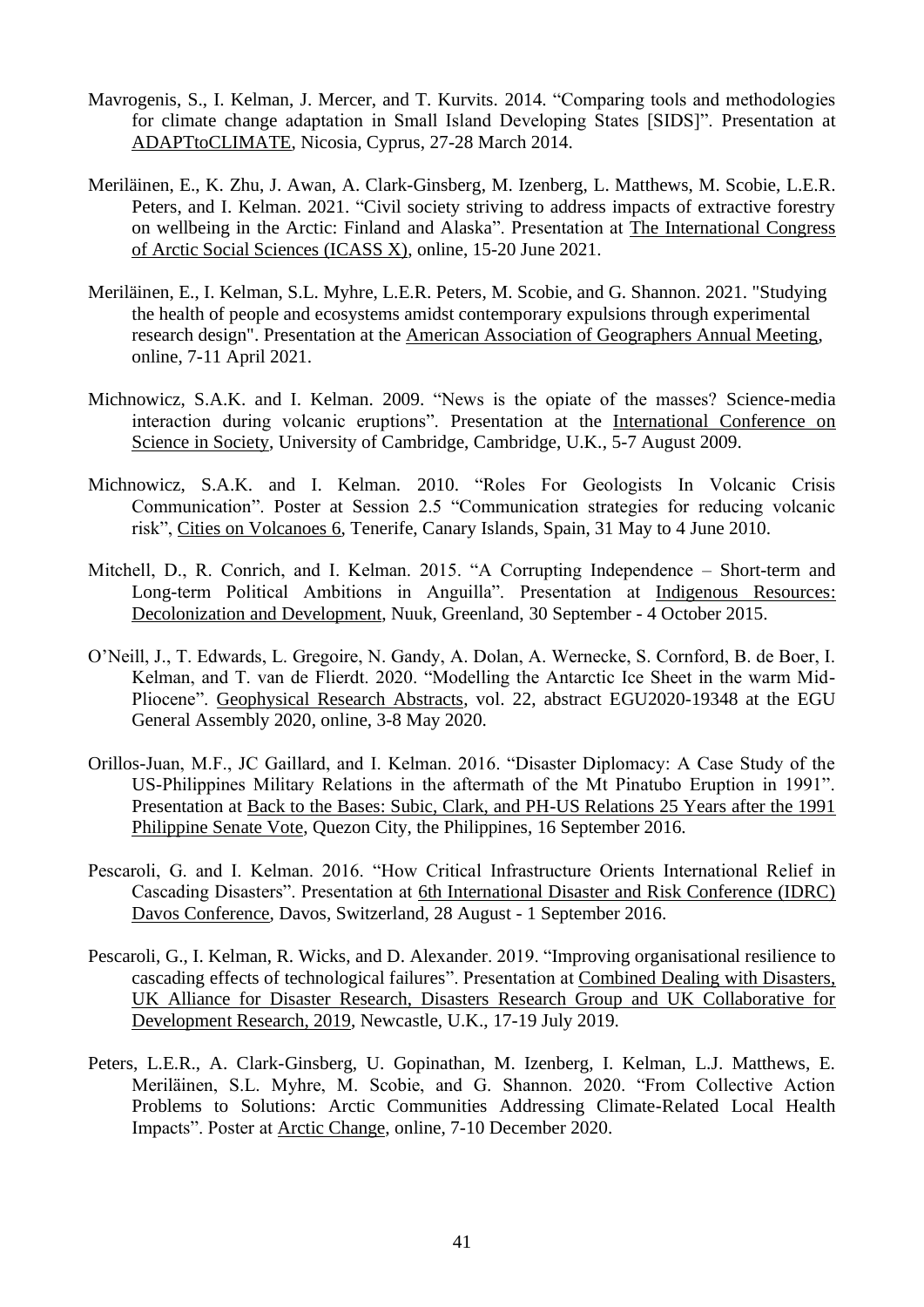- Peters, L.E.R., A. Clark-Ginsberg, I. Kelman, S.L. Myhre, M. Scobie, G. Shannon, and D. Tan. 2021. "Developing a Common Vocabulary to Support Community Health from and by the People". Poster at Addressing Critical Gaps in Global Health and Development, online, 12-14 March 2021.
- Peters, L.E.R., I. Kelman, and G. Shannon. 2021. "A Community Systems Approach for Sustainable Development Through Positive Peace and Positive Health". Presentation at The 9th Annual International Conference on Sustainable Development (ICSD), online, 20-21 September 2021.
- Peters, L.E.R., I. Kelman, and G. Shannon. 2021. "Toward resourcefulness: Pathways for community positive health". Presentation at The 14th European Public Health Conference, 10-13 November, online.
- Peters, L.E.R., I. Kelman, G. Shannon, E. Meriläinen, A. Clark-Ginsberg, M. Scobie, S. Myhre, U. Gopinathan, L. Matthews, M. Izenberg, and S. Hirsch. 2021. "Cultivating Resourcefulness to Develop Local Solutions for the Climate Change-Food System-Human Health Nexus". Presentation at The AGU Fall Meeting, online, 13-17 December 2021.
- Prevatt, D.O., G.M. Marcelle, I. Kelman, L.-A. Dupigny-Giroux and F.J. Masters. 2010. "On Reducing Hurricane Damage to Housing in the Caribbean Islands". Presentation and paper in the Proceedings of the 13th US-Japan Workshop on the Improvement of Structural Design and Construction Practices, Big Island, Hawai'i, U.S.A., 20-22 April 2010.
- Rauken, T. and I. Kelman. 2010. "The Svalbard Response to a Changing Climate". Presentation at the Association of American Geographers Annual Meeting, Washington, D.C., U.S.A., 14-18 April 2010.
- Rauken, T., I. Kelman, and J.K.S. Jacobsen. 2009. "Tourism Livelihoods in Northern Norway: Small business perceptions of climate change and weather variability". Presentation at the 7th International Symposium on Tourism and Sustainability. Travel & Tourism in the Age of Climate Change - Robust Findings, Key Uncertainties, University of Brighton, Brighton, England, 8-10 July 2009.
- Risk RED. 2007. "Community-based Disaster Preparedness Worldwide". Poster at the Annual Hazards Research and Applications Workshop, Boulder, Colorado, U.S.A., 11-12 July 2007.
- Risk RED. 2007. "Risk Reduction Education for Disasters". Poster at the Annual Hazards Research and Applications Workshop, Boulder, Colorado, U.S.A., 11-12 July 2007.
- Scobie, M., A. Clark-Ginsbert, S.L. Myhre, M. Izenberg, U. Gopinathan, L. Matthews, G. Shannon, E. Meriläinen, L.E.R. Peters, and I. Kelman. 2021. "Climate change impacting island health: sharing lessons and stories for resolving collective action problems". Presentation at Islands of the World Conference, online, 14-18 June 2021.
- Scobie, M., I. Kelman, S. Myhre, and S. Hirsch. 2021. "Community action, climate change and health in SIDS: prioritising community driven development". Presentation at the Conference on Climate Change and Health in Small Island Developing States: Focus on the Caribbean, online, 5-8 October 2021.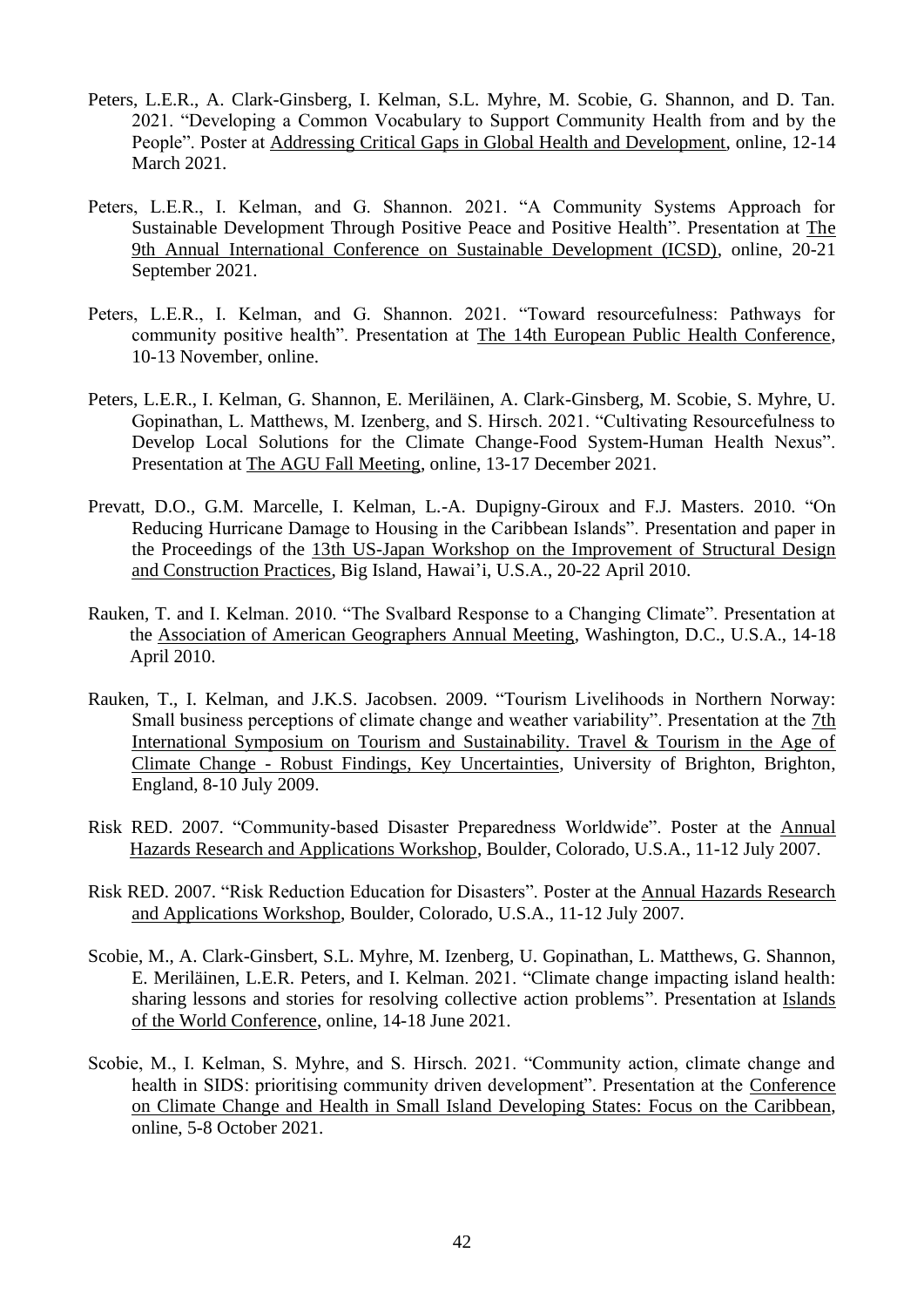- Scobie, M., S.L. Myhre, I. Kelman, L.E.R. Peters, E. Meriläinen, U. Gopinathan, L. Matthews, A. Clark-Ginsberg, M. Izenberg, and G. Shannon. 2021. "Remotely researching participatory processes for climate change impacting health in Toco, Trinidad". Presentation at The Society for Caribbean Studies Conference, online, 6-10 July 2021.
- Spence, R., A. Brown, I. Kelman, G. Zuccaro, P. Baxter, D. Purser, and E. Calogero. 2005. "Pyroclastic Flow Vulnerability Assessment and Mitigation Around European Volcanoes". Geophysical Research Abstracts, vol. 7, session NH9.07 "Vulnerability Assessment in Natural Hazard and Risk Analysis for Management and Civil Defence Application" at the European Geosciences Union's General Assembly, Vienna, Austria, 24-29 April 2005.
- Spence, R., I. Kelman, A. Brown, G. Toyos, P. Baxter, and E. Calogero. 2006. "The influence of building type on human survivability of explosive volcanic eruptions". Poster at Symposium VII "Human Health Impacts of Volcanism", Cities on Volcanoes 4, Quito, Ecuador, 23-27 January 2006.
- Spence, R., I. Kelman, E. Calogero, G. Toyos, P. Baxter, and J.C. Komorowski. 2006. "Human casualties in pyroclastic flows: An impact model based on European case studies". Presentation in Symposium VII "Human Health Impacts of Volcanism", Cities on Volcanoes 4, Quito, Ecuador, 23-27 January 2006.
- Spence, R., I. Kelman, and G. Zuccaro. 2004. "The Vulnerability of Buildings to Tephra Falls Associated With Volcanic Eruptions". Geophysical Research Abstracts, vol. 6, session NH9.04 "Multidisciplinary Approaches in Volcanic Risk Assessment and Management" at the European Geoscience Union's 1st General Assembly, Nice, France, 25-30 April 2004.
- Spence, R., I. Kelman, G. Zuccaro, E. Calogero, P. Baxter, and D. Purser. 2005. "Modelling, Applying, and Communicating Potential Human Impacts from Explosive Volcanic Eruptions". Geophysical Research Abstracts, vol. 7, session NH9.05 "Human Impacts and Multidisciplinary Approaches in Natural Hazard and Risk Assessment" at the European Geosciences Union's General Assembly, Vienna, Austria, 24-29 April 2005.
- Stojanov, R., B. Duží, I. Kelman, and D. Vikhrov. 2013. "Climate Extremes and Population Movement in the Maldives: Local And Local Expert Views". Presentation at Climate Change and Migration: Knowledge, Law and Policy, and Theory, Naples, Italy, 30 September 2013.
- Stojanov, R., B. Duží, I. Kelman, D. Vikhrov, and J. Kynicky. 2013. "Climate extremes impacts and population in South Asia: The local experts' knowledge and perception". Presentation at Migrants in a World of Environmental Transformations, Universidade Nova de Lisboa, Lisbon, Portugal, 6-7 November 2013.
- Stojanov, R., B. Duží, D. Vikhrov, and I. Kelman. 2013. "Climate Extremes Impacts and Migration as Adaptation in Bangladesh: The Local Experts' Knowledge And Perception". Pp. 667-674 in Proceedings of the 14th International Scientific Conference, International Relations 2013, Contemporary Issues of World Economics and Politics, University of Economics in Bratislava, Smolenice Castle, Slovakia, 5-6 December 2013.
- Stojanov, R., B. Duží, D. Vikhrov, I. Kelman, D. Juřička, and J. Kynicky. 2013. "Household Coping with and Adapting to River Flood Risk: Case Study of Bečva River Basin". Presentation at Migrants in a World of Environmental Transformations, Universidade Nova de Lisboa, Lisbon, Portugal, 6-7 November 2013.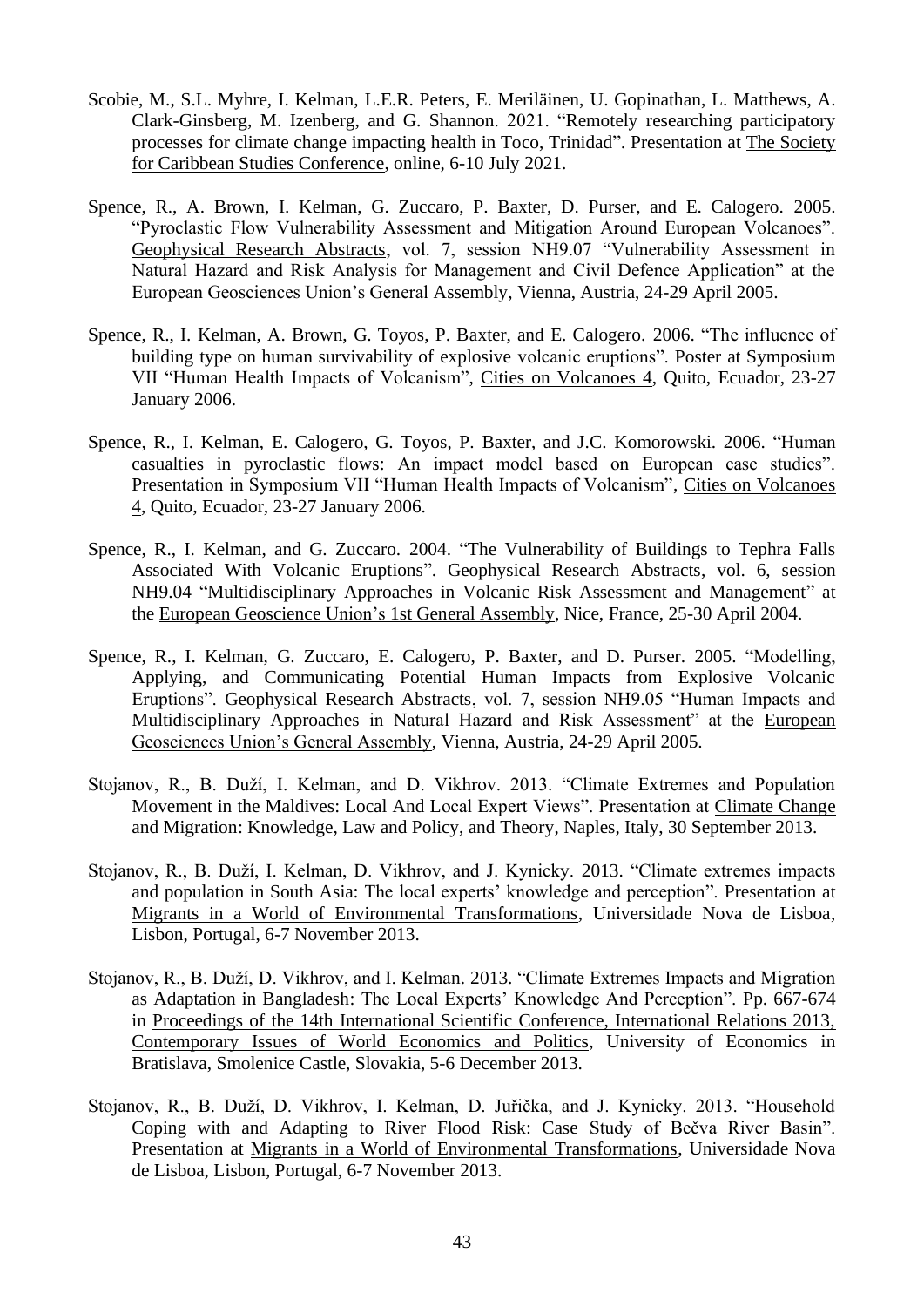- Stojanov, R. and I. Kelman. 2015. "Climate Extreme Impacts and Population Movement in Maldives. What is role of climate justice and responsibility?" Presentation at Climate Justice in Environmental Migration, Thessaloniki, Greece, 16-17 September 2015.
- Stojanov, R., I. Kelman, B. Duží, D. Vikhrov, and D. Juřička. 2013. "Climate Extremes Impacts and Migration in South Asia: The Concept and Local Experts' Knowledge and Perception". Pp. 344-353 in the Proceedings of the 5th Annual International Scientific Conference, Region in the Development of Society, Mendel University in Brno, Brno, Czech Republic, 10 October 2013.
- Stojanov, R., I. Kelman, B. Duží, and D. Procházka. 2014. "Local Expert Perceptions of Environment and Population Dynamics in Bangladesh: Different Perspectives From Non-Governmental, Public and Academic Sectors?" Presentation at Organizational Perspectives on Environmental Migration, Rome, Italy, 7-8 November 2014.
- Stojanov, R., I. Kelman, D. Vikhrov, B. Duzí, and D. Procházka. 2014. "Sea-Level Rise Impacts and Human Mobility: Will Maldivians Move to Detroit?" Presentation at the Environmental changes and human mobility workshop, Bern, Switzerland, 24 October 2014.
- Stojanov, R., D. Vikhrov, B. Duží, and I. Kelman. 2014. "Climate Extremes Impacts and Population Movement in the Maldives". Presentation at Understanding and modelling the migration decision making process under a changing climate, University of Algarve, Faro, Portugal, 15 May 2014.
- Straw, I., V. Lampos, I. Kelman, and I. Cox. 2021. "A Supervised Machine Learning Approach for Detecting and Modelling COVID-19 Variants from Google Search Data". Presentation at the Healthcare Engineering @ UCL Early Career Researcher Symposium 2021, London, U.K., 19 October 2021.
- Subrath-Ali, C., D. Villarroel-Lamb, and I. Kelman. 2012. "Towards a Probabilistic Flood Base Model for Caribbean Coasts". Presentation at the International Conference on Coastal Engineering, Santander, Spain, 1-6 July 2012.
- Thomalla, F., J. Brown, I. Kelman, I. Möller, R. Spence, and T. Spencer. 2000. "Coastal Settlements at Risk: A Study of England's East Coast", pp. F-263 to F-273 in Volume 1 of F. Toensmann and M. Koch (eds.), River Flood Defence (Proceedings of the International Symposium on River Flood Defence), Kassel, Germany, 20-23 September 2000, Kassel Reports of Hydraulic Engineering No. 9/2000, Herkules Verlag, Kassel, Germany.
- Thomalla, F., J. Brown, I. Kelman, I. Möller, R. Spence, and T. Spencer. 2000. "Coastal Settlements at Risk: A Study of England's East Coast". Poster at TSUNAMI: What Science can do for Insurance, The Royal Society, London, U.K. 10-11 April 2000 and at Natural Hazards and the No-Risk Society, London, U.K., 7 July 2000.
- Thomalla, F., J. Brown, I. Kelman, I. Möller, R. Spence, and T. Spencer. 2002. "Towards An Integrated Approach for Coastal Flood Impact Assessment", pp. 142-158 in Proceedings of the Solutions to Coastal Disasters Conference, San Diego, California, 24-27 February 2002.
- Thomalla, F., J. Brown, I. Kelman, and R. Spence. 2002. "Storm Surge Flooding on Canvey Island, UK: An Integration of Urban Flood Modelling and Assessments of Residential Building Vulnerability." Presentation abstract in Journal of Coastal Research, SI 36, Proceedings from the International Coastal Symposium, Templepatrick, Northern Ireland, 25-29 March 2002.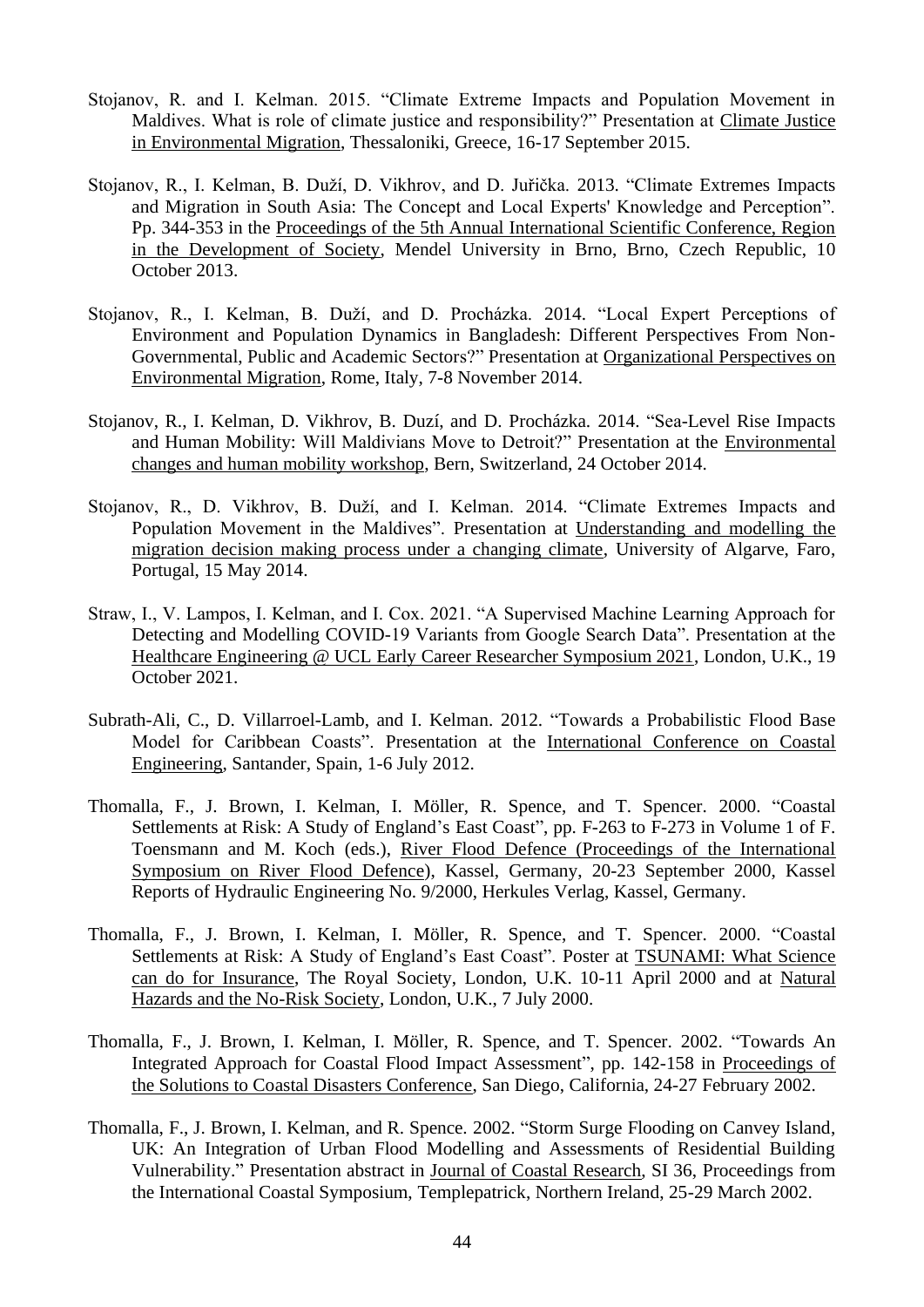- Tolton, B.T., I. Kelman, and J.R. Drummond. 1996. "Measurements of Atmospheric Carbon Monoxide with a Length Modulated Radiometer". Presentation at the 30th CMOS (Canadian Meteorological and Oceanographic Society) Congress, Toronto, Canada, 26-31 May 1996.
- Webersik, C. and I. Kelman. 2018. "A Changing Arctic: Governing Disaster Loss and Damage". Presentation at Climate Change Adaptation and Loss & Damage after Paris - Bridging Different Levels of Governance, Dragsholm Castle, Denmark, 13-15 May 2018.
- Webersik, C., J.K. Rød, I. Kelman, and H. Upadhyay. 2015. "'We like it here': Explaining the gap between local perceptions and science of climate change impacts". Presentation at NEEDS - The First Northern European Conference on Emergency and Disaster Studies, Copenhagen, Denmark, 9-11 December 2015.
- Wilhelmi, O. and I. Kelman. 2008. "Elements of a flood disaster: The role of vulnerability in disaster risk reduction". Presentation at the Third Symposium on Policy and Socio-Economic Research at the 88th American Meteorological Society Annual Meeting, New Orleans, Louisiana, 20-24 January 2008.
- Zangerl, K. and I. Kelman. 2015. "Climate change and child health a review of 'National Adaptation Programmes of Action (NAPAs)'". Poster at the 33rd Jahrestagung der Arbeitsgemeinschaft Tropenpädiatrie, Mainz, Germany, 6-8 February 2015.
- Zangerl, K. and I. Kelman. 2017. "Assessment of Child Health in National Adaptation Programmes of Action for Climate Change". Presentation at the World Congress Disaster and Emergency Medicine, Toronto, Ontario, 25-28 April 2017.
- Zuccaro, G., S. Petrazzuoli, R. Spence, and I. Kelman. 2005. "Resistance of Roofs to Tephra Fall: Full Scale Tests on Obsolete Technologies". Geophysical Research Abstracts, vol. 7, session NH9.04 "Multidisciplinary Approaches in Volcanic Hazard Forecasting and Risk Mitigation" at the European Geosciences Union's General Assembly, Vienna, Austria, 24-29 April 2005.
- Zuccaro, G., S. Petrazzuoli, R. Spence, I. Kelman, and E. Calogero. 2005. "Combining the Effects of Volcanic Hazards on Buildings: A Modelling Approach to Synthesising the Impact Under Different Eruption Scenarios". Geophysical Research Abstracts, vol. 7, session NH9.04 "Multidisciplinary Approaches in Volcanic Hazard Forecasting and Risk Mitigation" at the European Geosciences Union's General Assembly, Vienna, Austria, 24-29 April 2005.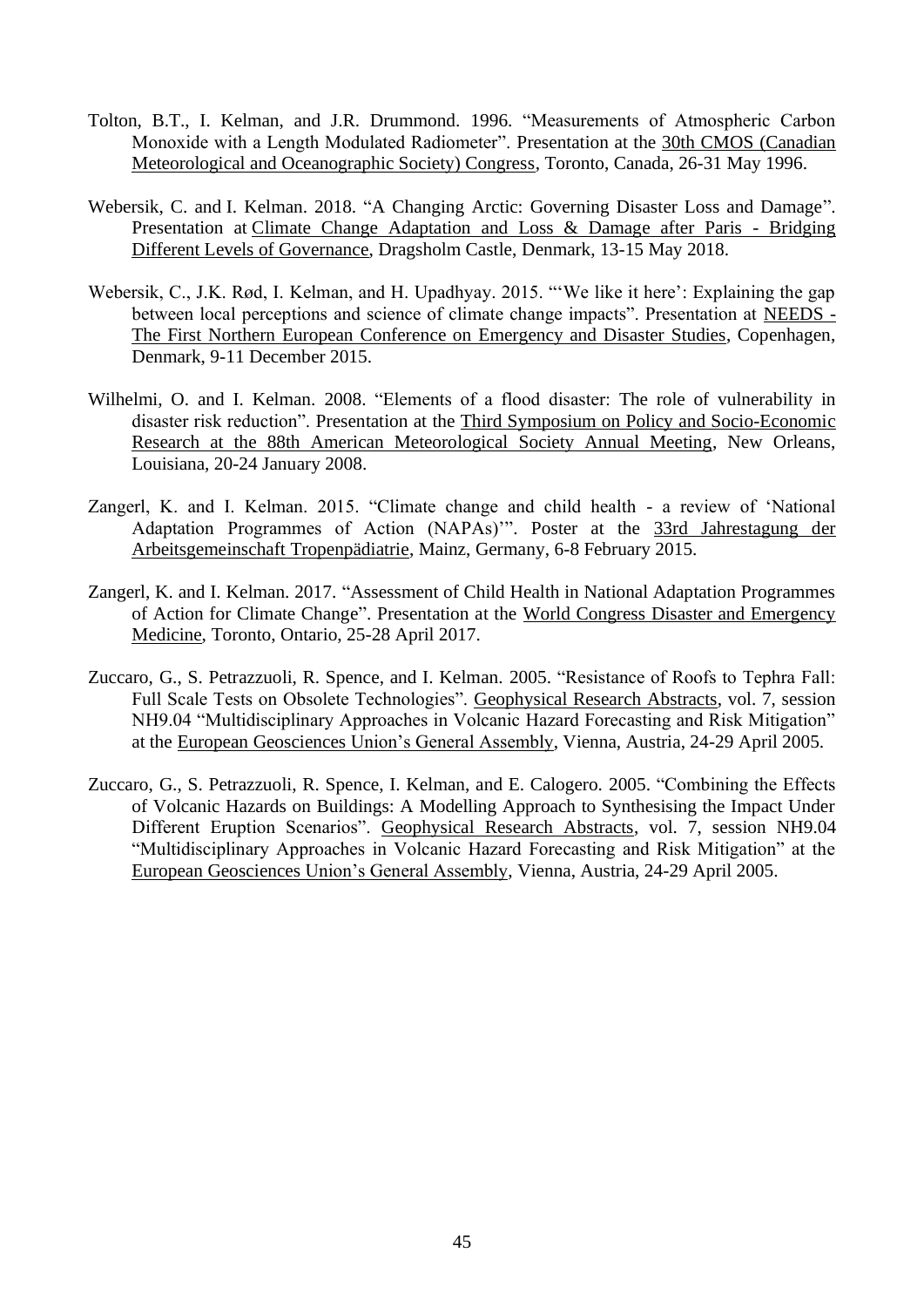# <span id="page-45-0"></span>**Dissertations**

- Kelman, I. 1996. Modifying and Testing a Length Modulated Radiometer Used for Measuring Atmospheric Carbon Monoxide and Methane. Bachelor of Applied Science dissertation, University of Toronto, Canada. Full text at<http://www.ilankelman.org/miscellany/kelmanbascthesis.pdf>
- Kelman, I. 1998. Role of Technology in Managing Vulnerability to Natural Disasters, With Case Studies of Volcanic Disasters on Non-Industrialized Islands. Master of Applied Science dissertation, University of Toronto, Canada. Full text at<http://www.ilankelman.org/masters.html>
- Kelman, I. 2002. Physical Flood Vulnerability of Residential Properties in Coastal, Eastern England. PhD dissertation, University of Cambridge, U.K. Full text at<http://www.ilankelman.org/phd.html>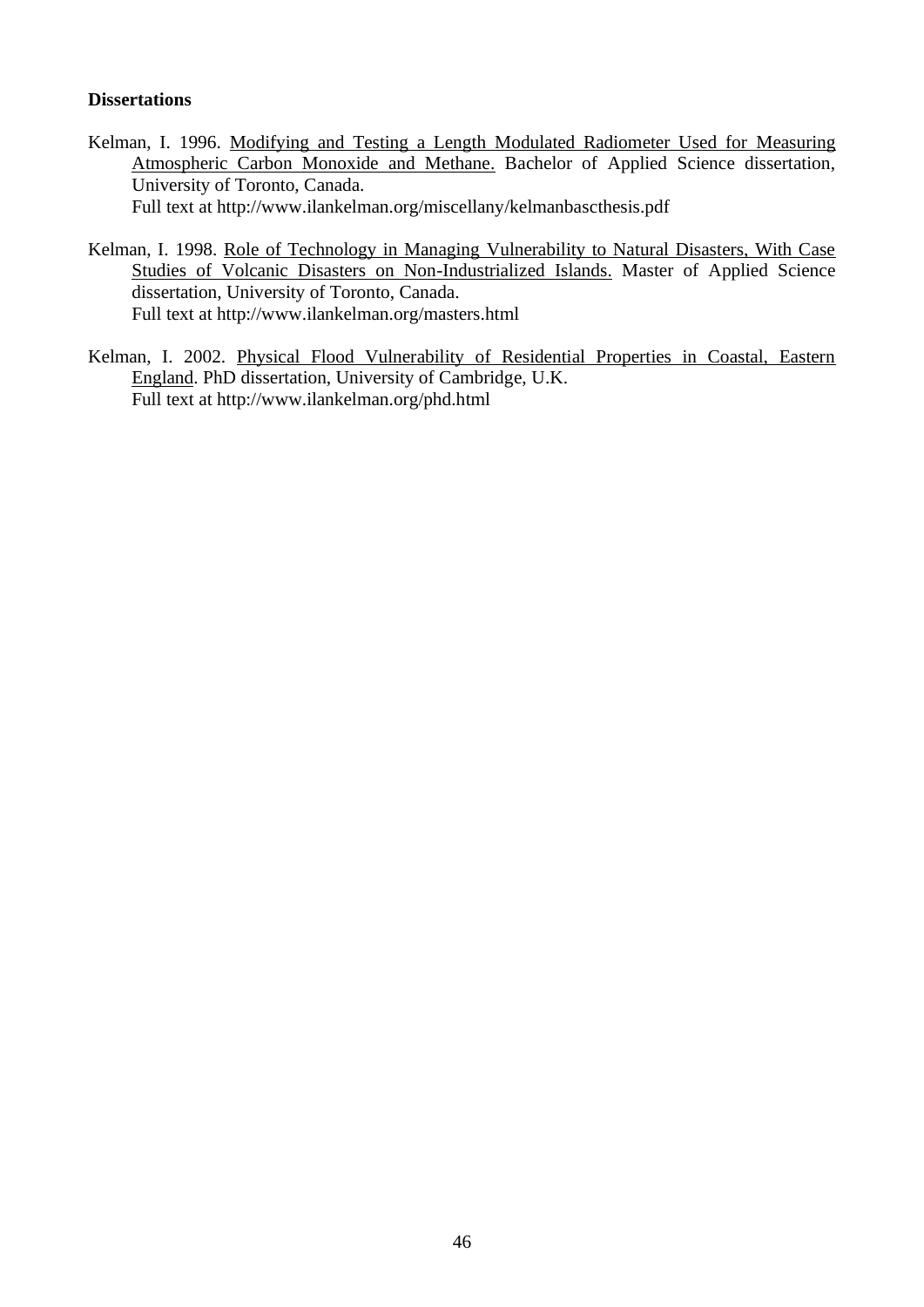### <span id="page-46-0"></span>**Published Reports**

- Becker, J., M. Coomer, G.S. Leonard, and I. Kelman. 2006. February 2004 Flooding Impacts: Tabulated Results of a Survey of Residents from the Manawatu-Wanganui Region. GNS Science Report 2006/14. GNS Science, Lower Hutt, New Zealand.
- CICERO and UNEP/GRID-Arendal. 2008. Many Strong Voices: Outline for an assessment project design. CICERO Report 2008:05. CICERO (Center for International Climate and Environmental Research, Oslo), Oslo, Norway.
- Cornell, S., A. Downing, D. Clark (Lead Authors) and A. Bickford, A. Blom, M. Carson, W. Goodwin, I. Kelman, J. Lefevre, A.L. Lovecraft, T. McGovern, C. Strambo, and A. Yurova. 2016. "Multiple Arctics: Resilience in a region of diversity and dynamism". Chapter 2, pp. 27-61 in Arctic Resilience Assessment Secretariat, Arctic Resilience Report 2016, Stockholm Environment Institute and the Stockholm Resilience Centre, Stockholm, Sweden.
- Etkin, D., M.T. Vázquez, and I. Kelman. 1998. "Natural Disasters and Human Activity". Written for the North American Commission on Environmental Cooperation (NACEC) under the North American Free Trade Agreement (NAFTA).
- Fearnley, C. and I. Kelman. 2021 (December). Enhancing Warnings. National Preparedness Commission, London, U.K.
- Kelman, I. (ed.). 2011. Tilpasning til ekstremvær under klimaendringer i norske kommune. CIENSrapport 4-2011. CIENS. Oslo, Norway.
- Kelman, I. 2016. "Critiques of Resilience". Box 1.2, pp. 16-18 in IFRC, World Disasters Report 2016. Resilience: Saving lives today, investing for tomorrow, IFRC (International Federation of Red Cross and Red Crescent Societies), Geneva, Switzerland.
- Kelman, I. 2016 (November). "Pacific Island Region". Pp. 32-35 in M.H. Glantz, A Stepping Stone Toward ENSO-Related DRR Lessons Learning: Lessons Learned Portal Project for ENRNs (El Niño Ready Nations). Executive Summary. Consortium for Capacity Building, University of Colorado, Boulder, Colorado, U.S.A.
- Kelman, I., J.S.P. Loe, E. Wilson, E.W. Rowe, N. Poussenkova, E. Nikitina, and D. Fjærtoft (eds.). 2016. "Policy Recommendations for Corporate Social Responsibility for Arctic Petroleum". Russian Analytical Digest, no. 181, 6 April 2016. Republished as Kelman, I., J.S.P. Loe, E. Wilson, E.W. Rowe, N. Poussenkova, E. Nikitina, and D. Fjærtoft, 2016, Корпоративная социальная ответственность (CSR) и арктическая нефтегазодобыча: опыт России и Норвегии, NUPI Report no. 5, 2016, Norwegian Institute of International Affairs, Oslo, Norway.
- Kelman, I. and M.W. Næss. 2013. Climate Change and Displacement for Indigenous Communities in Arctic Scandinavia. Brookings Institution, Washington, D.C.
- Kelman, I. with K. van Dam. 2008 (October). Vulnerability and Adaptation to Climate Change in the Arctic (VACCA): An analysis of the scoping study data. A report prepared for the Sustainable Development Working Group of the Arctic Council. CICERO (Center for International Climate and Environmental Research), Oslo, Norway.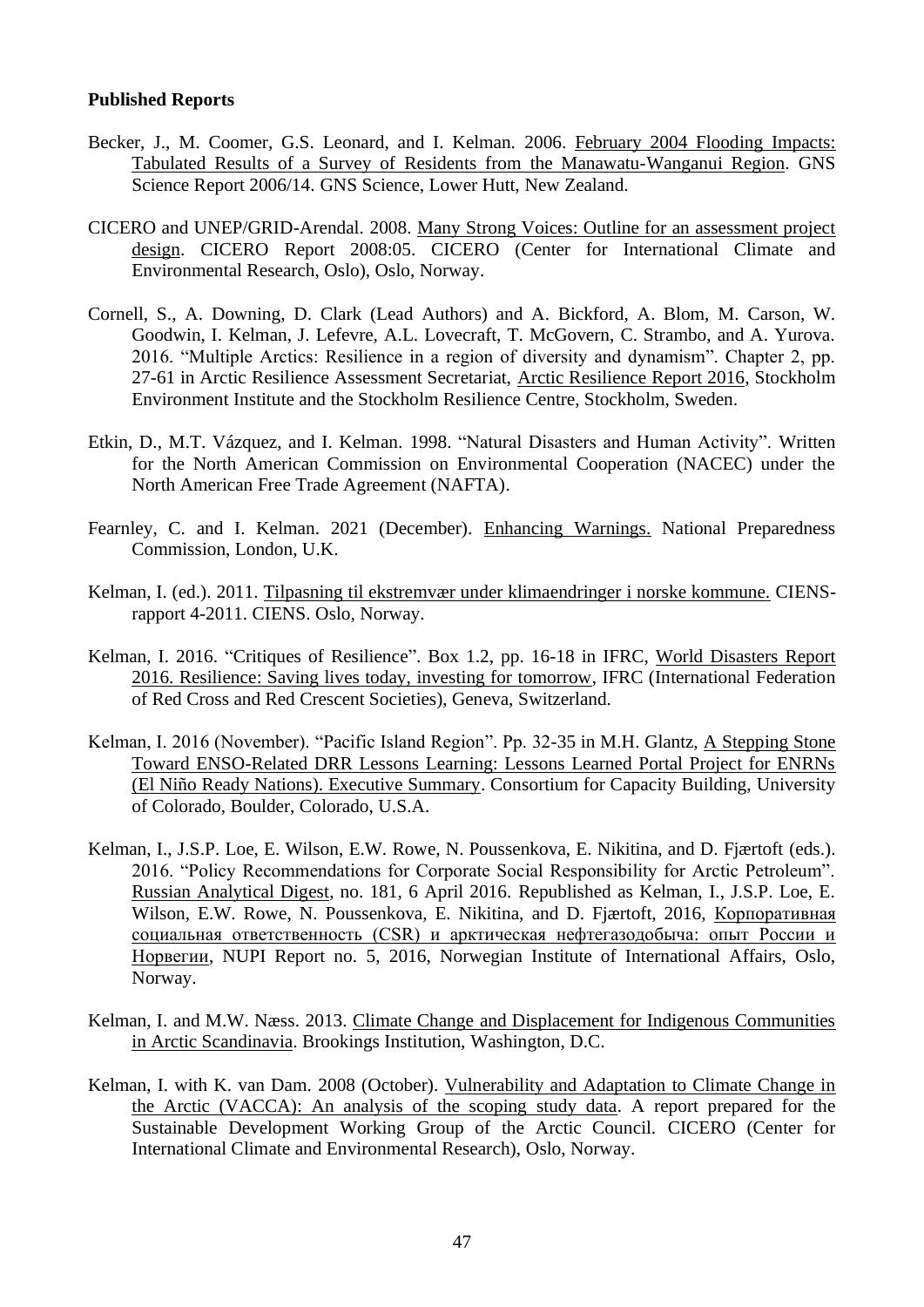- Leonard, G., I. Kelman, and D. Johnston. 2004. Residential Impacts, Perceptions and Preparedness Related to the Lower Hutt City February 2004 Flooding: Preliminary Results. IGNS Science Report 2004/38. IGNS (Institute of Geological and Nuclear Sciences), Lower Hutt, New Zealand.
- Loe, J.S.P. and I. Kelman. 2011. Vulnerability and Adaptation to Climate Change in the Arctic (VACCA): Implementing Recommendations. Econ Report no. R-2011-059, Pöyry, Oslo, Norway.
- Luthe, T., R. Lawrence, I. Kelman, Y. Evers, M. Curran, S.H. Tørnblad, R. Wyss, and E.L. Berlow. 2013. ArcAlpNet. Resilienz sozialer Netzwerke zu Klimwandel – Resilience of social networks to climate change. Ein arktisch-alpiner Vergleich der Gouvernanz touristisch geprägter Gemeinden. An arctic-alpine comparison of governance in tourism dependent communities. Report Nr. 0091213 of the ITF Forschungsberichte/ITF Working Papers, Chur, Switzerland.
- Njåstad, B., I. Kelman, and S. Rosenberg (eds.). 2009. Vulnerability and Adaptation to Climate Change in the Arctic. For the Sustainable Development Working Group of the Arctic Council. Kortrapport/Brief Report Series no 12, Norwegian Polar Institute, Tromsø, Norway.
- Overeem, I. and J.P.M. Syvitski (eds.) with contributing authors R.G. Brakenridge, J.W. Day Jr., L. Giosan, M.T. Hannon, P.R. Hill, W.G. Hood, I. Kelman, A.J. Kettner, H.H. Kremer, R. Nicholls, C. Paola, J.D. Restrepo, Y. Saito, A. de Sherbinin, C. Simenstad, C.J. Vörösmarty, J. Weichselgartner. 2009. Dynamics and Vulnerability of Delta Systems. Land-Ocean Interactions in the Coastal Zone (LOICZ) Reports & Studies No. 35. GKSS Research Center, Geesthacht, Germany.
- Sagramola, S., D. Alexander, and I. Kelman. 2015. Major Hazards and People with Disabilities: A toolkit for good practice. Council of Europe, Strasbourg, France.
- Shelterproject. 2002 (May). The Proportion of Aid Spent on the Shelter Sector: A Scoping Paper on the Availability of Data. Shelterproject, Cambridge, U.K.
- Shelterproject. 2003. Report on the Transitional Settlement Sector. Shelterproject, Cambridge, U.K.
- Shelterproject. 2005. Transitional Settlement: Displaced Populations. Oxfam, Oxford, U.K.
- Shreve C.M., M. Máñez Costa, and I. Kelman. 2014. Consideration of scale and scaling for vulnerability and adaptation studies in the water sector: Case studies in four geographies. Report 21, Climate Services Center, Hamburg, Germany.
- Thomassen, J., J. Linnell, A. Follestad, P.A. Aarrestad, C. Næss, B. Skar, K. Larsen, K. Harvold, and I. Kelman. 2009. Frøyas framtid formes nå: Rapport fra scenarioutviklingsseminar. NINA Rapport 482, Norwegian Institute for Nature Research, Trondheim, Norway.
- Thomassen, J., J. Linnell, B. Skar, T. Risan, A. Follestad, P.A. Aarrestad, G. Jerpåsen, K. Harvold, C. Næss, K. Larsen, I. Kelman, I.E. Bruteig, and K. Fageraas. 2011. Øyfolkets fortellinger: 2025 - scenarioer fra Smøla, Frøya og Vega. NINA Rapport 653, Norwegian Institute for Nature Research, Trondheim, Norway.
- UCL and GFDRR. 2016. Reviewing the Impact of Capacity Building in GFDRR. GFDRR (Global Facility for Disaster Reduction and Recovery), Washington, D.C., U.S.A.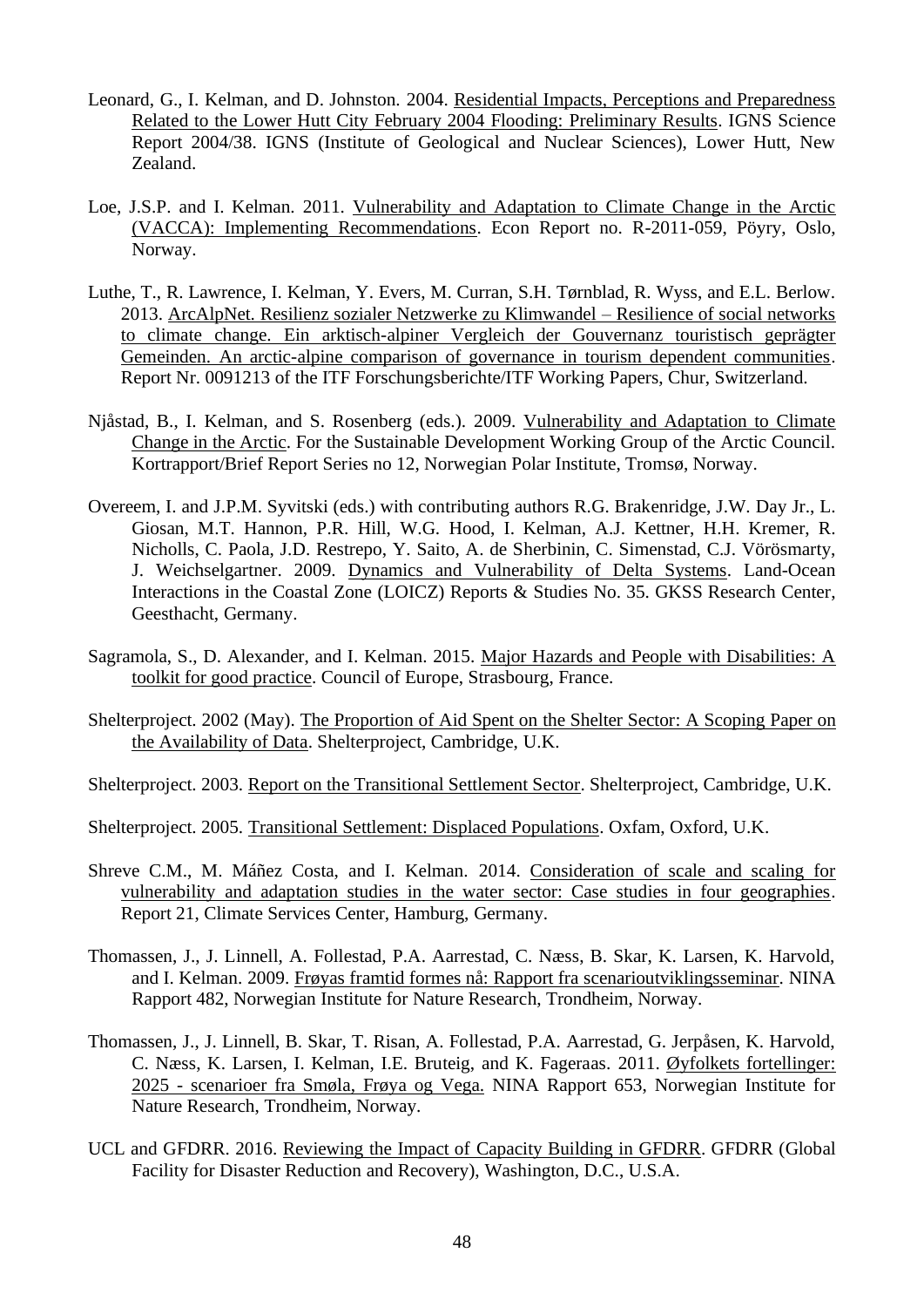- Walton, M., I. Kelman, D. Johnston, and G. Leonard. 2004. Economic impacts on New Zealand of climate change-related extreme events: Focus on freshwater floods. Report to the New Zealand Climate Change Office from the New Zealand Institute of Economic Research, Wellington, New Zealand.
- Wisner, B., M. Fordham, I. Kelman, B.R. Johnston, D. Simon, A. Lavell, H.G. Brauch, U. Oswald Spring, G. Wilches-Chaux, M. Moench, and D. Weiner. 2007. Climate Change and Human Security. Radix, April 2007,<http://www.disasterdiplomacy.org/cchswisneretal.pdf>
- Wisner, B., I. Kelman, T. Monk, J.K. Bothara, D. Alexander, A.M. Dixit, D. Benouar, O.D. Cardona, R.C. Kandel, and M. Petal. 2004. School Seismic Safety: Falling Between the Cracks? Radix, August 2004

<http://www.radixonline.org/resources/school-seismic-safety-august2004.doc>

- Wisner, B., G. Kent, J. Carmalt, B. Cook, JC Gaillard, A. Lavell, M. Oxley, T. Gibson, I. Kelman, D. van Niekerk, J. Lassa, Z. Delica Willison, M. Bhatt, O.-D. Cardona, D. Benouar, and L. Narvaez. 2011. Political Will for Disaster Reduction: What Incentives Build It, And Why Is It So Hard To Achieve? Radix, 31 January 2011, [http://www.radixonline.org/resources/](http://www.radixonline.org/resources/For%20GAR2011%20--%20Political%20Will%20for%20Disaster%20Reduction%20--%20Draft%207B%20--%2031%20Jan%202011.pdf) [For%20GAR2011%20--%20Political%20Will%20for%20Disaster%20Reduction%20--](http://www.radixonline.org/resources/For%20GAR2011%20--%20Political%20Will%20for%20Disaster%20Reduction%20--%20Draft%207B%20--%2031%20Jan%202011.pdf) [%20Draft%207B%20--%2031%20Jan%202011.pdf](http://www.radixonline.org/resources/For%20GAR2011%20--%20Political%20Will%20for%20Disaster%20Reduction%20--%20Draft%207B%20--%2031%20Jan%202011.pdf)
- Yore, R., I. Kelman, and M. Tofa. 2018. Child-Centred Research-into-Action Brief: Communitybased disaster risk management. Global Alliance for Disaster Risk Reduction in the Education Sector (GADRRRES), Planet Earth. A separate Summary document is also published.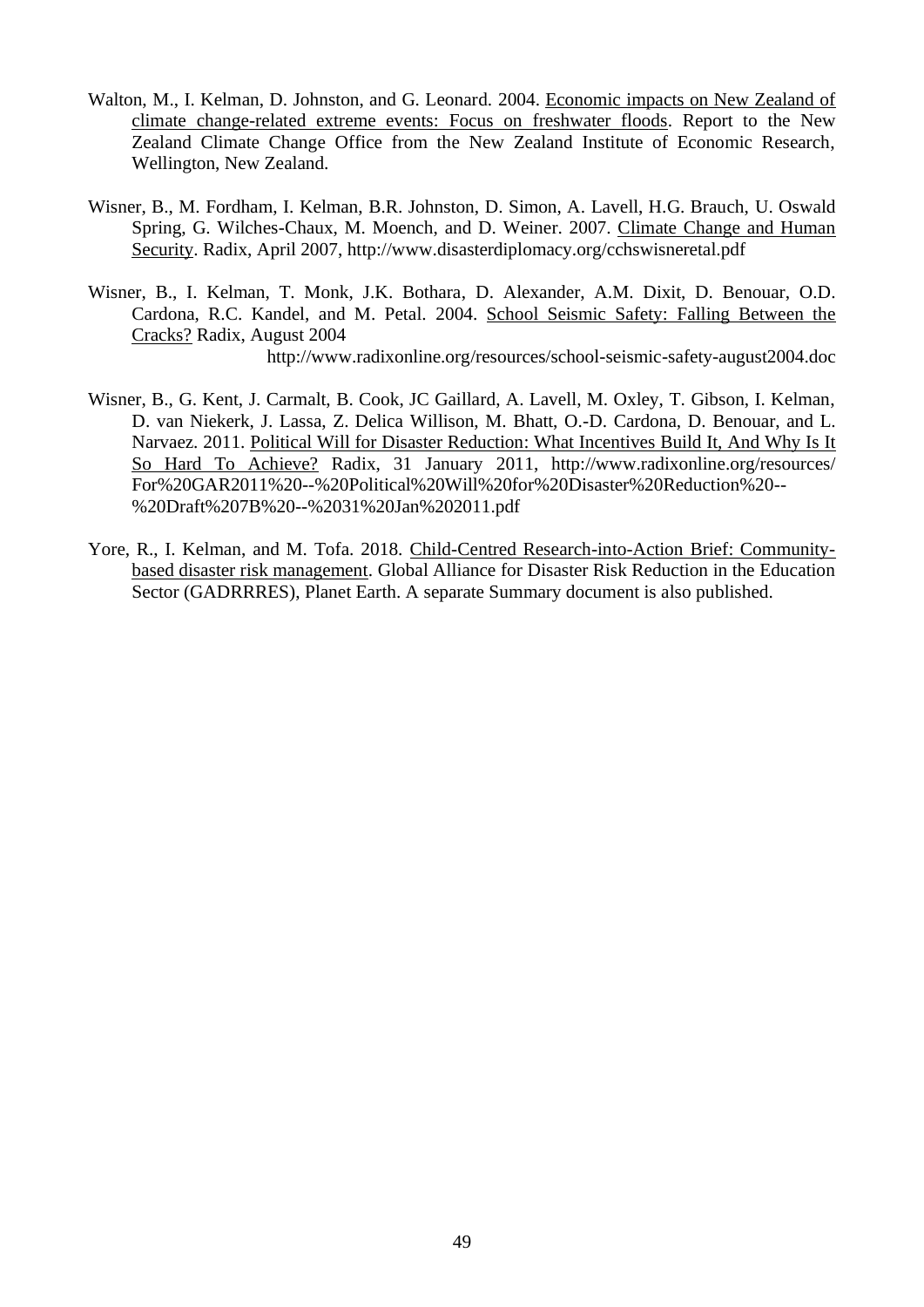#### <span id="page-49-0"></span>**Reviews**

- Karlsson, M. and I. Kelman. 2012. "Review of Jack Carlsen & Richard Butler (eds). (2011) Island Tourism: Sustainable Perspectives, Wallingford, Oxfordshire, CABI and Andrew Jones & Michael Phillips (2011) Disappearing Destinations: Climate Change and Future Challenges for Coastal Tourism, Wallingford, Oxfordshire, CABI". Island Studies Journal, vol. 7, no. 1, pp. 159-162.
- Kelman, I. 2005. "Floods Should Not Mean Disasters". Building Research and Information, vol. 33, no. 3, pp. 287-292.
- Kelman, I. 2006. "Review of Marshall Frech's The Water's Edge". Weather and Society Watch, vol. 1, no. 2, p. 9.
- Kelman, I. 2007. "Architects and Architecture Serving Society". Building Research and Information, vol. 35, no. 5, pp. 588-594.
- Kelman, I. 2008. "Controlling Arms and Terror in the Asia Pacific: After Bali and Baghdad. Edited by Marika Vicziany". Pacific Affairs, vol. 80, no. 3, pp. 498-499.
- Kelman, I. 2008. "The Disaster Gypsies: Humanitarian Workers in the World's Deadliest Conflicts. By John Norris". Journal of Contingencies and Crisis Management, vol. 16, no. 4, pp. 221- 222.
- Kelman, I. 2009. "A Billion Lives: An Eyewitness Report from the Frontlines of Humanity. By Jan Egeland". Disasters, vol. 33, no. 4, pp. 822-824.
- Kelman, I. 2009. "Review of The Fire Dogs of Climate Change: An Inspirational Call to Action by Sally Andrew, Findhorn Press, 2009, http://sallyandrew.findhornpress.com". Emergencies Bulletin, no. 2-3 (May-December), pp. 23-24 (English) and p. 12 (Greek summary). A similar version published as: Kelman, I. 2010. "Review of 'The Fire Dogs of Climate Change: An Inspirational Call to Action'". Weather and Society Watch, vol. 4, no. 2, pp. 8-9.
- Kelman, I. 2010. "A Book Review: Volcano & Geothermal Tourism: Sustainable Geo-Resources of Leisure And Recreation". e-Review of Tourism Research, vol. 8, no. 4, pp. 22-25.
- Kelman, I. 2010. "Book Review: Stormy Weather: The Challenge of Climate Change and Displacement, by David Corlett". Pacific Affairs, vol. 83, no. 2, pp. 427-428.
- Kelman, I. 2010. "Review of Orrin H. Pilkey & Rob Young (2009) The Rising Sea". Island Studies Journal, vol. 5, no. 1, pp. 117-119.
- Kelman, I. 2010. "Review of Jon Barnett & John Campbell (2010) Climate Change and Small Island States: Power, Knowledge and the South Pacific". Island Studies Journal, vol. 5, no. 2, pp. 261-263.
- Kelman, I. 2010. "The Unthinkable: Who Survives When Disaster Strikes And Why. By Amanda Ripley". Natural Hazards Review, vol. 11, no. 3, p. 125.
- Kelman, I. 2011. "Bokanmeldelse: Viktig tema, men begrenset analyse". Klima, vol. 2011, no. 4, p. 38.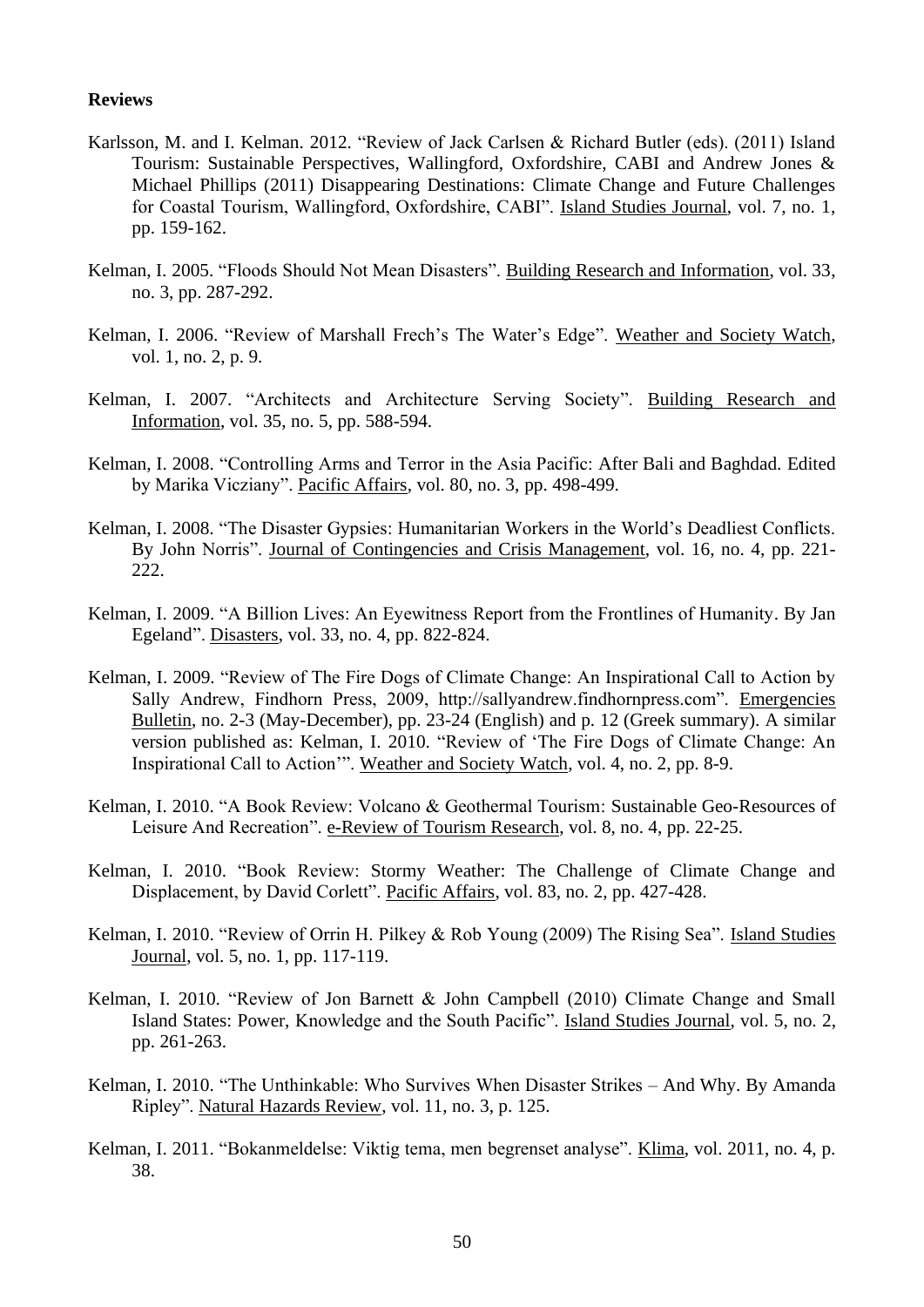- Kelman, I. 2011. "Book Review: Peter Rudiak-Gould (2009) Surviving Paradise: One Year on a Disappearing Island, New York, Union Square Press". Island Studies Journal, vol. 6, no 2, pp. 263-265.
- Kelman, I. 2011. "Book Review: The Crisis Caravan: What's Wrong with Humanitarian Aid? 2010, Linda Polman. New York: Henry Holt and Company". International Journal of Mass Emergencies and Disasters, vol. 29, no. 1, pp. 83-86.
- Kelman, I. 2011. "Book Review: The Politics of Protection: The Limits of Humanitarian Action, 2011, Elizabeth G. Ferris, Washington DC: Brookings Institute". International Journal of Mass Emergencies and Disasters, vol. 29, no. 2, pp. 171-173.
- Kelman, I. 2011. "Ecological design: lessons from history and today (Review of Ignorance and Surprise. Science, Society, and Ecological Design)". Building Research & Information, vol. 39, no. 3, pp. 320-322.
- Kelman, I. 2011. "Journal Review: Reducing Disaster Risks Progress and Challenges in the Caribbean Region, 2011, Special issue of Environmental Hazards: Human and Policy Dimensions, vol. 10, no. 1, pp. 3-98". International Journal of Mass Emergencies and Disasters, vol. 29, no. 3, pp. 247-249.
- Kelman, I. 2011. "Review of There Once was an Island: Te Henua e Nnoho, (2010) Movie directed by Briar March, On The Level Productions, New Zealand, 1 hour 20 minutes, www.thereoncewasanisland.com". Island Studies Journal, vol. 6, no. 1, pp. 108-110.
- Kelman, I. 2012. "Filmanmeldelse Unøyaktig om klima og flyktninger". Klima, vol. 2012, no. 1, p. 38.
- Kelman, I. 2012. "Bokanmeldelse: Globalt varsel for de neste 40 år / A Global Forecast for the Next Forty Years". Klima, vol. 2012, no. 5, p. 34.
- Kelman, I. 2012. "Review: Extreme heritage management: The practices and policies of densely populated islands". Journal of Heritage Tourism, vol. 7, no. 3, pp. 279-280.
- Kelman, I. 2012. "Review of 'Dual Disasters: Humanitarian Aid After the 2004 Tsunami' by Jennifer Hyndman, Kumarian Press, Sterling, Virginia". Disaster Prevention and Management, vol. 21, no. 5, pp. 640-642.
- Kelman, I. 2012. "Review of Mark Schuller and Pablo Morales (Eds.) (2012) Tectonic Shifts: Haiti Since the Earthquake, Sterling VA, Kumarian Press, 271pp. ISBN: 978-1-56549-512-8. US\$75 hbk, US\$24.95 pbk, US\$20.99 e-book". Island Studies Journal, vol 7, no. 2, pp. 273- 275.
- Kelman, I. 2012. "Review of 'Measuring Vulnerability in Developing Countries: New Analytical Approaches', 2012, by Wim Naudé, Amelia U. Santos-Paulino, and Mark McGillivray, London: Routledge". International Journal of Mass Emergencies and Disasters, vol. 30, no. 2, pp. 245-247.
- Kelman, I. 2013. "Bokanmeldelse: Grunnleggende om øyer". Klima, vol. 2013, no. 4, p. 38.
- Kelman, I. 2013. "Review of 'Disasters Without Borders' by John Hannigan, Polity Press, Cambridge". Disaster Prevention and Management, vol. 22, no. 2, pp. 182-184.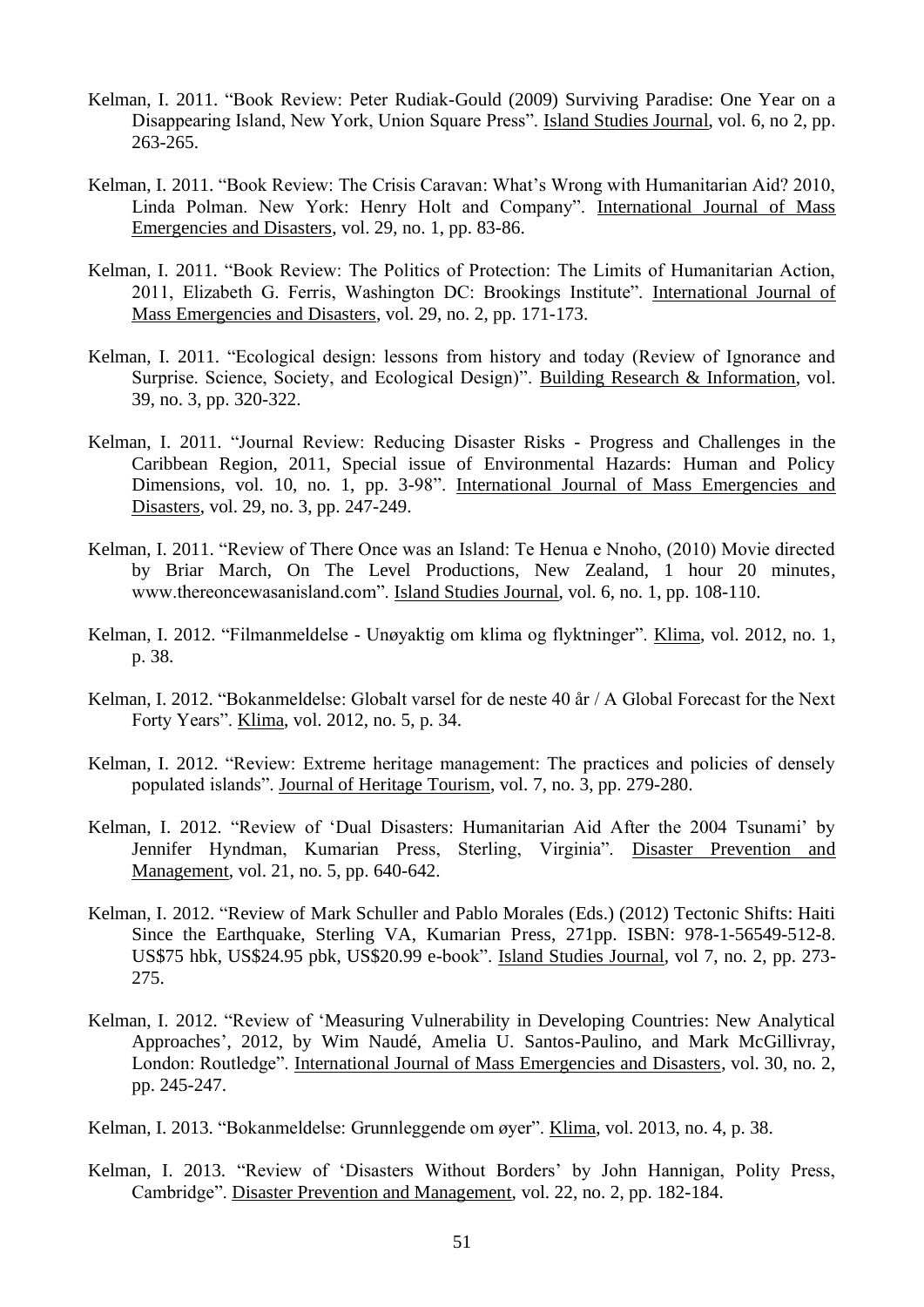- Kelman, I. 2013. "Review of Lawrence R. Walker and Peter Bellingham (2011). Island environments in a changing world. Cambridge: Cambridge University Press, 324pp. ISBN: 978-0-521-73247-5. £31.99stg". Island Studies Journal, vol. 8, no. 1, pp. 205-206.
- Kelman, I. 2013. "Review of Michael B. Gerrard and Gregory E. Wannier (eds). (2013). Threatened island nations: Legal implications of rising seas and a changing climate. Cambridge, UK: Cambridge University Press, 639pp. ISBN: 978-1-107-02576-9. US\$140". Island Studies Journal, vol. 8, no. 2, pp. 321-323.
- Kelman, I. 2013. "Review of 'Negotiating Disasters: Politics, Representation, Meanings' edited by Ute Luig, Peter Lang, Frankfurt". Disaster Prevention and Management, vol. 22, no. 4, pp. 378-380.
- Kelman, I. 2014. "Review of Lilian Yamamoto & Miguel Esteban (2014). Atoll island states and international law: Climate change displacement and sovereignty. New York: Springer. 307pp. ISBN: 978-3-642-38185-0. £72.". Island Studies Journal, vol. 9, no. 2, pp. 385-386.
- Kelman, I. 2014. "Review of Peter Rudiak-Gould (2013). Climate change and tradition in a small island state: The rising tide. Abingdon: Routledge. 226pp. ISBN: 978-0-415-83249-6. £80.00". Island Studies Journal, vol. 9, no. 1, pp. 167-169.
- Kelman, I. 2015. "Book review: Greening in the Red Zone: Disaster, Resilience and Community Greening. Edited by Keith G. Tidball and Marianne E. Krasny". Disaster Prevention and Management, vol. 24, no. 2, pp. 284-286.
- Kelman, I. 2015. "Book Review: Mega-Crises: Understanding the Prospects, Nature, Characteristics and the Effects of Cataclysmic Events". International Journal of Mass Emergencies and Disasters, vol. 33, no. 1, pp. 148-150.
- Kelman, I. 2015. "Review of Scott Leckie (Ed.) (2014). Land solutions for climate displacement. Abingdon: Routledge. 382pp. ISBN: 978-0-415-70373-4. US\$168.00." Island Studies Journal, vol. 10, no. 2, pp. 265-266.
- Kelman, I. 2019. "Island Genres, Genre Islands: conceptualisation and representation in popular fiction, by Ralph Crane and Lisa Fletcher, London and New York, Rowman and Littlefield, 2017, 224 pp., \$126.00 (hardback), ISBN 978-1-78348-205-4, \$32.95 (ebook), ISBN 978-1- 78348-207-8". Social & Cultural Geography, vol. 20, no. 1, pp. 133-134.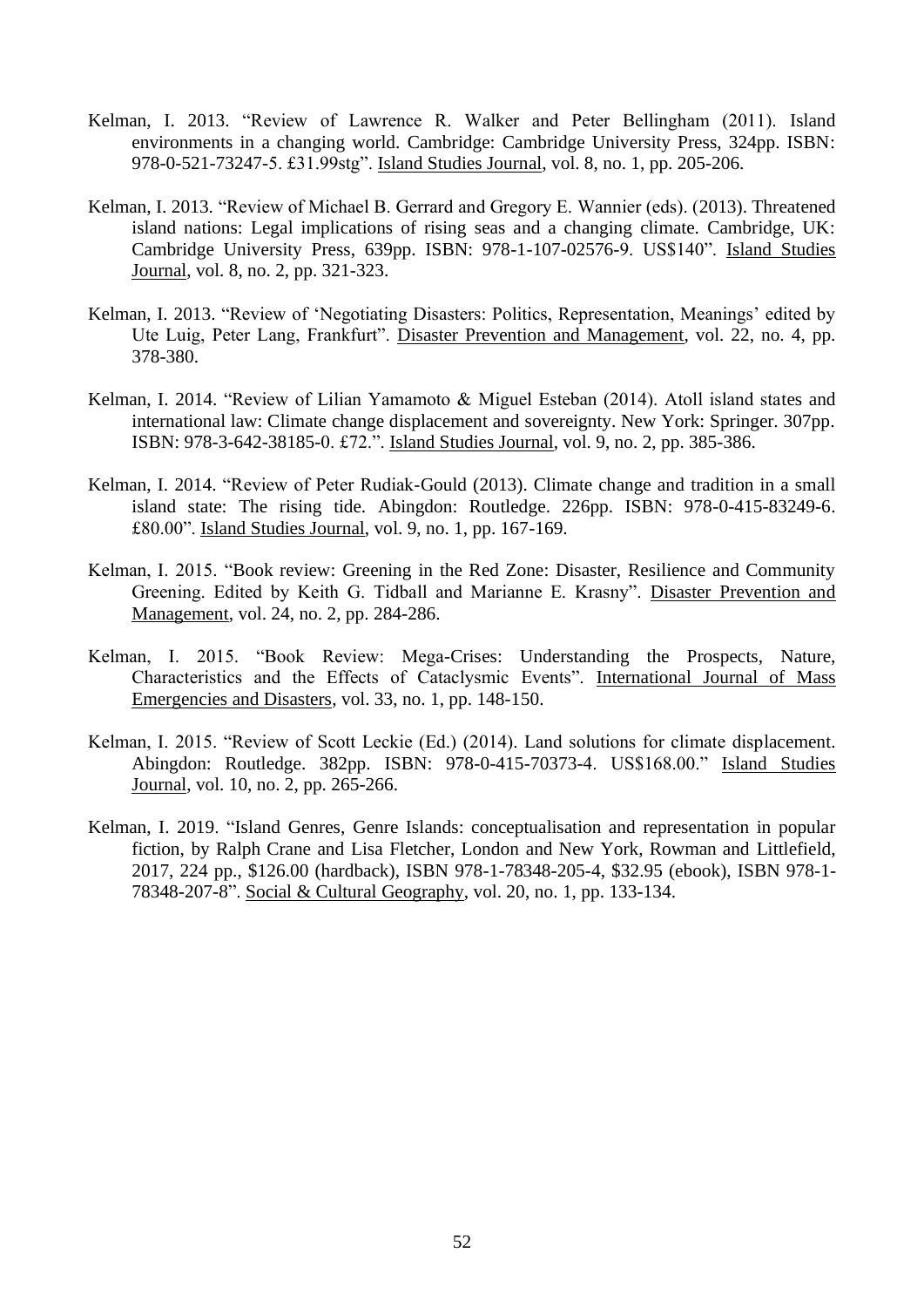### <span id="page-52-0"></span>**Other Articles (A Selection)**

For a full listing by theme, see<http://www.ilankelman.org/publications.html>

- Abrahams, S. and I. Kelman. 2005. "Island Heritage, Vulnerability, and Resilience", p. 240 in Know Risk, Tudor Rose and the United Nations Secretariat for the International Strategy for Disaster Reduction.
- Architectes sans Frontières Cambridge. 2003. "Architectes sans Frontières Cambridge". Scroope, no. 15, pp. 77-80.
- Babister, E. and I. Kelman. 2002. "The Emergency Shelter Process with Application to Case Studies in Macedonia and Afghanistan". Journal of Humanitarian Assistance, January 2002, <http://sites.tufts.edu/jha/files/2011/04/a092.pdf>
- Budowski, G., I. Kelman, and V. Prescott. 2002. "The Spratly Islands: an opportunity for environmental diplomacy?" Wise Coastal Practices for Sustainable Human Development Forum, 6 June 2002. http://www.csiwisepractices.org/?read=426
- Gaillard, JC, K. Sudmeier-Rieux, I. Kelman, and B. McAdoo. 2011. "Cross-Cultural Interactions". Pp. 91-94 in K.B. Penuel and M. Statler (eds.), Encyclopedia of Disaster Relief, Sage Publications, London, U.K.
- Haynes, K., I. Kelman, and T. Mitchell. 2005. "Early Participatory Intervention for Catastrophe to Reduce Island Vulnerability (EPIC)". International Journal of Island Affairs, vol. 14, no. 2, pp. 56-59.
- James, A., I. Kelman, T. Tebano, and M. Skinner. 2004. "Principles for Island Development: Ownership, Identity and Honesty". Small Islands Voice Global Forum, 17 February 2004. http://www.sivglobal.org/?read=53
- Kaly, U., I. Kelman, R. Howorth, and C. Pratt. 2004. "The Intrigue of Vulnerability and the Psychology of Resilience". Wise Coastal Practices for Sustainable Human Development Forum, 29 January 2004. http://www.csiwisepractices.org/?read=486
- Karlsson, M. and I. Kelman. 2010. "Island Challenges: Participatory Processes for Dealing with Climate Change". LinQ, vol. 37, pp. 104-116.
- Kelman, I. 2002. "The Autumn 2000 Floods in England". CFS Press, December 2002. http://www.cfspress.com/Kelman-UK-Floods.pdf
- Kelman, I. 2003. "Ants, Lemmings, Ostriches, or Sheep?" Fragilecologies, 19 December 2003. http://www.fragilecologies.com/dec19\_03.html
- Kelman, I. 2003. "Defining Risk". FloodRiskNet Newsletter, issue 2, Winter 2003, pp. 6-8.
- Kelman, I. 2003. "The Intrigue of Islands What are They?" Views (U.K. National Trust), issue 38, Summer, pp. 70-72.
- Kelman, I. 2003. "U.K. Drownings". CFS Press, January 2003, http://www.cfspress.com/KelmanUKDrownings.pdf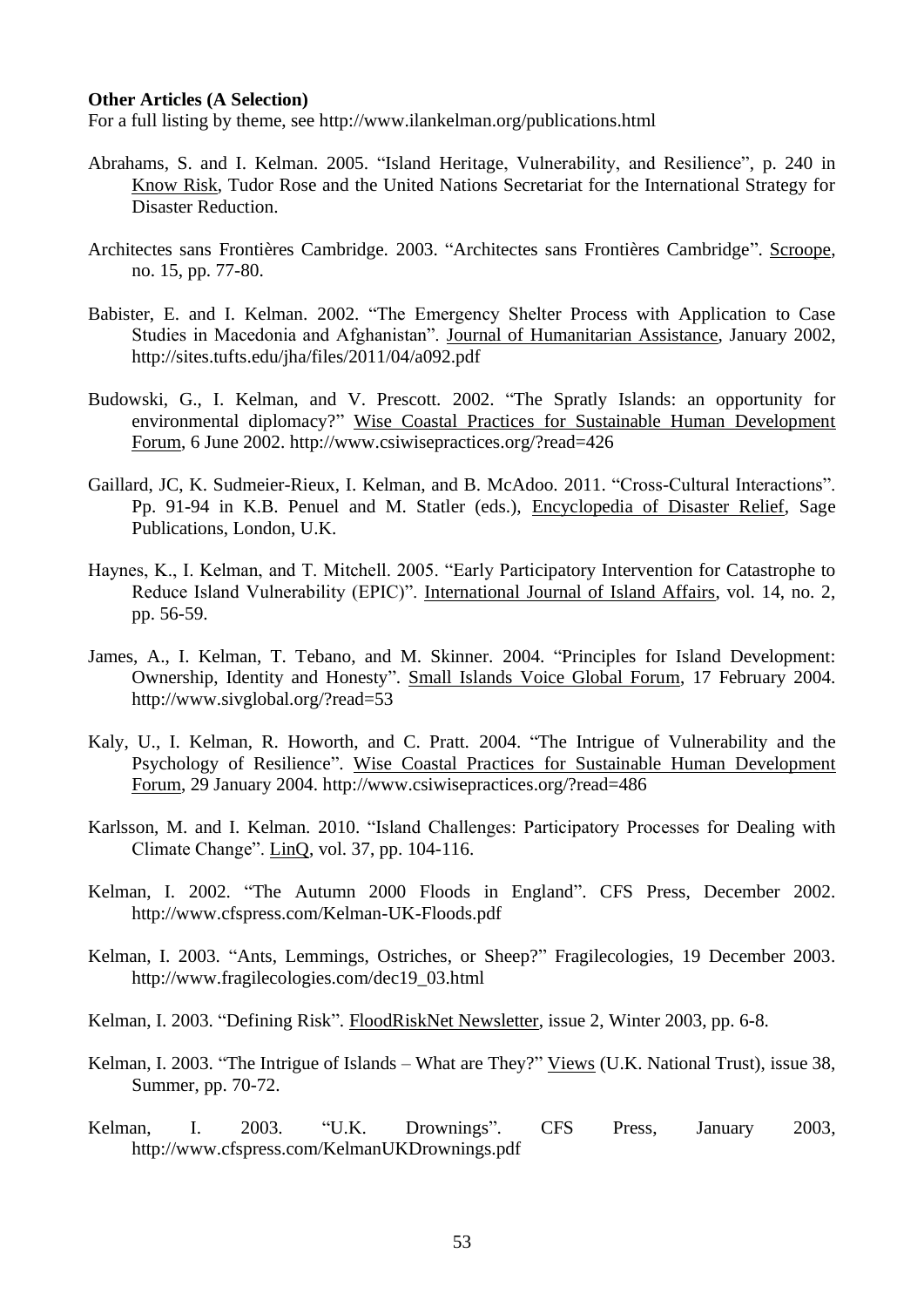- Kelman, I. 2004. "American in Canberra". Scoop, 12 July 2004, 1:20 pm, http://www.scoop.co.nz/stories/HL0407/S00081.htm
- Kelman, I. 2004. "Hyperbaric hyperbole or blinkered bosses?" Public Safety Diver Monthly, Issue 9 (August), pp. 26-27.
- Kelman, I. 2004. "Island Affairs". -Network Newsletter and ENSO Signal, vol. 19, no. 1, 1 January to 31 March 2004, p. 4. -Fragilecologies, 4 February 2004, http://www.fragilecologies.com/feb04\_04.html
- Kelman, I. 2004. "Linked Cultures: Breaking Out of the 'Disaster Management Rut'". UN Chronicle, vol. XLI, no. 3, pp. 42-43,48.
- Kelman, I. 2004. "One Earthquake Won't Seal a U.S.-Iran Bond". Newsday, 11 January 2004.
- Kelman, I. 2005. "Some Outlying Effects of Cyclone Zoe", p. 237 in Know Risk, Tudor Rose and the United Nations Secretariat for the International Strategy for Disaster Reduction.
- Kelman, I. 2005. "Thinking Ahead of Disaster". Tropical Coasts, vol. 12, no. 1 (July), pp. 4-9.
- Kelman, I. 2006. "Interdisciplinary Cities on Volcanoes". Disaster and Social Crisis Research Network Electronic Newsletter, no. 25 (January-March), pp. 11-12.
- Kelman, I. 2006. "Disaster Diplomacy: Hope Despite Evidence?" World Watch Institute Guest Essay, http://www.worldwatch.org/node/4733
- Kelman, I. 2007. "Climate Change and Islands: Are Scientists Serving Society?" UCAR Staff Notes Monthly, vol. 42, no. 2, pp. 4-5.
- Kelman, I. 2007. "Operational Ethics for Disaster Research". Philosophy of Risk Newsletter, vol. 8, no. 3, December.
- Kelman, I. 2007. "Public Policy From Disaster Anthropologists". Anthropology News, vol. 48, no. 9, p. 27.
- Kelman, I. 2007. "Scientific Outreach for Scientific Advocacy". Weather and Society Watch, vol. 2, no. 1, pp. 5-6.
- Kelman, I. 2008. "Disaster Diplomacy: Diplomats should not rely on disasters". Imprint, vol. 47, 12 April 2008, pp. 8-9.
- Kelman, I. 2008. "Guest Editorial: Lessons Relearned from Katrina?" American Journal of Disaster Medicine, vol. 3, no. 2, pp. 61-62.
- Kelman, I. 2008. "Island Evacuation". Forced Migration Review, issue 31 (October 2008), pp. 20- 21.
- Kelman, I. 2009. "Deltas at Risk". INPRINT: Land-Ocean Interactions in the Coastal Zone, issue 2009-1, pp. 17-19.
- Kelman, I. 2009. "No ecosystem is an island". IUCN Opinion Columns, 18 June 2009, http://www.iucn.org/knowledge/news/opinion/?3347/No-ecosystem-is-an-island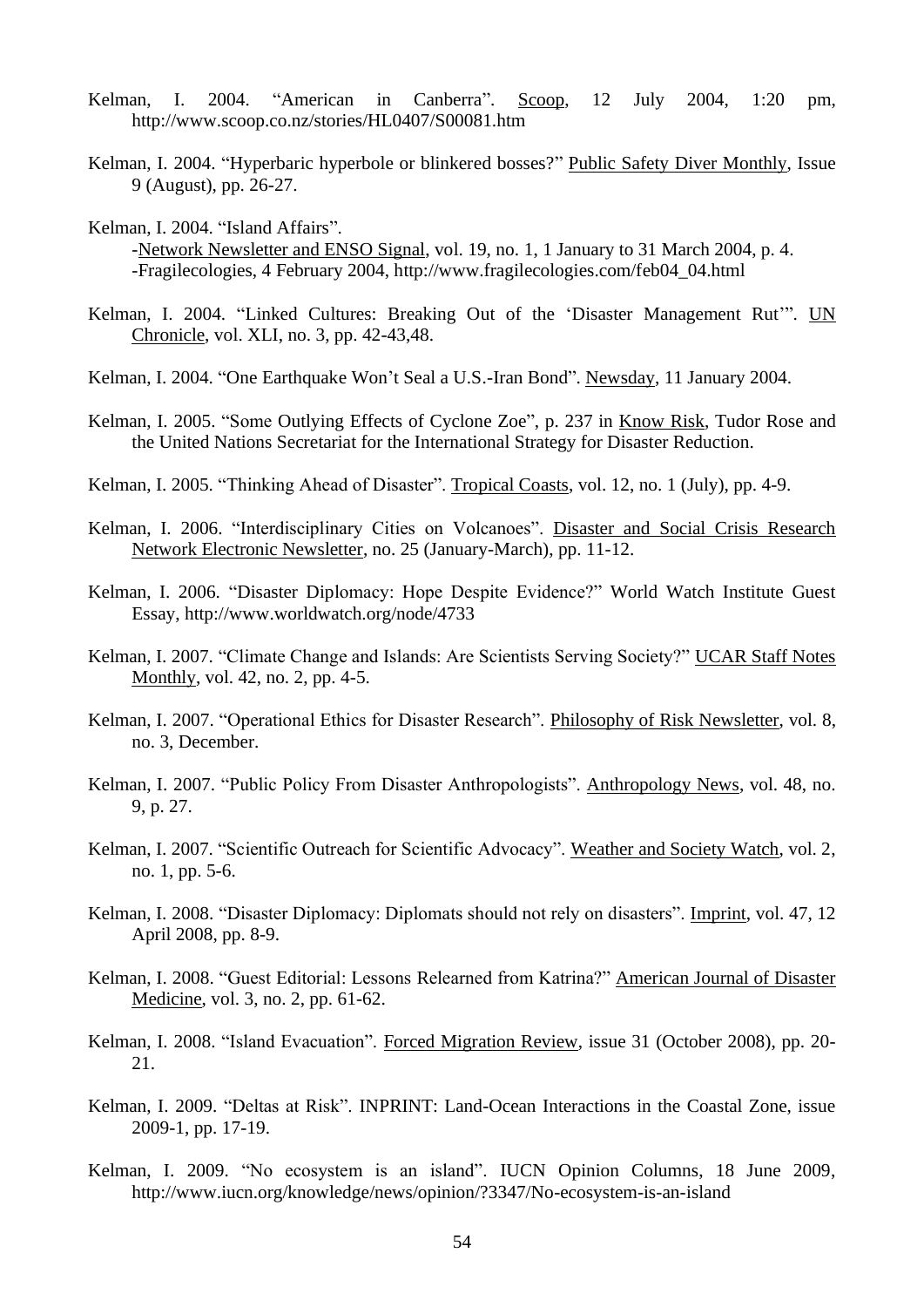- Kelman, I. 2009. "Overcoming Island Vulnerability". Emergencies Bulletin, no. 1 (January-April), pp. 14-17.
- Kelman, I. 2010. "Klimakatastrofer og diplomati" / "Climate-Related Disaster Diplomacy" (translated by Jorunn Gran). Klima, vol. 2010, no. 5, p. 21.
- Kelman, I. 2011. "Aid as Outreach: Disaster Relief and Public Diplomacy". World Politics Review, 26 July 2011.
- Kelman, I. 2011. "From Blind Copying (bcc) to Basics (abc) in Science". Fragilecologies, 8 February 2011. http://www.fragilecologies.com/blog/?p=1972
- Kelman, I. 2011. "Schools". Pp. 630-633 in K.B. Penuel and M. Statler (eds.), Encyclopedia of Disaster Relief, Sage Publications, London, U.K.
- Kelman, I. 2011. "Sustainable Livelihoods on SIDS". Zwazo: Seychelles conservation magazine, no. 23, p. 29.
- Kelman, I. 2012. "Floods should not mean disasters". Geography Directions, <http://blog.geographydirections.com/2012/01/27/floods-should-not-mean-disasters>
- Kelman, I. 2012. "Vulkanutbrudd, jordskjelv og klimaendringer". Klima, vol. 2012, no. 1, p. 39.
- Kelman, I. 2014. Invited comment on P. Rudiak-Gould "Climate Change and Accusation: Global Warming and Local Blame in a Small Island State", Current Anthropology, Vol. 55, No. 4 (August 2014), pp. 365-386". Current Anthropology, vol. 55, no. 4, pp. 379-380.
- Kelman, I. 2014. "Disaster mitigation is cost-effective". Background note for the World Development Report. World Bank, Washington, D.C., U.S.A.
- Kelman, I. 2014 (November 4). "Does Disaster Diplomacy Improve Inter-State Relations?" Einternational relations, [http://www.e-ir.info/2014/11/04/does-disaster-diplomacy-improve-inter](http://www.e-ir.info/2014/11/04/does-disaster-diplomacy-improve-inter-state-relations)[state-relations](http://www.e-ir.info/2014/11/04/does-disaster-diplomacy-improve-inter-state-relations)
- Kelman, I. 2015 (March). "A Diplomat's Guide to Disaster Diplomacy". Border Crossing, vol. 1, no. 2, pp. 16-18,<http://issuu.com/diploflying/docs/bordercrossingdisasterdiplomacy>
- Kelman, I. 2015 (February 5). "Climate change squabbles are inevitable in science and life". RTCC and Climate Change News, [http://www.climatechangenews.com/2015/02/05/climate](http://www.climatechangenews.com/2015/02/05/climate-change-squabbles-are-inevitable-in-science-and-life)[change-squabbles-are-inevitable-in-science-and-life](http://www.climatechangenews.com/2015/02/05/climate-change-squabbles-are-inevitable-in-science-and-life)
- Kelman, I. 2015 (April 29). "How earthquake safety measures could have saved thousands of lives in Nepal". The Conversation, [https://theconversation.com/how-earthquake-safety-measures](https://theconversation.com/how-earthquake-safety-measures-could-have-saved-thousands-of-lives-in-nepal-40907)[could-have-saved-thousands-of-lives-in-nepal-40907](https://theconversation.com/how-earthquake-safety-measures-could-have-saved-thousands-of-lives-in-nepal-40907)
- Kelman, I. 2015 (June 23). "Tackling climate change improves health and saves money". UCL Lancet Commission blogs, [http://blogs.ucl.ac.uk/lancet-commission/2015/06/23/tackling](http://blogs.ucl.ac.uk/lancet-commission/2015/06/23/tackling-climate-change-improves-health-and-saves-money)[climate-change-improves-health-and-saves-money](http://blogs.ucl.ac.uk/lancet-commission/2015/06/23/tackling-climate-change-improves-health-and-saves-money)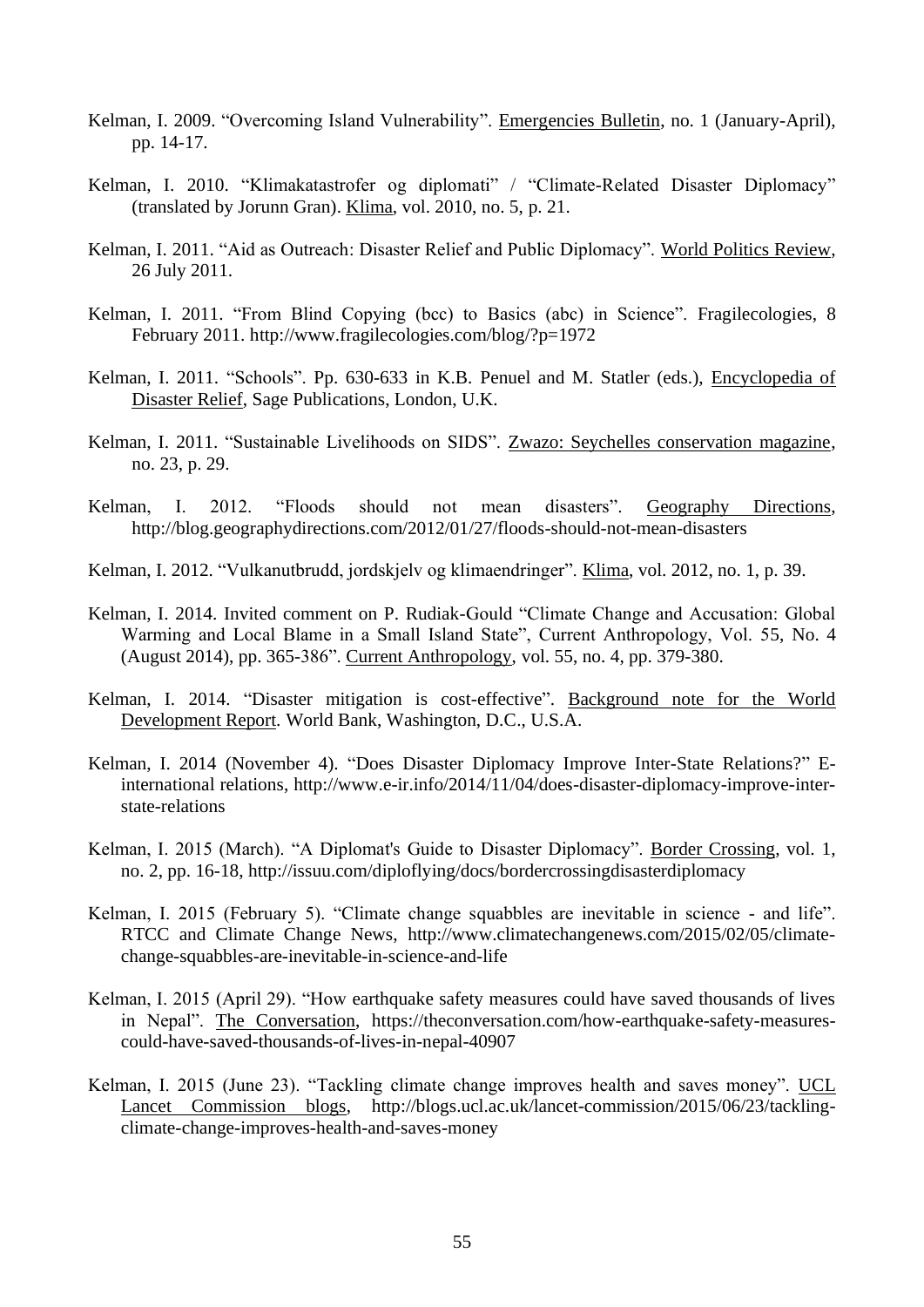- Kelman, I. 2016. "Practicalities of political agency". Letter to the Editor in Science, vol. 351, no. 6271, pp. 348-349.
- Kelman, I. 2017. "Environmental Hazards". Entry in D. Richardson, N. Castree, M.F. Goodchild, A. Kobayashi, W. Liu, and R.A. Marston (eds.), The International Encyclopedia of Geography: People, the Earth, Environment and Technology. Wiley, London, U.K.
- Kelman, I. 2017. "Remembering the Islands: Some responses to *Shima*'s special issue on Submergence". Shima, vol. 11, no. 1, pp. 1-5.
- Kelman, I. 2017. "Saving lives in earthquakes". Mendeley Blog, 11 May 2017, https://blog.mendeley.com/2017/05/11/what-a-disaster-but-this-pint-of-science-blog-postisnt-one
- Kelman, I. 2017. "Science shows climate change impact in the Pacific". Australian Journal of Emergency Management, vol. 32, no. 1, pp. 15-16.
- Kelman, I. 2018. "Futures of Academic Publishing". UCL Press blog, 5 June 2018, http://blogs.ucl.ac.uk/ucl-press/2018/06/futures-of-academic-publishing
- Kelman, I. 2019. "Disaster Diplomacy". Ice People, 5 February 2019, p. 7.
- Kelman, I. 2020 (March 3). "Don't Count on Disaster Diplomacy as a Path to Peace". Foreign Policy, https://foreignpolicy.com/2020/03/03/disaster-diplomacy-iran-coronavirus-northkorea-not-path-to-peace
- Kelman, I. 2020. "Foreword". Pp. xii-xiii in V. García-Acosta (Ed.), The Anthropology of Disasters in Latin America: State of the Art, Routledge, Abingdon, U.K.
- Kelman, I. 2020 (May 17). "Mount St. Helens: Forty years later". Psychology Today, https://www.psychologytoday.com/gb/blog/disaster-choice/202005/mount-st-helens-fortyyears-later
- Kelman, I. 2021. "Profiles of Norwegian Science: The UN Decade of Ocean Science". The Norwegian American, 12 February 2021, https://www.norwegianamerican.com/the-undecade-of-ocean-science
- Kelman, I., B. Ahmed, H. Fehr, and M. Saha. 2016. "A disaster that does not happen saves lives and money". Alertnet, 13 October 2016,<http://news.trust.org/item/20161013115243-3s6eq>
- Kelman, I., M. Brownlee, and L.M. Hanthorn. 2006. "Relocalizing Water". Boulder Creek Watershed Initiative Newsletter, vol. 6, issue 2 (September), p. 7.
- Kelman, I. and S.H.M. Fakhruddin (eds.). 2007. "Tsunamis", pp. 146-150 in M.H. Glantz (ed.), Heads Up! Early Warning Systems for Climate, Water and Weather, Tsinghua University Press, Beijing and Climate Affairs LLC, Boulder, Colorado, U.S.A.; republished as I. Kelman and S.H.M. Fakhruddin (eds.). 2009. "Tsunamis", pp. 165-170 in M.H. Glantz (ed.), Heads Up! Early Warning Systems for Climate-, Water- and Weather-Related Hazards, United Nations University, Tokyo, Japan.
- Kelman, I. and JC Gaillard. 2007. "Disaster Diplomacy in the Asia-Pacific Region". UN/ISDR Informs: Disaster Reduction in Asia Pacific, issue 3, pp. 54-57.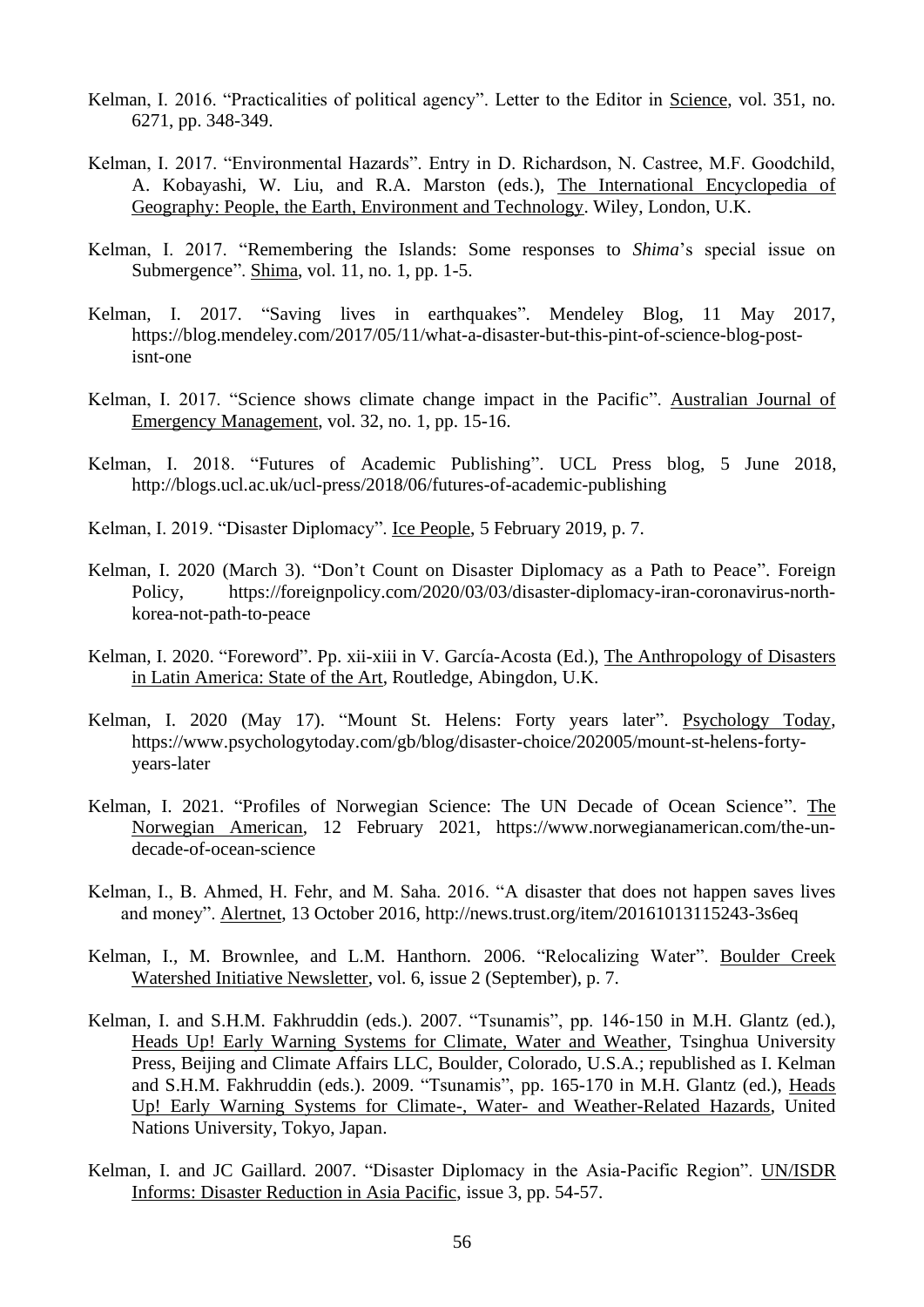- Kelman, I. and JC Gaillard. 2012. "The failure of disaster diplomacy". The Korea Times, [http://www.koreatimes.co.kr/www/news/nation/2012/04/370\\_109998.html](http://www.koreatimes.co.kr/www/news/nation/2012/04/370_109998.html)
- Kelman, I., R.C. Huder, S. Palmer, and S. Ray. 2003. "Hurricanes and Electrocution". -CFS Press, 19 December 2003, http://www.cfspress.com/HurricanesAndElectrocution.pdf -Phoenix Disaster Services, The Disaster Newsletter, April 2004, vol. 3, issue 8, pp. 1-3. -Radix http://www.radixonline.org/resources/hurricanesandelectrocution.doc
- Kelman, I. and S. Khan. 2012. "Tracking a moving target of migration: island perspectives", Disaster Prevention and Management, vol. 21, no. 5, pp. 634-639.
- Kelman, I. and J. Lewis. 2005. "Ecology and Vulnerability: Islands and Sustainable Risk Management". International Journal of Island Affairs, vol. 14, no. 2, pp. 4-12.
- Kelman, I. B. Romstad, and H. Sælen. 2009. "Slip Slidin' Away: GIS-Based Risk Analysis for Landslides and Avalanches in Norway". EarthZine, 27 January 2009.
- Kennedy, J., J. Ashmore, E. Babister, and I. Kelman. 2007. "Post-tsunami transitional settlement and shelter: field experience from Aceh and Sri Lanka". Humanitarian Exchange, no. 37 (March 2007), pp. 28-31.
- Khan, S. and I. Kelman. 2012. "Short Communication: Progressive climate change and disasters: communicating uncertainty". Natural Hazards, vol. 61, no. 2, pp. 873- 877.
- Lewis, J. and I. Kelman. 2013. "Creating disasters". Natural Hazards Observer, vol. 37, no. 6, pp. 1, 10-13.
- Many Strong Voices Team. 2008 and 2009. "Many Strong Voices for Tackling Climate Change". The Sandwatcher, vol. 3, no. 2, December 2008, p. 14; Ogmius, no. 24, Winter/Spring 2009, p. 9; Research Update: Joint Centre for Disaster Research, GNS Science - Massey University, School of Psychology, March 2009, p. 5; Northern Notes, issue 30, Spring/Summer 2009, pp. 36-37; and HazNet: Canadian Risk & Hazards Network (Knowledge and Practice), vol. 1, no. 1, pp. 19-20.
- Mercer, J. and I. Kelman. 2007. "Combining indigenous and scientific knowledge for PNG disaster risk reduction". ISISA Newsletter (International Small Islands Studies Association), vol. 7, no. 2, p. 6.
- Nikitina, E., N. Poussenkova, J. Loe, and I. Kelman. 2015. "Sustainable Oil and Gas Practices in The Arctic: Business Responsibility Towards Communities and Environment". Arctic Herald, no. 3(14), pp. 60-73.
- Petal, M. and I. Kelman. 2009. "Schools Practice, What to Do When the Earth Moves Under Your Feet: Case Study - A Community-wide Earthquake Drill in California". Pp. 108-109 in Community-Based Disaster Risk Reduction, Making Schools Safer, Course Material. The Training and Learning Circle, All India Disaster Mitigation Institute. Ahmedabad, India.
- Rich, H. and I. Kelman. 2008. "Teens Learn to Save Lives and Do". RiskPost (New Zealand Society for Risk Management), issue 7, no. 4, January 2008, pp. 4-5.